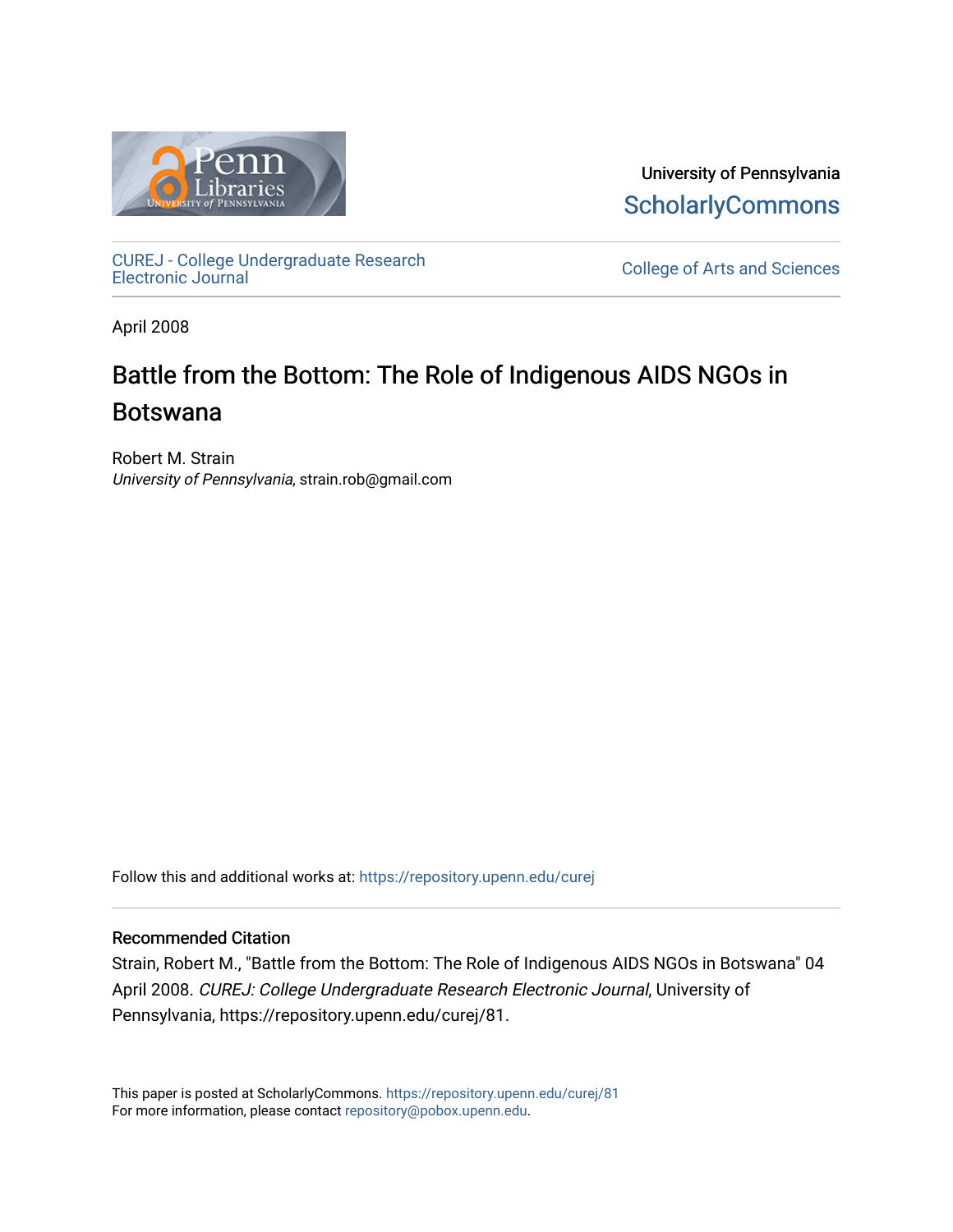# Battle from the Bottom: The Role of Indigenous AIDS NGOs in Botswana

### Abstract

This study attempts to explain why a relatively resource-rich country like Botswana has struggled to combat its HIV-prevalence when other countries with far fewer advantages have succeeded. In comparing Botswana to its most stark counterexample, Uganda, one can see that it has more favorable health expenditures, per capita GDP, population size, political stability and international attention. Yet, while the AIDS statistics in Botswana have remained mostly stagnant, Uganda has witnessed a drastic reduction in its prevalence. It is this puzzle that lies at the heart of the study. Ultimately, the paper concludes that one explanation for the discrepancy is Botswana's lack of a vibrant local NGO sector and seeks to explore what comparative advantages these organizations have in the fight against AIDS.

### Keywords

AIDS, Botswana, NGO, civil society, Social Sciences, Political Science, Rudra Sil, Sil, Rudra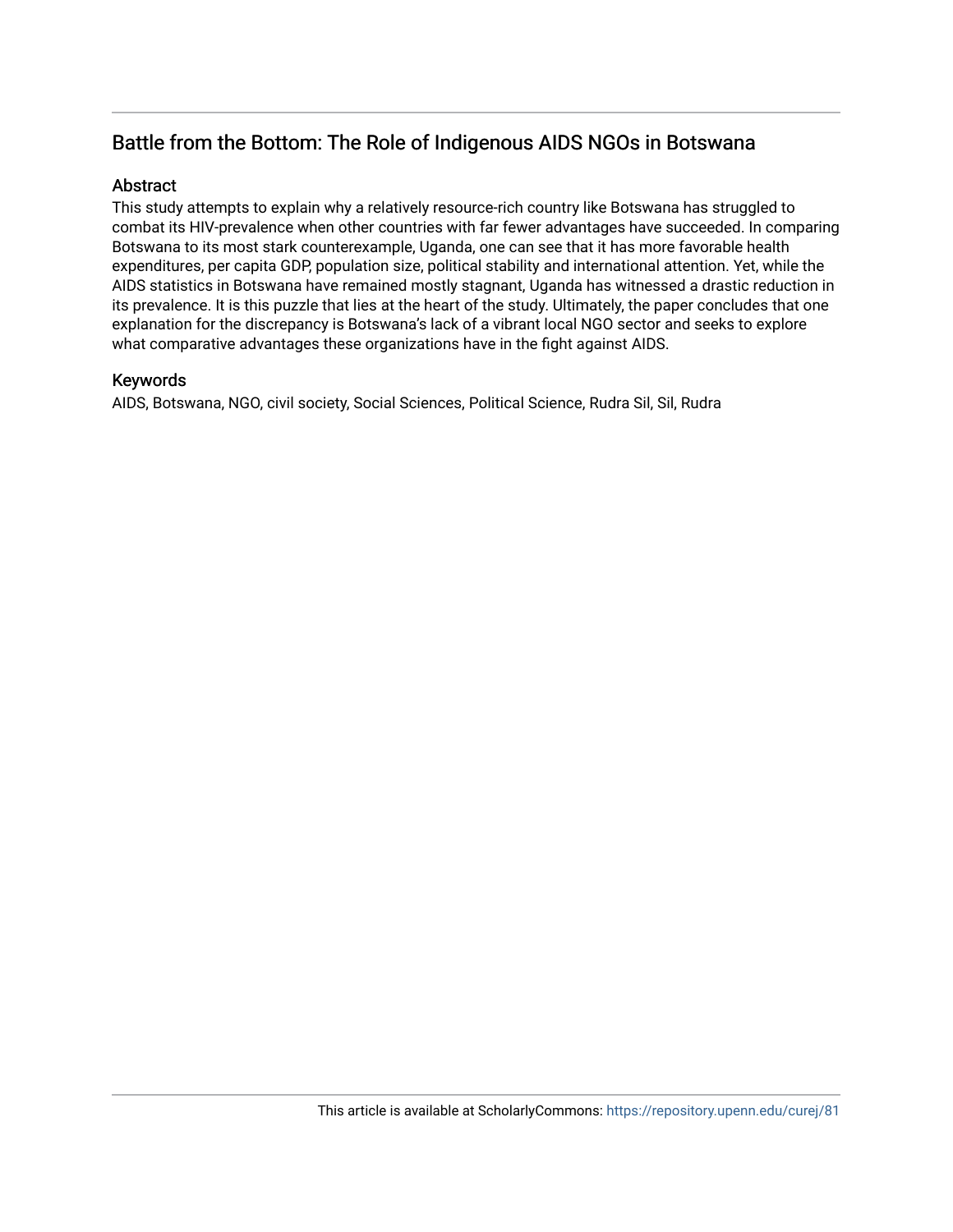**Battle from the Bottom:**

**The Role of Indigenous AIDS NGOs in Botswana**

Robert Strain

A Thesis in Political Science

April 4, 2008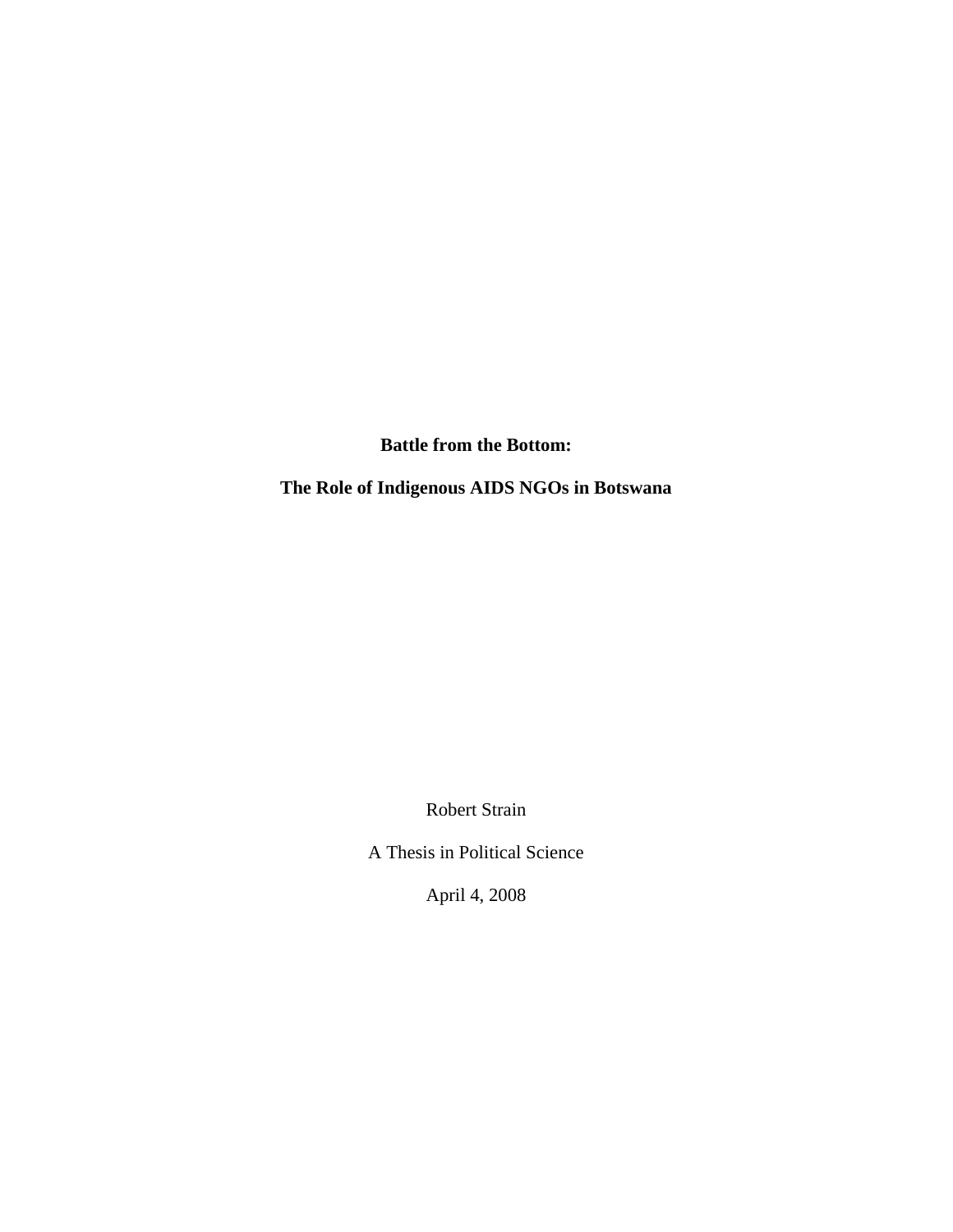# **Table of Contents**

| I.  |                |                                                  |  |  |
|-----|----------------|--------------------------------------------------|--|--|
| II. |                |                                                  |  |  |
|     | a.             |                                                  |  |  |
|     | b.             |                                                  |  |  |
|     | $\mathbf{C}$ . |                                                  |  |  |
|     | d.             |                                                  |  |  |
| Ш.  |                |                                                  |  |  |
|     | a.             |                                                  |  |  |
|     | b.             |                                                  |  |  |
|     | $\mathbf{c}$ . |                                                  |  |  |
| IV. |                |                                                  |  |  |
|     | a.             |                                                  |  |  |
|     | b.             |                                                  |  |  |
|     | $\mathbf{c}$ . |                                                  |  |  |
|     | d.             |                                                  |  |  |
|     | e.             |                                                  |  |  |
| V.  |                | Challenges Facing Local AIDS NGOs in Botswana 32 |  |  |
|     | a.             |                                                  |  |  |
|     | b.             |                                                  |  |  |
|     | $\mathbf{c}$ . |                                                  |  |  |
|     | d.             |                                                  |  |  |
|     | e.             |                                                  |  |  |
| VI. |                |                                                  |  |  |
|     | a.             |                                                  |  |  |
|     | b.             |                                                  |  |  |
|     | $\mathbf{c}$ . |                                                  |  |  |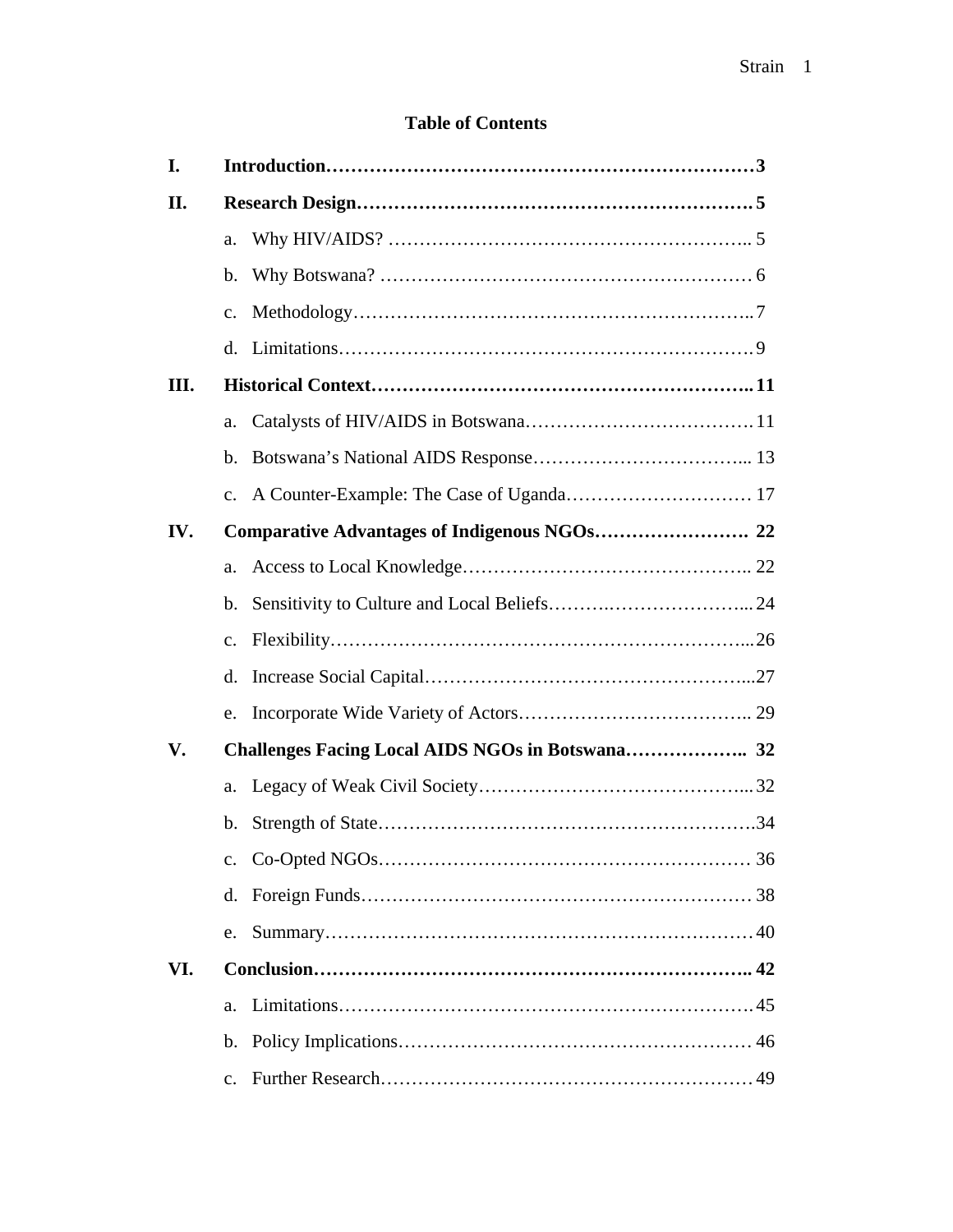| VII.                                                                     |                                                                  |  |  |  |  |  |  |
|--------------------------------------------------------------------------|------------------------------------------------------------------|--|--|--|--|--|--|
| VIII.                                                                    |                                                                  |  |  |  |  |  |  |
|                                                                          | a.                                                               |  |  |  |  |  |  |
|                                                                          |                                                                  |  |  |  |  |  |  |
|                                                                          | Botswana Christian AIDS Intervention Program56<br>$\mathbf{i}$ . |  |  |  |  |  |  |
|                                                                          | Botswana Council of Non-Governmental Organizations 58<br>ii.     |  |  |  |  |  |  |
|                                                                          | Botswana Network on Ethics, Law and HIV/AIDS 59<br>iii.          |  |  |  |  |  |  |
|                                                                          | iv.                                                              |  |  |  |  |  |  |
|                                                                          | $V_{\cdot}$                                                      |  |  |  |  |  |  |
|                                                                          |                                                                  |  |  |  |  |  |  |
|                                                                          | vii.                                                             |  |  |  |  |  |  |
|                                                                          |                                                                  |  |  |  |  |  |  |
|                                                                          |                                                                  |  |  |  |  |  |  |
| <b>List of Tables and Figures:</b>                                       |                                                                  |  |  |  |  |  |  |
|                                                                          |                                                                  |  |  |  |  |  |  |
| Figure 1: Representation of per-capita health expenditures compared to   |                                                                  |  |  |  |  |  |  |
|                                                                          |                                                                  |  |  |  |  |  |  |
| Figure 2: Median HIV-prevalence among women (15-49 years) attending      |                                                                  |  |  |  |  |  |  |
|                                                                          | antenatal clinics in consistent sites in Botswana15              |  |  |  |  |  |  |
| Figure 3: Median HIV-prevalence by year among antenatal clinic attendees |                                                                  |  |  |  |  |  |  |
|                                                                          |                                                                  |  |  |  |  |  |  |
|                                                                          |                                                                  |  |  |  |  |  |  |
|                                                                          |                                                                  |  |  |  |  |  |  |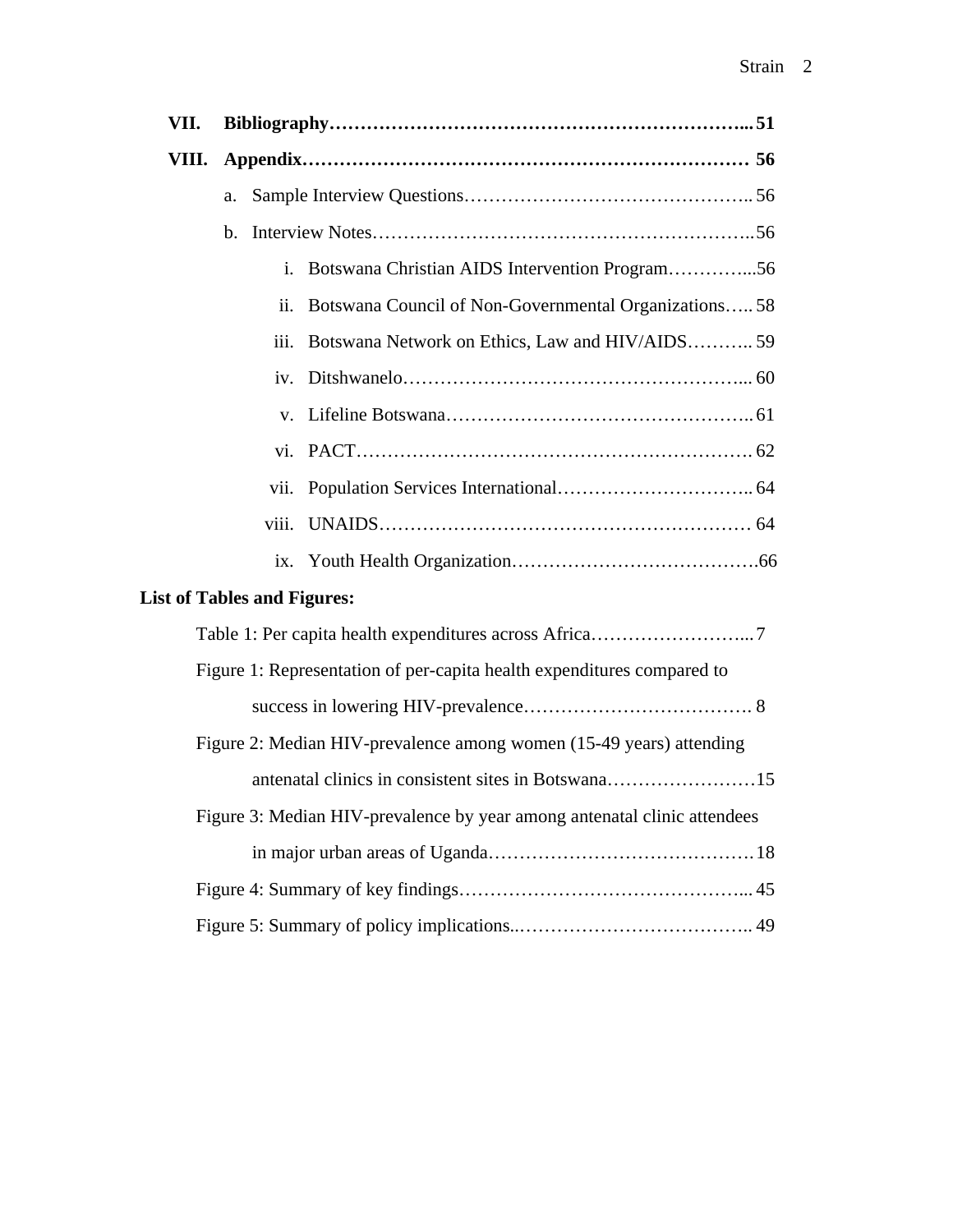Strain<sub>3</sub>

#### **I. Introduction**

Success in combating the AIDS epidemic has proved to be both elusive and unpredictable. Research within the medical profession as well as the social sciences has sought to explain why some countries fail and others succeed in lowering their HIVprevalence. This study attempts to tackle that question by examining the AIDS response in Botswana—a country that, despite extensive efforts, has failed to significantly curb the epidemic. Current statistics place the HIV-prevalence at 24.1% of the adult population (AIDS Epidemic 2007, 11) and life expectancy is estimated to drop from 67 years in the early 1990s to as low as 33 years in the near future (Heald 2006, 33). With nearly a quarter of the population infected, the stakes of success are critical.

However, the country's persistently high HIV-prevalence also serves as a paradox. Compared to its African neighbors, Botswana is heralded as a relatively stable, wealthy, and democratic state, giving it notable advantages in addressing the epidemic (Heald 2006, 32). Moreover, it has actively capitalized on these strengths in order to mount one of the most ambitious AIDS responses on the continent, including an effort to provide universal access to anti-retroviral medicine. In spite of the government's initiatives, the decrease in prevalence has been "statistically insignificant," leaving scholars to ponder what is missing from Botswana's response (AIDS Epidemic 2007, 11).

This failure becomes even more puzzling when compared to Uganda, one of the few countries to have dramatically reduced their AIDS statistics. With per-capita health expenditures that amount to roughly 10% of those spent in Botswana, Uganda has managed to reduce its HIV-prevalence from 15% in the early 1990's to as low as 5% in 2001 (HIV/AIDS in Uganda, 2007). This paper attempts to explain this discrepancy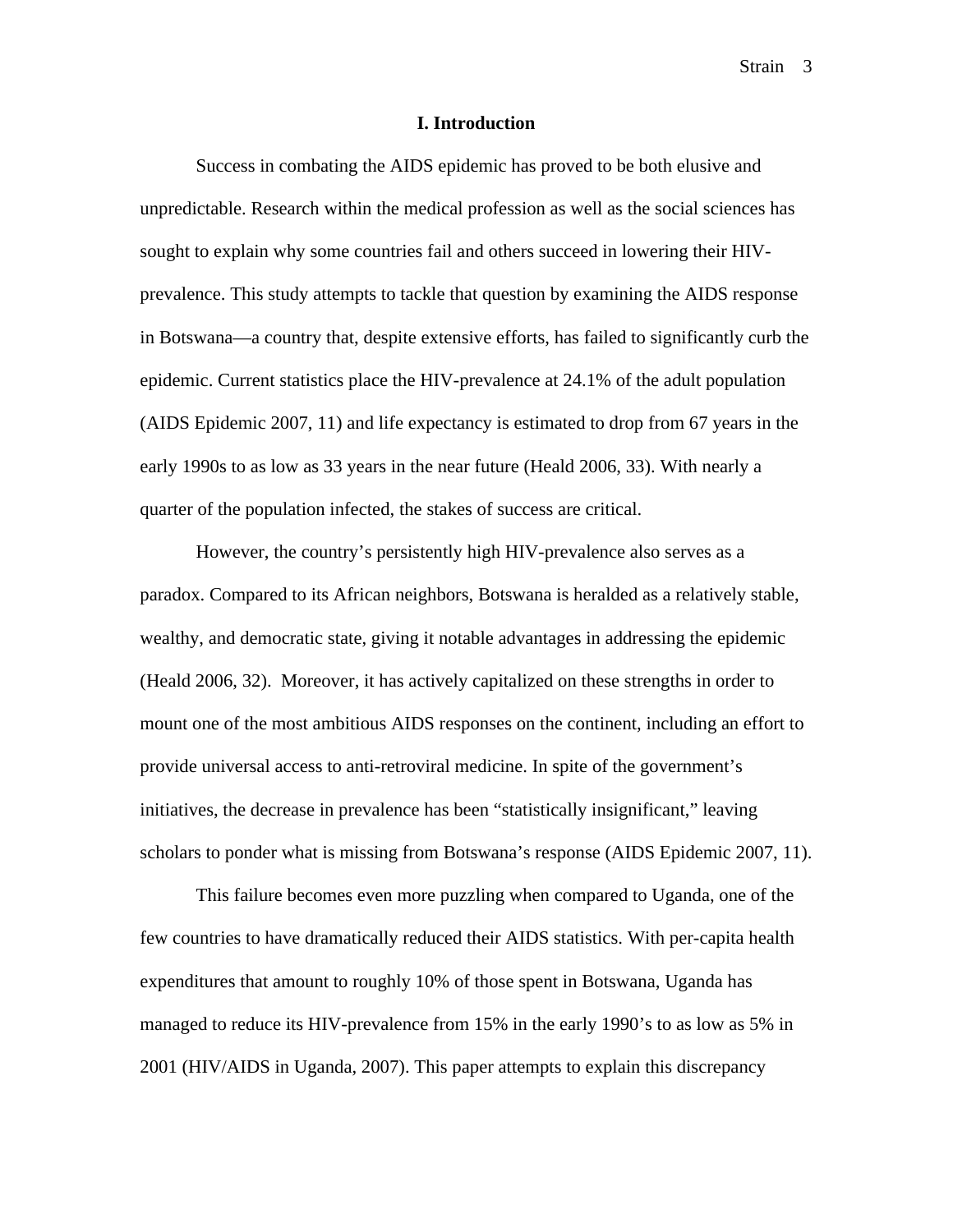Strain<sub>4</sub>

between resources and achieved results in order to identify the barrier to Botswana's success. Ultimately, this study will conclude that the missing component in Botswana's AIDS response is strong and active local non-governmental organizations (NGOs). Whereas Uganda's efforts have been greatly impacted by its sizeable non-state sector, Botswana's strategy has remained top-down in nature, largely ignoring these grassroots actors. Therefore, this paper will explore the effects of a weak NGO community on the success of Botswana's AIDS response.

The thesis is primarily divided into three sections. The first will develop the context necessary for understanding the epidemic in Botswana, including a historical description of the country's efforts to date. This background will demonstrate how the national response has been predominantly state-run and medical in nature, with little emphasis on non-state organizations. The second section will explore the comparative advantages that local NGOs have in combating the AIDS epidemic. Lastly, the paper will seek to explain the absence of a strong, indigenous NGO sector in Botswana by determining the barriers that prevent these organizations from flourishing. In doing so, this study will not only demonstrate the important role of these actors, but also provide recommendations for how local NGOs can be better incorporated into the overall AIDS response.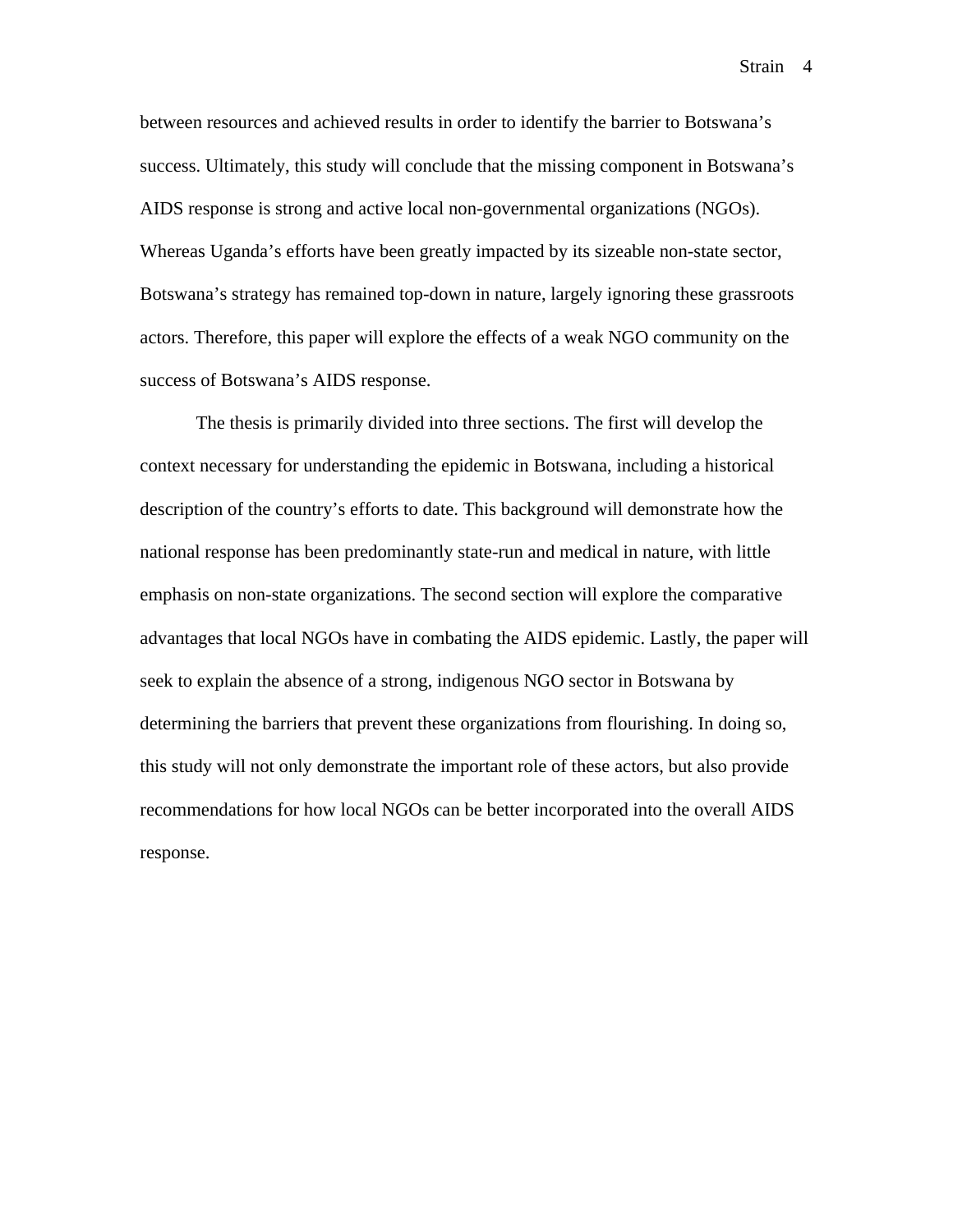Strain<sub>5</sub>

#### **II. Research Design**

This section will illuminate the conceptual context in which the study will tackle this complex subject matter. While this paper is focused on the AIDS epidemic in Botswana, it has implications for broader questions in the social sciences. It looks at the roles different actors play in development and the ways in which they cooperate or impede each other's work. It explores the local NGO community, analyzing the potential it has in the context of AIDS but also the challenges it continues to face. These themes can be extrapolated far beyond the question of AIDS in Botswana. Therefore, this study hopes to use this specific case as a vantage point to examine larger questions.

#### *A. Why HIV/AIDS?*

Due to its range and severity, the AIDS epidemic has become the quintessential development challenge. With 33.2 million people living with HIV worldwide and a total of 2.5 million new infections in 2007, the disease shows little sign of abatement (AIDS Epidemic 2007, 2). In the developing world, AIDS merely exacerbates the current problems of poverty and insecurity by decimating the prime workforce and increasing demands on already weak government institutions. It redefines social and family organization, placing great burden on relatives and leaving in its wake millions orphans and vulnerable children. Its sheer pervasiveness makes AIDS an urgent medical, social and political problem.

This study evaluates the AIDS crisis in order to determine what factors contribute to the success or failure of a national response. While the question of HIV/AIDS is predominantly dealt with on a medical, epidemiological and technical level, this paper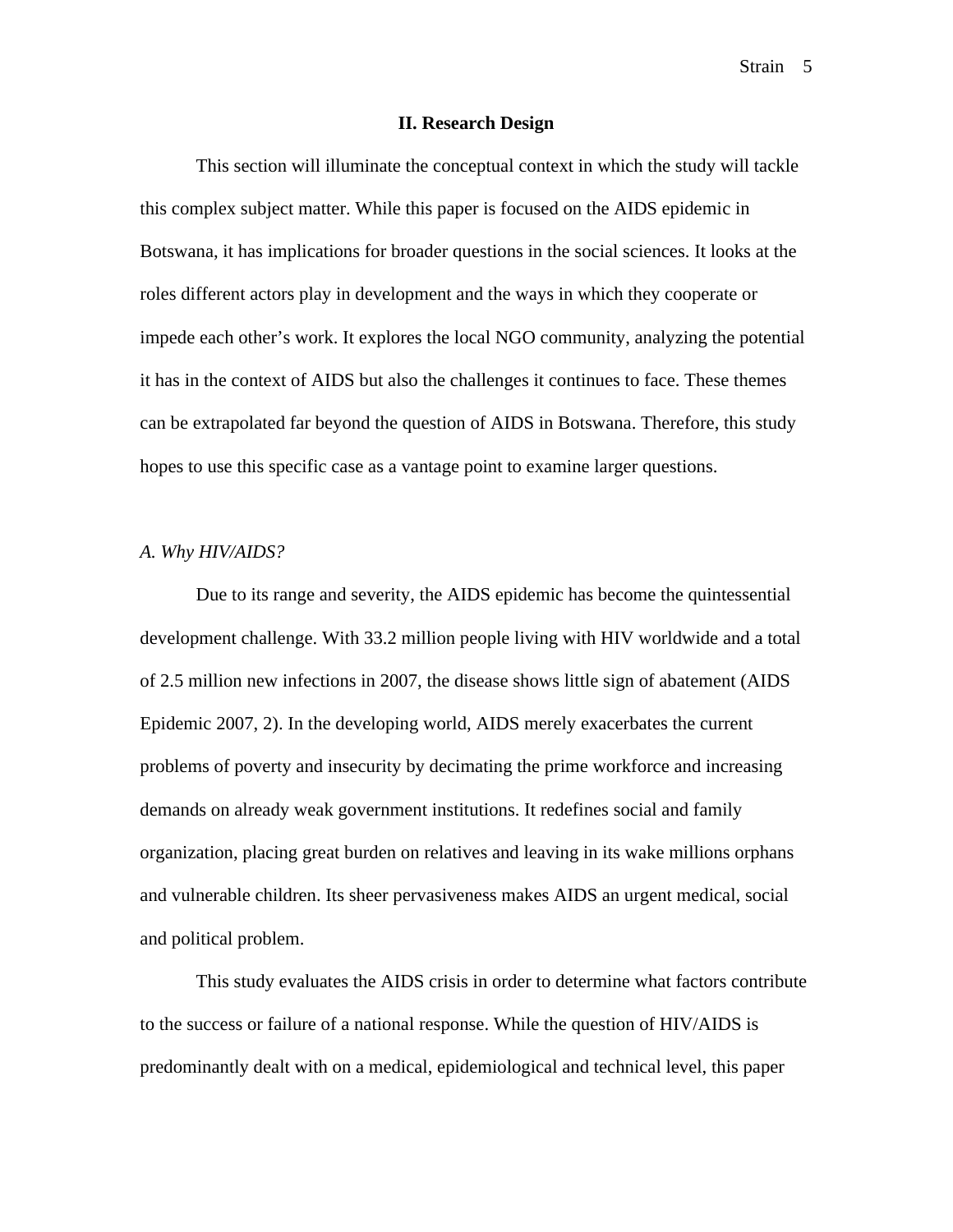will address the problem from a social science perspective. To tackle the epidemic on a large scale, one must evaluate the relationships between actors, as well as the corresponding or competing interests of those groups. In theory, the AIDS crisis represents an arena in which all actors are working toward the same goal: the end or abatement of the disease. Unlike matters such as the environment or human rights, there are fewer obvious conflicts of interest between the state, NGOs and international organizations. This makes AIDS a unique scenario to study the relationship between these actors and to see whether this common goal does or does not help groups to cooperate and succeed in their efforts.

#### *B. Why Botswana?*

Botswana currently has the second highest HIV-prevalence in the world after Swaziland. With nearly a quarter of its adult population infected with the disease, Botswana is an obvious critical case. Moreover, it is particularly interesting for the purpose of this study because of the paradox that it represents. Many scholars point to extreme poverty and political instability as catalysts for the AIDS epidemic in Africa. Solving these larger, structural problems are often considered pre-requisites to combating the disease.

 Botswana, when compared to its African neighbors, is relatively wealthy and politically stable (See Figure 2). However, perhaps contradicting conventional wisdom, the country has witnessed little progress in lowering its HIV-prevalence. A quick comparison to Uganda illuminates this puzzle. The per capita gross national income of Botswana is \$8920 and the government currently spends \$218 per capita on health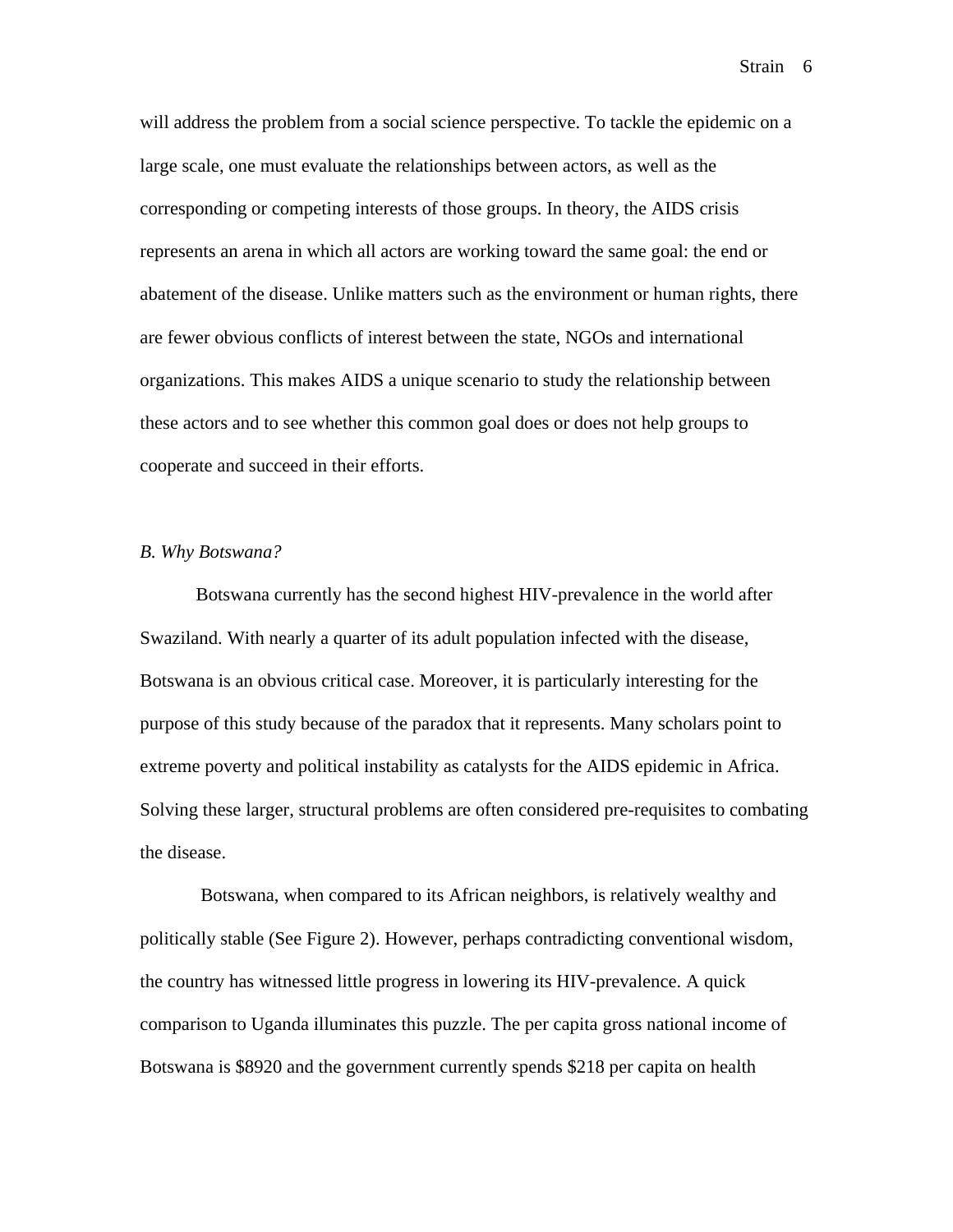expenditures (UNAIDS: Botswana 2008). Uganda, on the other hand, has a per capita gross national income of \$1520 and a per capita health expenditure of \$23 (UNAIDS: Uganda 2008). Despite this discrepancy, Uganda has witnessed significantly greater success in combating the AIDS epidemic. This inconsistency between resources and results presents an interesting puzzle that lies at the center of this paper. If Botswana has the preconditions usually deemed crucial to curbing HIV-prevalence, why has it failed to achieve this goal?

*Table 1: Per Capita Health Expenditures across Africa* 

| Country         | <b>Per Capita Gross National</b><br>Income (US\$) | <b>Per Capita Health</b><br><b>Expenditures (US\$)</b> |
|-----------------|---------------------------------------------------|--------------------------------------------------------|
| <b>Botswana</b> | 8920                                              | 218                                                    |
| Swaziland       | 4970                                              | 185                                                    |
| Ghana           | 2280                                              | $\mathbf{R}^{\prime}$                                  |
| Senegal         | 1720                                              |                                                        |
| Uganda          |                                                   |                                                        |

(Source: UNAIDS)

#### *C. Methodology*

This study will utilize scholarship, historical accounts and fieldwork to form conclusions about the role of local NGOs in the context of AIDS. First, it will provide the necessary background for understanding the question at hand, including a description of the AIDS epidemic in Botswana and the government's response to date. This section will use sociological and epidemiological scholarship to explain why Botswana has served as a vibrant breeding ground for the disease. Then, it will describe the state's attempts to address the problem, utilizing government documents and evaluations from international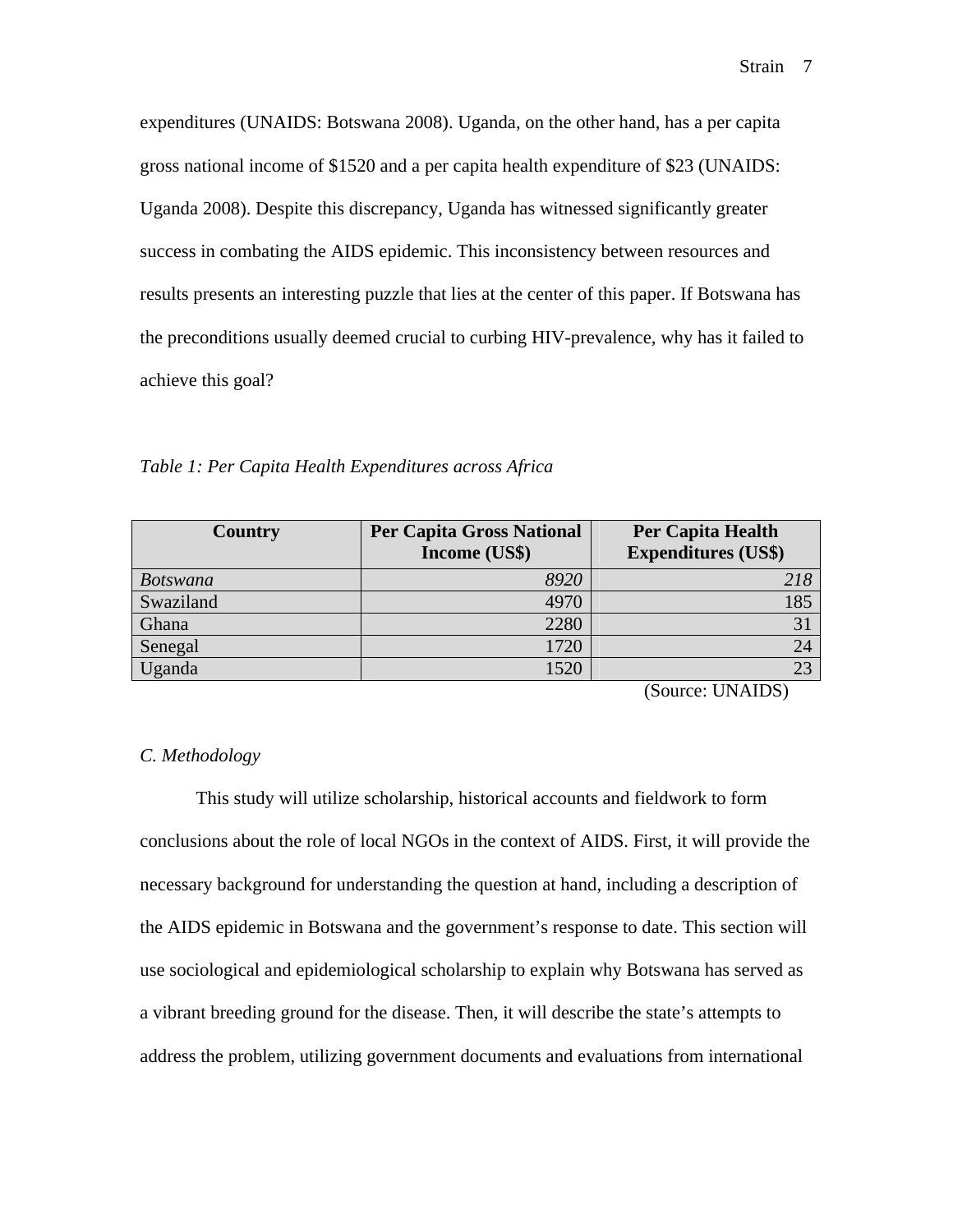organizations. This will not only account for the national response to date, but will also illuminate the absence of local NGOs in the process.

While this paper is not meant to be wholly comparative in nature, there is an implicit argument that other states with fewer resources and greater NGO involvement have been more successful in combating the AIDS epidemic. To help substantiate that claim, this study will briefly analyze the case of Uganda, one of the few countries to have drastically improved its HIV-prevalence. This will demonstrate that there is legitimate reason to believe local NGOs play some part in addressing the AIDS crisis.

*Figure 1: Representation of per-capita health expenditures compared to success in reducing HIV-prevalence.* 



Once this background is established, the paper will proceed to the central argument: exploring the specifics of why indigenous NGOs are crucial in combating HIV/AIDS. There remains a dearth of literature on the role of NGOs in this particular context and virtually no studies exist on the role they play in Botswana. Therefore, this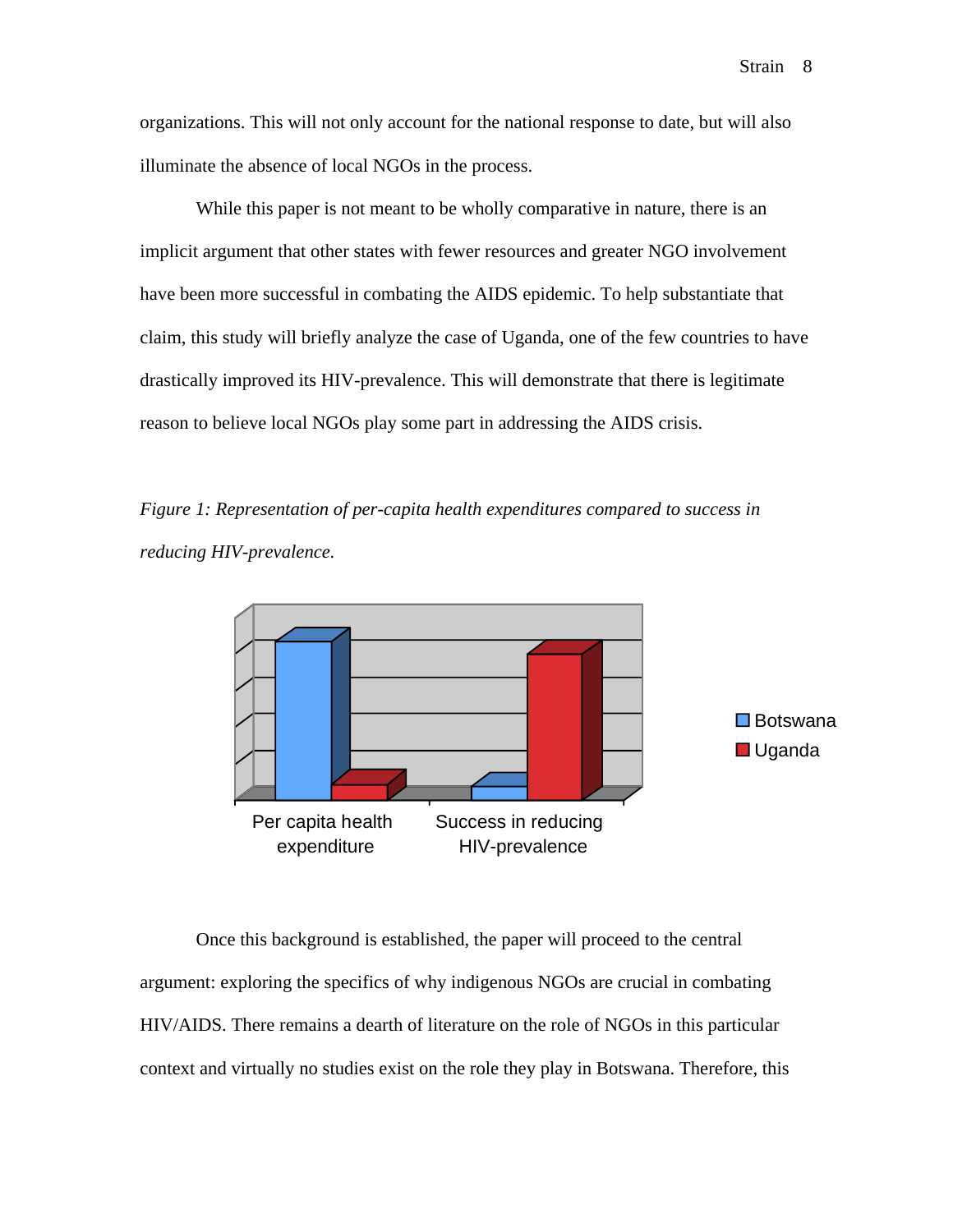Strain<sub>9</sub>

section will draw greatly from broader literature, including research on African civil society in general and studies of NGOs outside the field of AIDS. These theoretical and practical descriptions will provide insight into the comparative advantages of NGOs, which will then be grounded in the real life challenges that exist in Botswana.

 After characterizing the "ideal NGO" and its advantages in combating AIDS, this paper will explore the forces that prevent NGOs in Botswana from fulfilling those roles. This section will largely utilize research conducted in Botswana from May to August 2007, including interviews with representatives from local NGOs, multilateral institutions such as UNAIDS, foreign donors, government officials and people living with HIV/AIDS (See appendix for interview notes and sample questions). These interviews illuminate the work of the various actors, their roles in the greater battle against AIDS, and the ways in which they interact and view each other. The information gained from these meetings will ground the other scholarship on African NGOs, making it relevant to the specific case of Botswana.

Ultimately, the study will integrate all of this information to determine the effect of a weak, underutilized local NGO sector on the success of the nation's AIDS response.

#### *D. Limitations*

The nature of this study brings with it very real limitations. On a basic level, statistics such as HIV-prevalence remain controversial and fluid, forcing researchers to use the best available information. The AIDS epidemic is extraordinarily complex and despite the attention from noteworthy scholars, much about the disease and its ramifications remains unclear. Moreover, there is obviously no single or concrete answer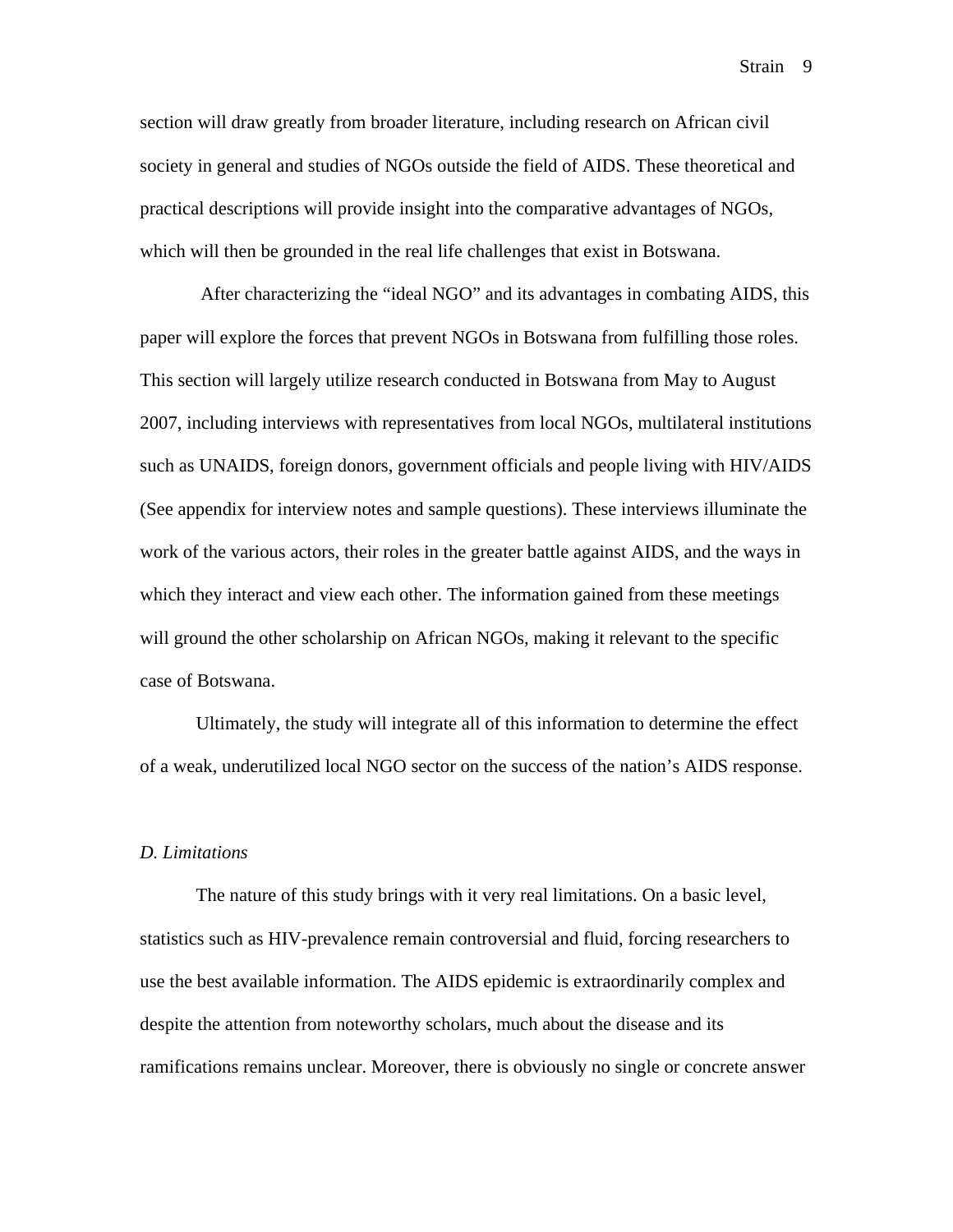to "solving" the epidemic. The best that any study such as this can hope to accomplish is to provide careful analysis and to put forward one possible way in which the AIDS response can be more effective.

This particular thesis has its own logistical limitations. Due to time and resource constraints, the research was concentrated on one particular incidence of the disease, albeit an obvious critical case. Ideally this study would have been fully comparative in nature, analyzing the response and results from a variety of countries. This paper includes a limited comparison to Uganda, which provides the most obvious contrast to the NGO sector in Botswana. However, this analysis of Uganda lacks field research or extensive in-country interviews and relies heavily on the findings and predictions of others. While this should not affect the validity of the overall findings, it merely demonstrates the continued need for research on this critical subject.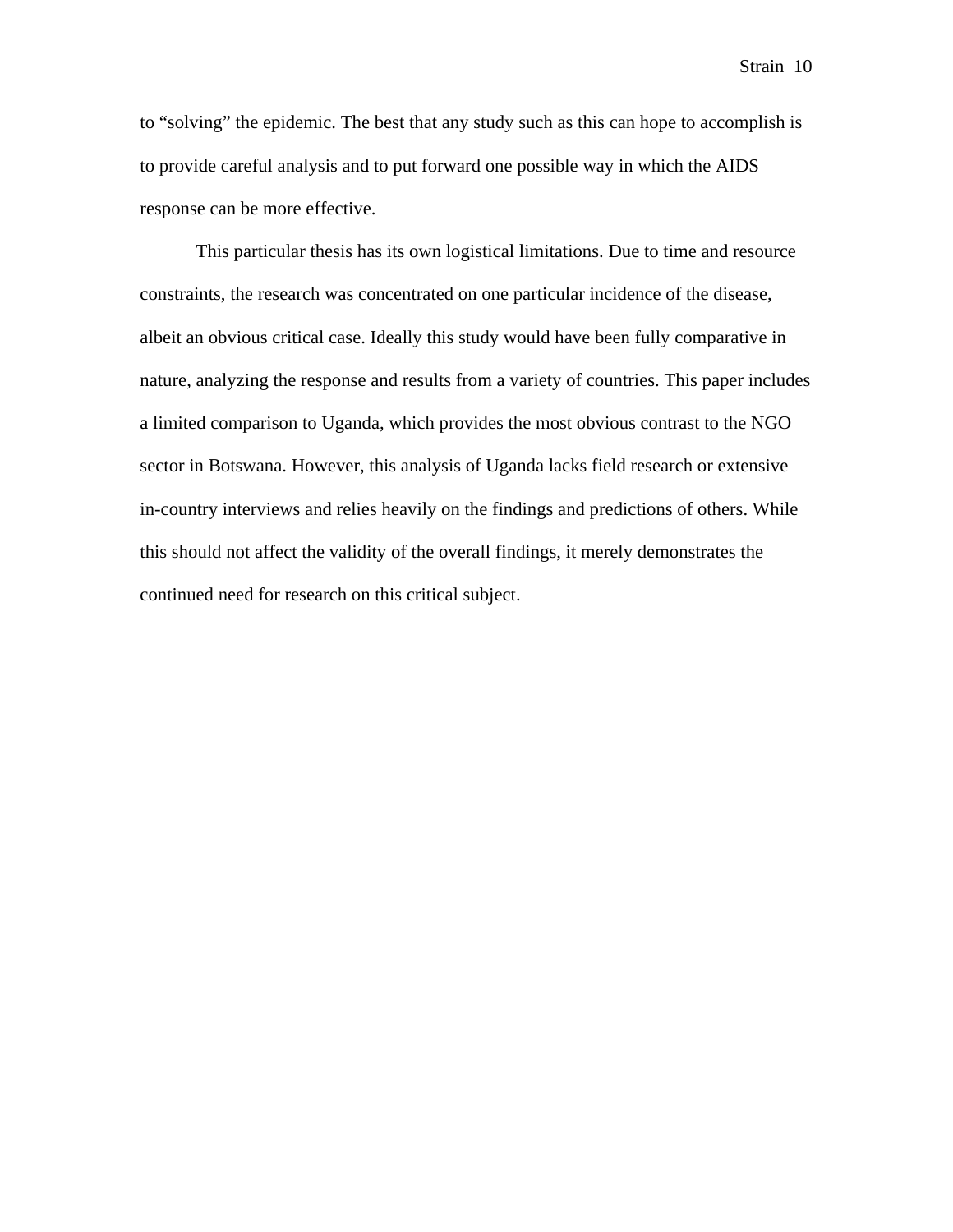#### **III. Historical Context**

#### *A. Catalysts of HIV/AIDS In Botswana:*

While HIV/AIDS is primarily discussed in its medical context, the severity of the epidemic is often attributable to social, political, and economic factors. In order to explain Botswana's consistently high prevalence, scholars must look beyond simply scientific dimensions of transmission. Instead, it is a combination of structural problems that cause this particular incidence of the disease to be so extreme, even when compared to its African neighbors.

One important component of this explanation revolves around traditional mores of relationships and sex. In many regions of Botswana, there is a long legacy of polygyny. Even in areas without an institutionalized system of polygamy, it was generally acceptable for a man to take another woman as a concubine (MacDonald 1996, 1327). This practice has endured and remains widely prevalent in modern-day Botswana. For instance, one household survey shows that approximately 40% of all sexually active men, including those who are married, currently have two or more partners (MacDonald 1996, 1328). This type of sexual behavior dramatically increases the likelihood of transmitting HIV, making this pattern troublesome from an epidemiological standpoint. This practice has undoubtedly worsened the AIDS crisis in Botswana.

These sexual norms are also closely tied to the position of women within Batswana society. Traditional law essentially approaches women as minors—subordinate first to their fathers and then to their husbands. Many remnants of this subordination exist in Botswana today, not only in the country's laws but also in the engrained beliefs of its citizens. For instance, there is no law prohibiting marital rape, leaving women little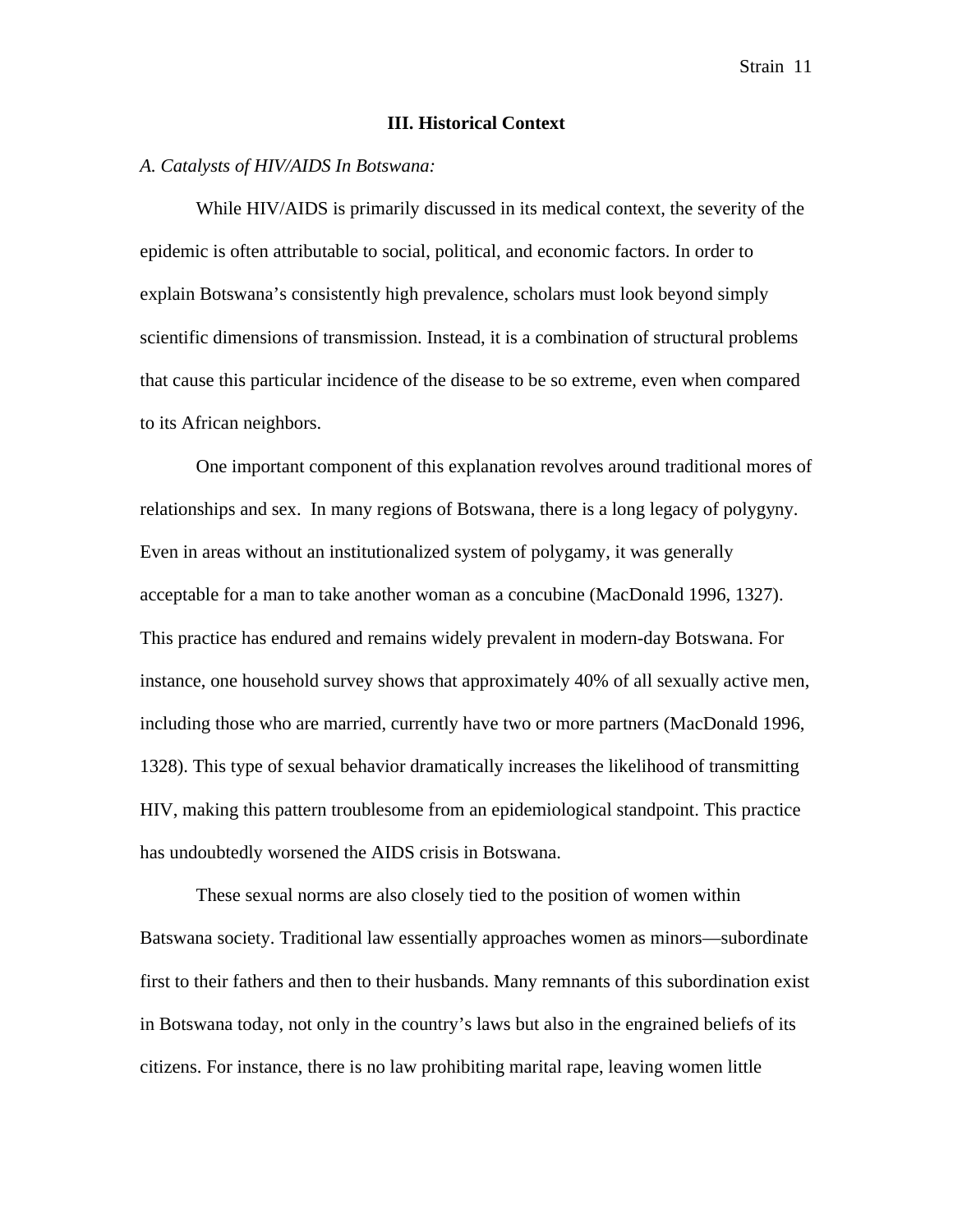agency to prevent sexually transmitted diseases. Focus group data in the 1990's show that the majority of women in Botswana feel as though they have little control over whether condoms are used during intercourse (MacDonald 1996, 1328). This has serious implications for the efficacy of public health efforts that demand women make "smart choices" about their sexual practices—an unrealistic request of women who have little sexual autonomy from the onset.

One of the most damaging characteristics of AIDS in Botswana is the degree to which the disease has spread to every region of the country, well past urban centers. The best explanation for this pattern lies in the migratory nature of Batswana. Historically, young men in Botswana were drawn to South Africa in search of work. Between 1940 and 1971, approximately 25% of the adult male population was absent from the country at any given time (MacDonald 1996, 1329). When diamonds were first discovered in Botswana in the 1970's, migration to South Africa declined but was merely replaced with internal movement to the large cities of Gaborone and Francistown or to newly opened mines in Orapa, Jwaneng, Selebi-Phikwe. Rates of infidelity also increased as men stayed away from their homes for longer. Today, Batswana remain a highly mobile population, with the majority of individuals spending some portion of the year in the capital of Gaborone. The movement and convergence of people is directly connected to the transport of diseases like HIV and has had serious implications for the epidemic in Botswana.

While this is certainly not a comprehensive list, these explanations for the severity of the epidemic in Botswana demonstrate two crucial points for this paper: The first is that the AIDS epidemic clearly transcends the medical realm. As important as matters of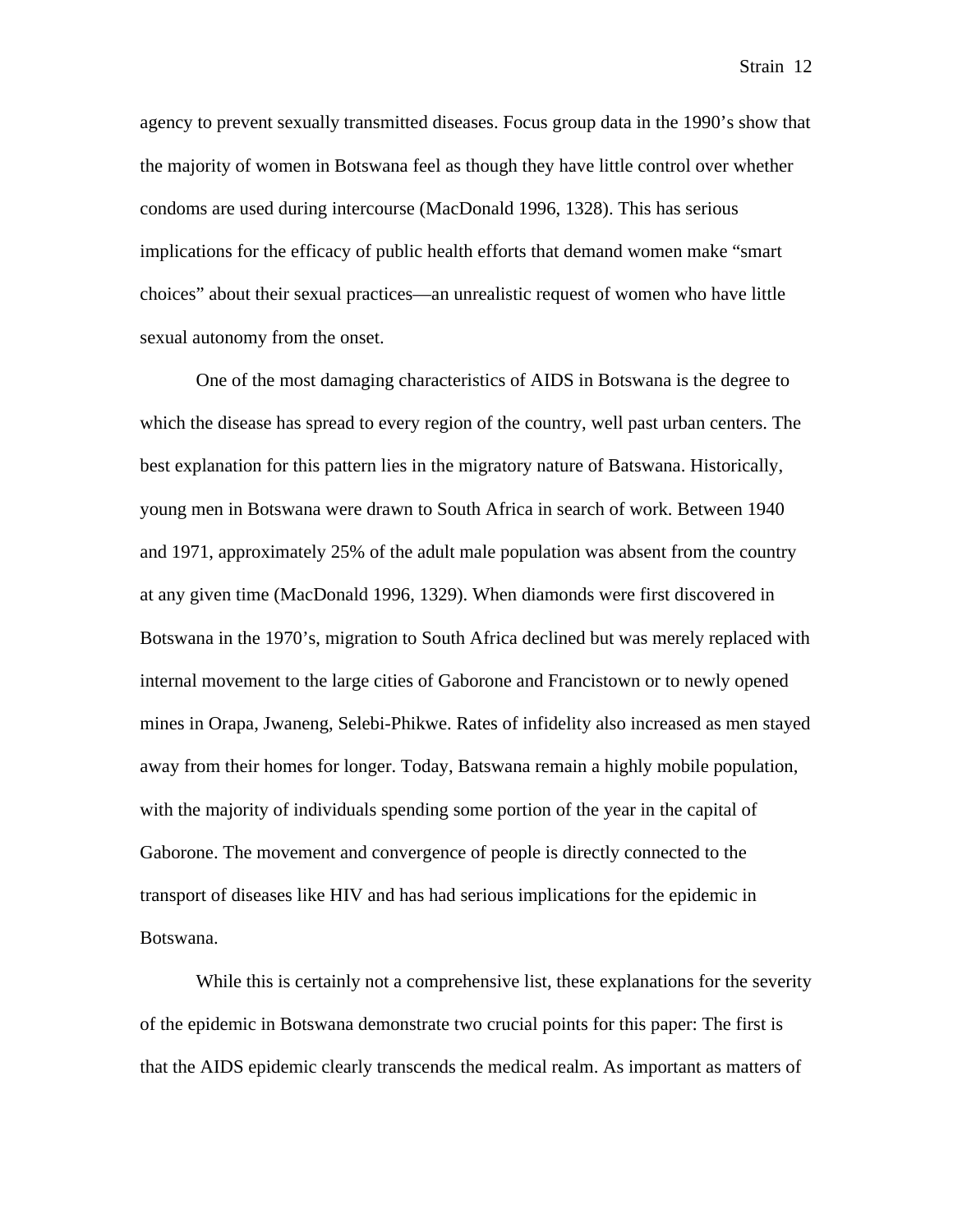blood transmission and white-cell count are in discussing the disease, one can see that the true catalysts to the epidemic are structural in nature. The crisis is intrinsically connected to engrained beliefs, economic opportunities, and the political rights of women. Therefore, it is appropriate, if not necessary, to conduct a more structural analysis of the

AIDS response—one that focuses on political actors, the interactions of groups, and cultural norms.

The second point is that many of these catalysts are inevitably grounded in "the local." That is to say, many of the above problems are rooted in specific cultural or historical traditions. In order to tackle these patterns, actors must penetrate norms and change behavior patterns. These situations are not uniform across the country, but instead vary from community to community, demanding a keen sense of local realities. This delicate task is not one that large state bureaucracies are well positioned to accomplish. Instead, more flexible, local actors must arise to address these concerns.

#### *B. Botswana's National AIDS Response:*

In order to judge Botswana's AIDS response, one must evaluate it from a historical perspective. The country's first case of AIDS was reported in 1985 prompting an official response stating, "It's not a problem in Botswana. AIDS is primarily a disease of homosexuals and there are no homosexuals in Botswana" (MacDonald 1996). However, in 1986, the government began its first steps toward addressing the disease, establishing a program under the Epidemiology Unit of the Ministry of Health. The scope of this effort was merely to protect the blood supply of the country by screening blood products and providing sufficient disposable needles. These early reactions were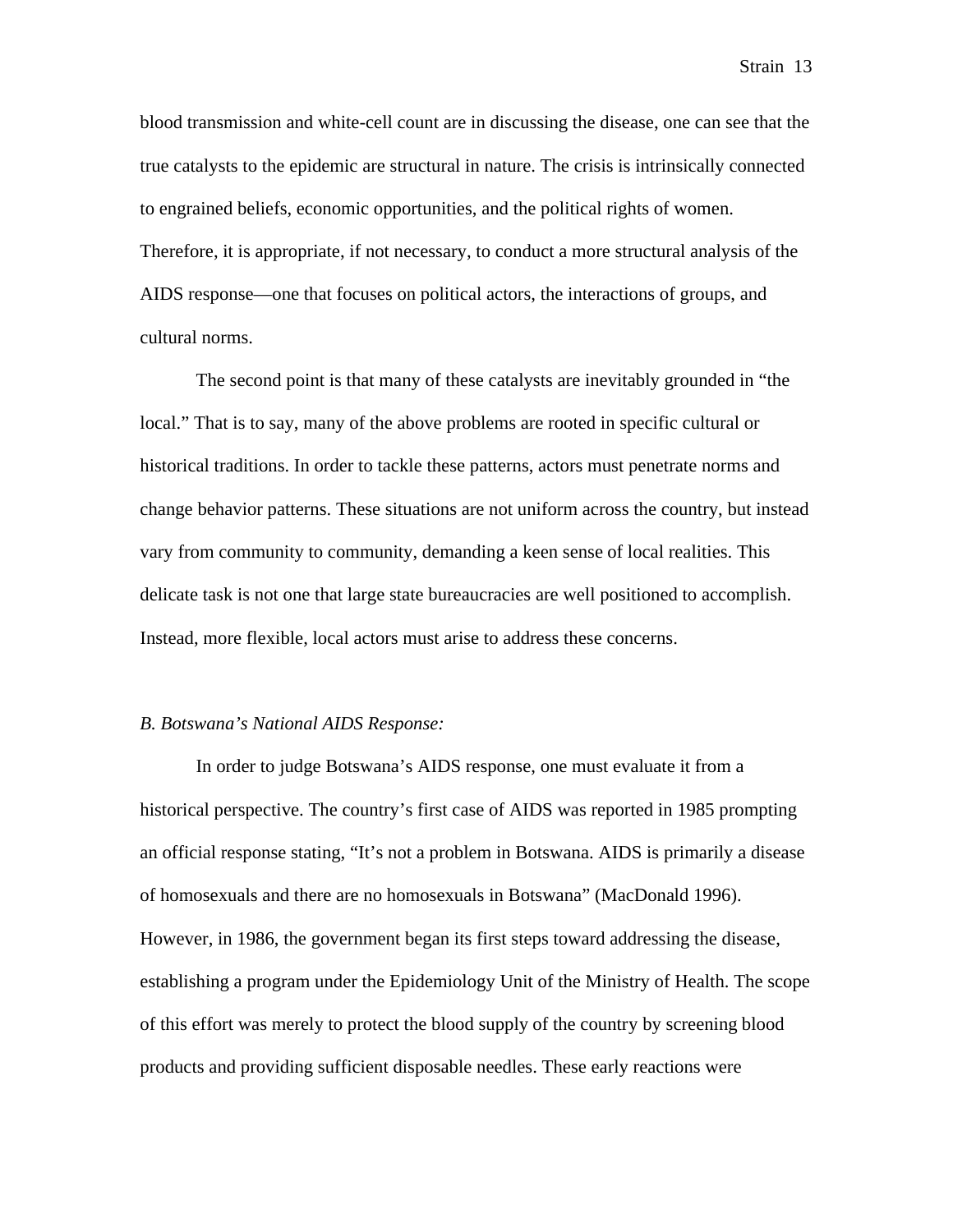representative of the largely scientific and medical responses that the country would espouse in the years to come (Botswana Human Development 2000, 41).

In 1988, the government of Botswana initiated its first information campaign, using radio addresses, t-shirts and bumper stickers to spread understanding of the new threat. However, these programs were not pursued vigorously and, by the mid-1990s, largely dissipated. Susan Heald, a scholar researching AIDS in Botswana at the time, recalled very little public discussion of the disease. She writes, "There was surprisingly little understanding or awareness of what was happening. HIV/AIDS was a topic shrouded in stigma and silence at all levels of society" (Allen and Heald 2004, 1144).

 The second phase of Botswana's national response (1989-1997) remained primarily focused on a bio-medical solution. The Ministry of Health formulated a "Medium Term Plan" that attempted to "strengthen epidemiological surveillance activities, prevent sexual transmission of HIV, prevent HIV transmission through blood and blood products, prevent pre-natal transmission, strengthen diagnostic management and infection control, and set up systems for monitoring and evaluation" (Botswana Human Development 2000, 41-42). At this time, the government did not actively seek out partners domestically and NGOs "were not adequately drawn into a coordinated and strategic response" (Botswana Human Development 2000, 42). In part, by failing to acknowledge the broader social causes of the epidemic as well as neglecting critical nonstate actors, the government of Botswana failed to successfully curb the rising threat.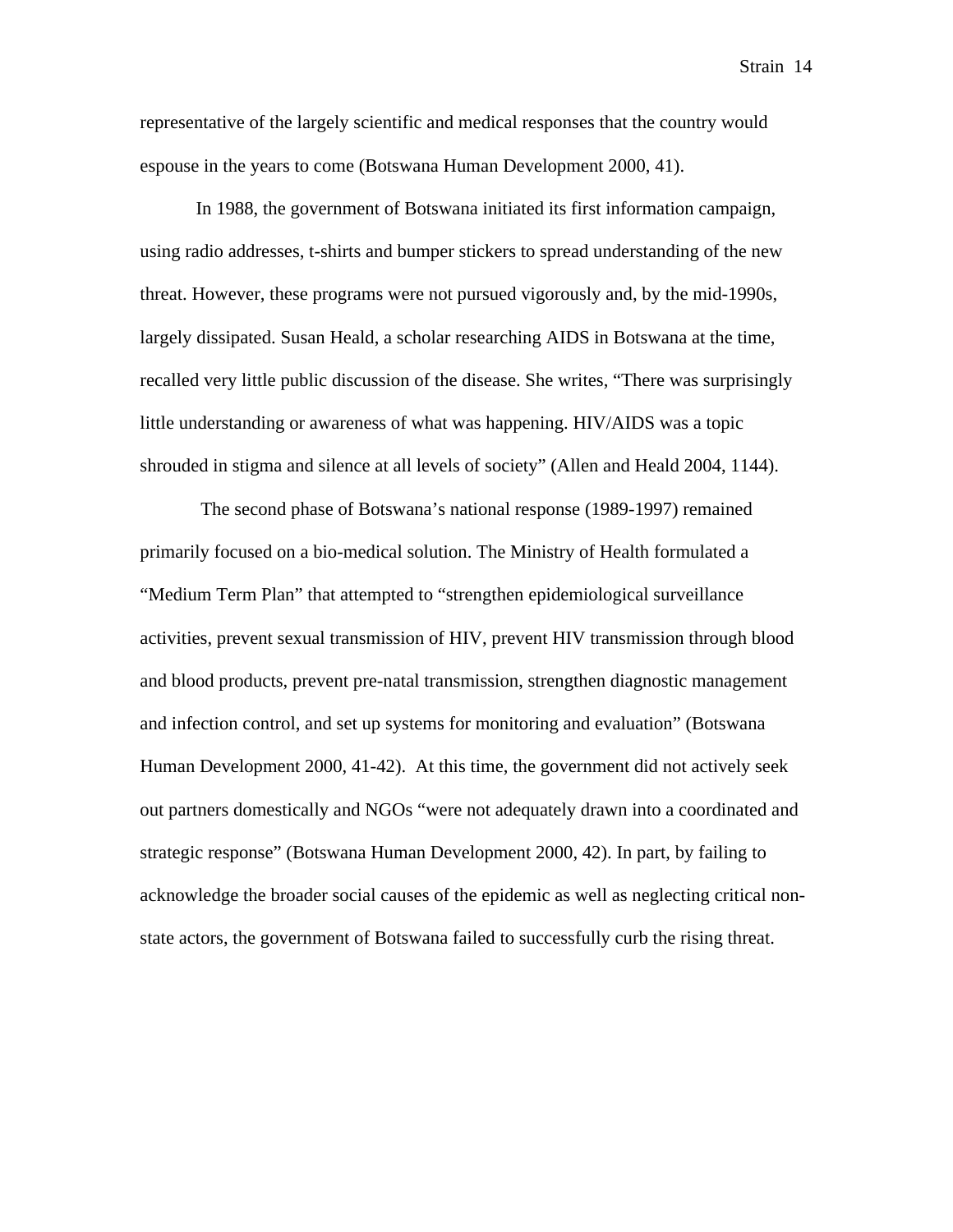*Figure 2: Median HIV-prevalence among women (15-49 years) attending antenatal clinics in consistent sites in Botswana*



The third phase of the national AIDS strategy, lasting from 1997 until today, can be distinguished by the sheer magnitude of the response. A central facet of this period was the effort to bring affordable anti-retroviral drugs (ARVs) to all Batswana who needed them. In 2000, the government of Botswana joined with Merck and the Bill and Melinda Gates Foundation to form the African Comprehensive HIV/AIDS Partnership (ACHAP). Each donor pledged \$50 million toward the goal of providing ARV drugs to the country (HIV & AIDS in Botswana 2007). Since then, access to these life-saving medications has increased exponentially, making it one of the most ambitious treatmentprovision programs on the continent. The results of this initiative are impressive, though, in many ways, simply highlight the continued narrow focus on the medical dimension of the disease. Even the name of the new organization, the "Comprehensive HIV/AIDS Partnership," implies a belief that this top-down, medical approach is sufficient in addressing the crisis.

 $\overline{a}$ 

 $1$  Due to a change in methodology, the 2007 UNAIDS estimate for HIV-prevalence in Botswana dropped to 24.1%. However, UNAIDS warns that this number does not likely reflect an actual decrease the disease's prevalence. While the absolute values represented in this figure may not accurately represent the population at large the trend they show remains correct.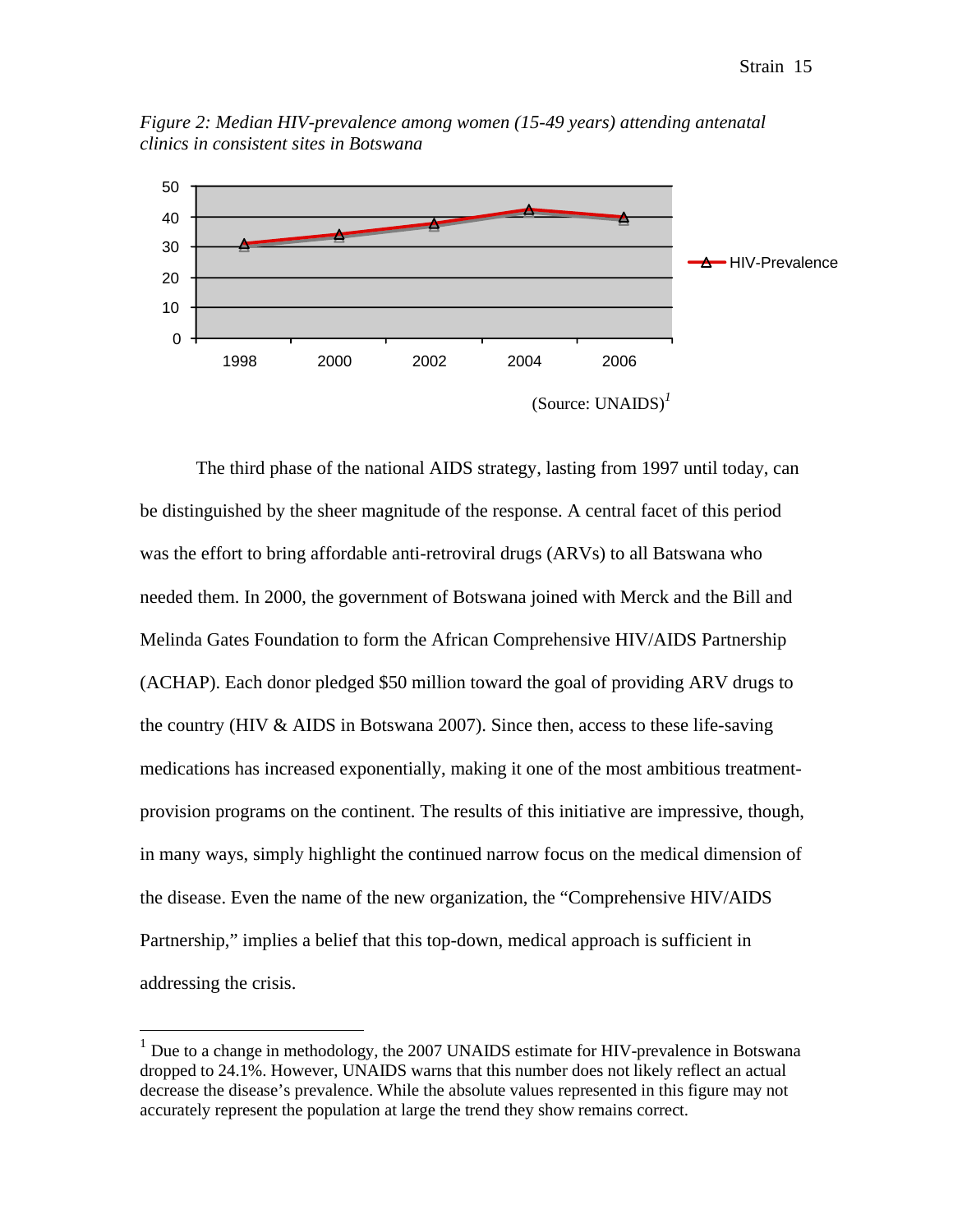Still, in recent years, there has been at least a rhetorical shift toward acknowledging the broader social, economic and political forces behind the epidemic and the multisectoral approach needed to address them. The government established, the National AIDS Coordinating Agency (NACA) in 1999 in order to help mobilize and coordinate this new multisectoral strategy and organize the effort at all levels of society (HIV & AIDS in Botswana 2007). The National Policy on HIV/AIDS reflected this change, explaining that non-state actors' "flexibility in response and implementation, closeness to the community and independence make them invaluable partners in HIV/AIDS prevention and care" (Botswana National Policy 1998). Government leaders began to understand that any effective strategy would have to capitalize on the potential of these NGOs, but the reality of the situation has yet to reflect this newfound rhetoric.

To date, the state's actions do not demonstrate a respect for the utility of local NGOs. Scholars note that even in those instances when the government would address grassroots organizations, "knowledge could come down—through occasional seminars run by out-reach personnel—but never go up" (Heald 2006, 38). NGOs continue to be plagued by "inefficient interface with the government" and a lack of opportunity to actually affect AIDS policy (Botswana Human Development 2000, 46). The centralization of AIDS work within NACA has created additional problems that prevent local actors from taking action. For example, there are reported cases of local chiefs who were prevented from displaying their own HIV/AIDS posters due to bureaucratic inefficiencies. Because of the structure that the government has established, the chiefs must first receive approval from NACA for any AIDS-related activity. In some extreme cases, this process went on for more than three years without any answer (Allen and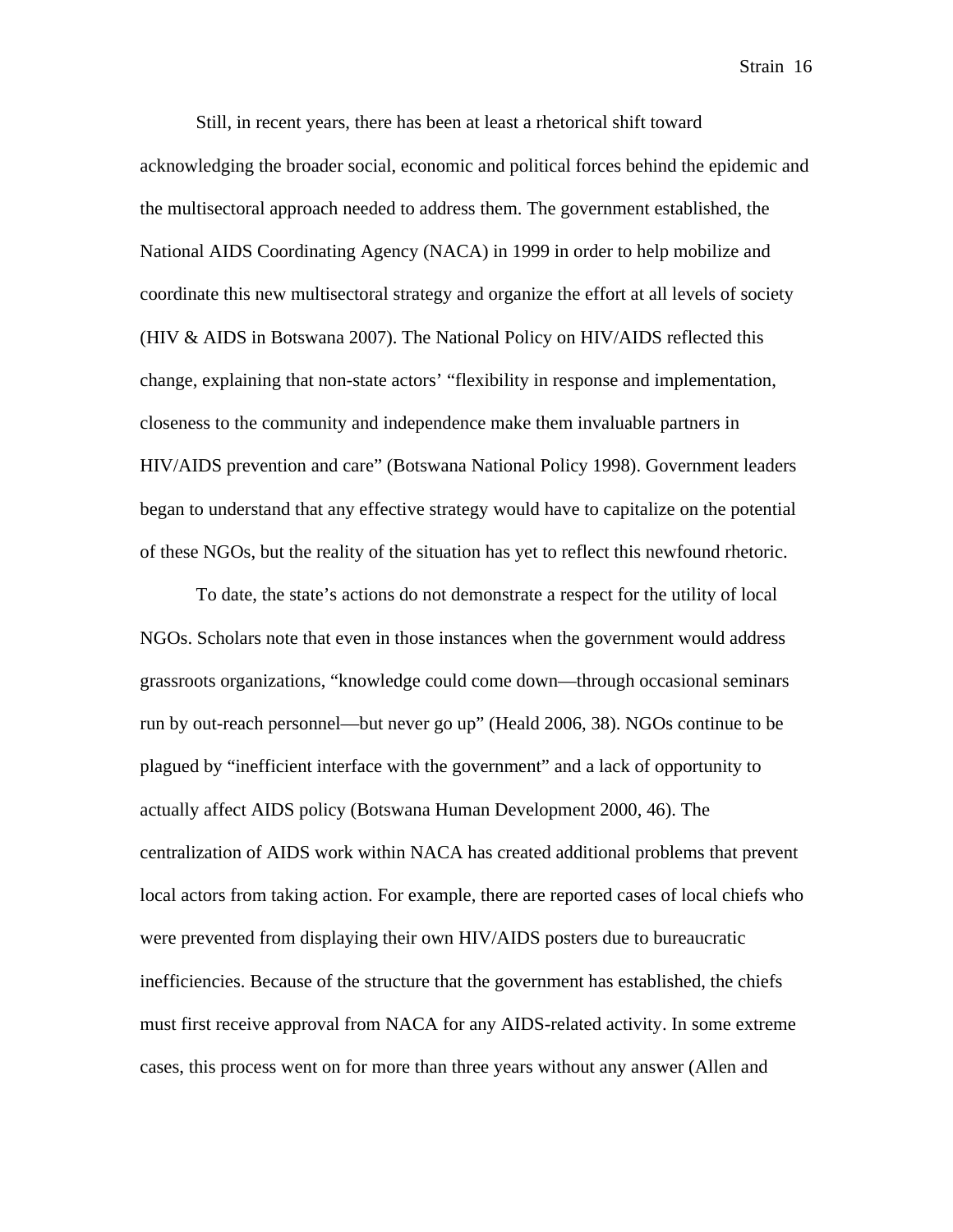Heald 2004, 1147). Clearly the centralized nature of the AIDS response in Botswana favors a top-down approach, leaving little room for local actors to take initiative to fight the pandemic, even when these methods complement the greater efforts. Therefore, evidence seems to show that the AIDS response has yet to become multisectoral in both name and practice.

In analyzing Botswana's HIV/AIDS response through a historical lens, one can see that the country has made commendable strides toward extending its services for the HIV-positive population, including nearly unprecedented access to anti-retroviral drugs. The general view of government officials is that they have developed a "comprehensive AIDS response" (Personal communication with Allison Campbell, 5 July 2007). The strategy, however, remains a predominantly medically-focused approach that does not incorporate non-state organizations. In fact, Irene Maina, a representative from UNAIDS in Botswana would, at best, locate local NGOs "at the margins" of the AIDS response (personal communication, 10 July 2007). The purpose of this paper is to explore the tangible effect of this reality on the efficacy of the AIDS response.

#### *C. A Counter-Example: The Case of Uganda*

While this paper is not intended to be a fully comparative analysis, it is important to mention, at least briefly, Uganda's success in combating the AIDS epidemic. In the late 1980s, Uganda was widely considered the worst HIV/AIDS-affected country in the world. Moreover, it faced additional challenges including extreme poverty, a large population divided into many language groups, high levels of illiteracy and very little public health infrastructure (Allen and Heald 2004, 1141). On the other hand, Botswana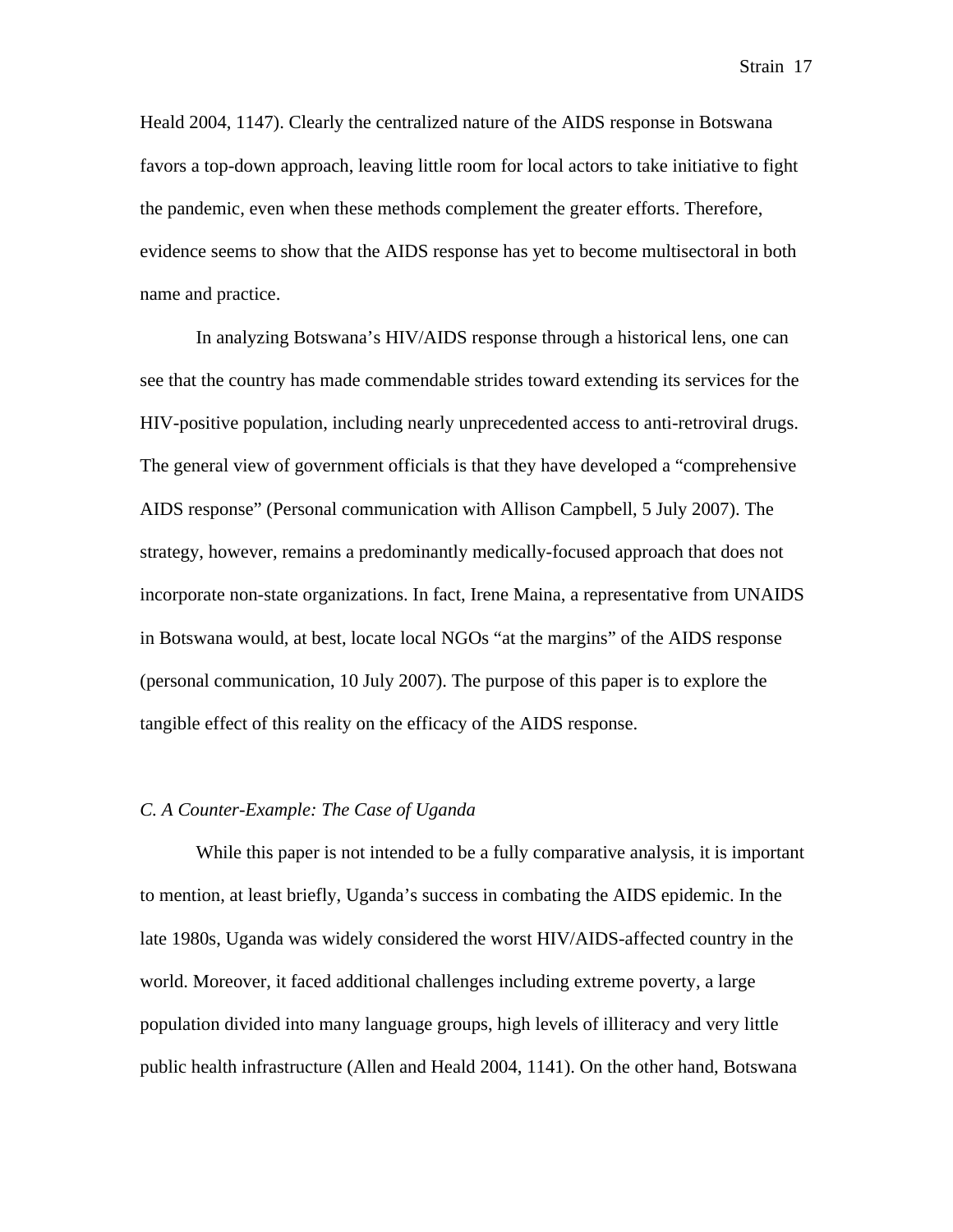has witnessed decades of economic growth and stable politics. It also has a small population with higher levels of literacy and public health expenditures. Despite both governments being pro-active in the 1980s, Botswana has had little success in combating the epidemic, whereas Uganda has seen a drop in HIV-prevalence from 15% in the early 1990's to around 5% in 2001 (HIV/AIDS in Uganda, 2007).

*Figure 3: Median HIV-prevalence by year among antenatal clinic attendees in major urban areas of Uganda*



(Source: Avert.org)

Much of the AIDS response in Uganda followed a similar trajectory to its counterpart in Botswana. The first case of the disease was discovered in 1982, though no formal response was established until the current president, Yoweri Museveni came to power in 1986. Upon gaining power, Museveni acted quickly, developing a program that focused primarily on providing safe blood supplies and education campaigns. Over the years, the initiatives have expanded to include efforts to prevent mother-to-child transmission in 1997 and a voluntary door-to-door testing campaign in 1999 (HIV &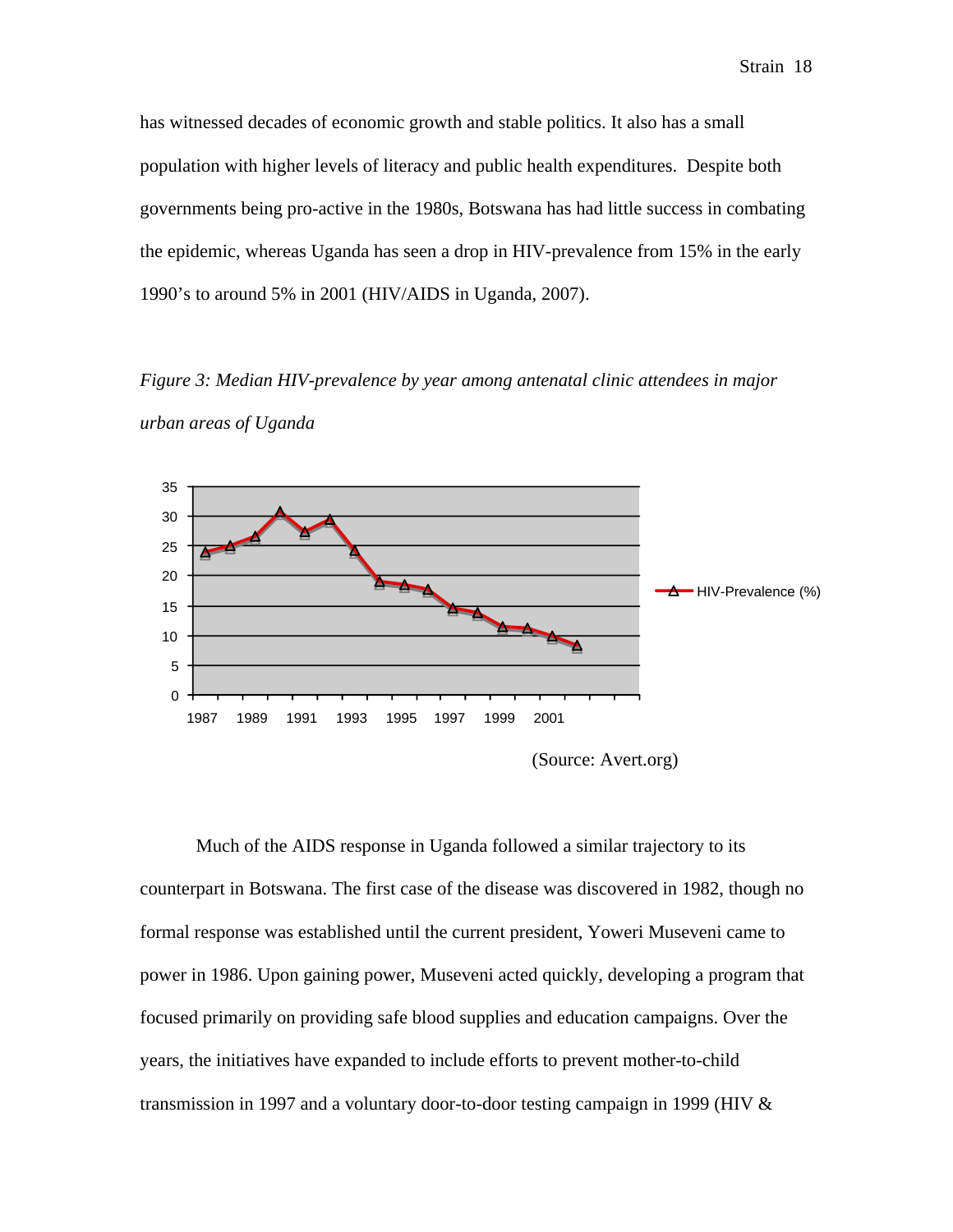AIDS in Uganda, 2008). While Uganda does not have the resources to support as ambitious of a medical response as Botswana, it has similarly worked to provide ARV medicine to a larger portion of its population. Many of these steps clearly parallel those made in the past twenty years in Botswana.

Where Uganda's response differs is in the active role that non-state actors have played. As early as 1987, the Ugandan government fervently endorsed a multisectoral response to the disease—one that included non-traditional actors like local NGOs (Ugandan AIDS Commission 2008). In addition to the state's willingness to partner with these organizations, Uganda also has one of the strongest NGO communities on the continent. Its "unusually vigorous non-governmental sector" is comprised of over 1,100 NGOs that are currently conducting AIDS-related activities (Green 2003, 200). There is a logical explanation for the vibrancy of these non-state groups. In the years leading to Museveni's rule, Uganda was under the harsh regime of Idi Amin. In response to the weakness of the state and lack of general welfare, non-state actors were forced to unify in order to tackle societal problems including HIV/AIDS. In fact, before Museveni initiated his response in 1986, the AIDS epidemic was almost solely addressed through "spontaneous community initiatives to care for the infected and affected" (Twenty Years 2001, 1).

One such "spontaneous initiative" is The AIDS Support Organization (TASO), the largest indigenous AIDS NGO in Africa (TASO 2008). This organization was founded by Noerine Kaleeba in 1987 in a truly grassroots fashion. After losing her husband to AIDS, Kaleeba formed a support group of other individuals affected by the disease. With time, the group's mandate expanded to address other needs that arose in the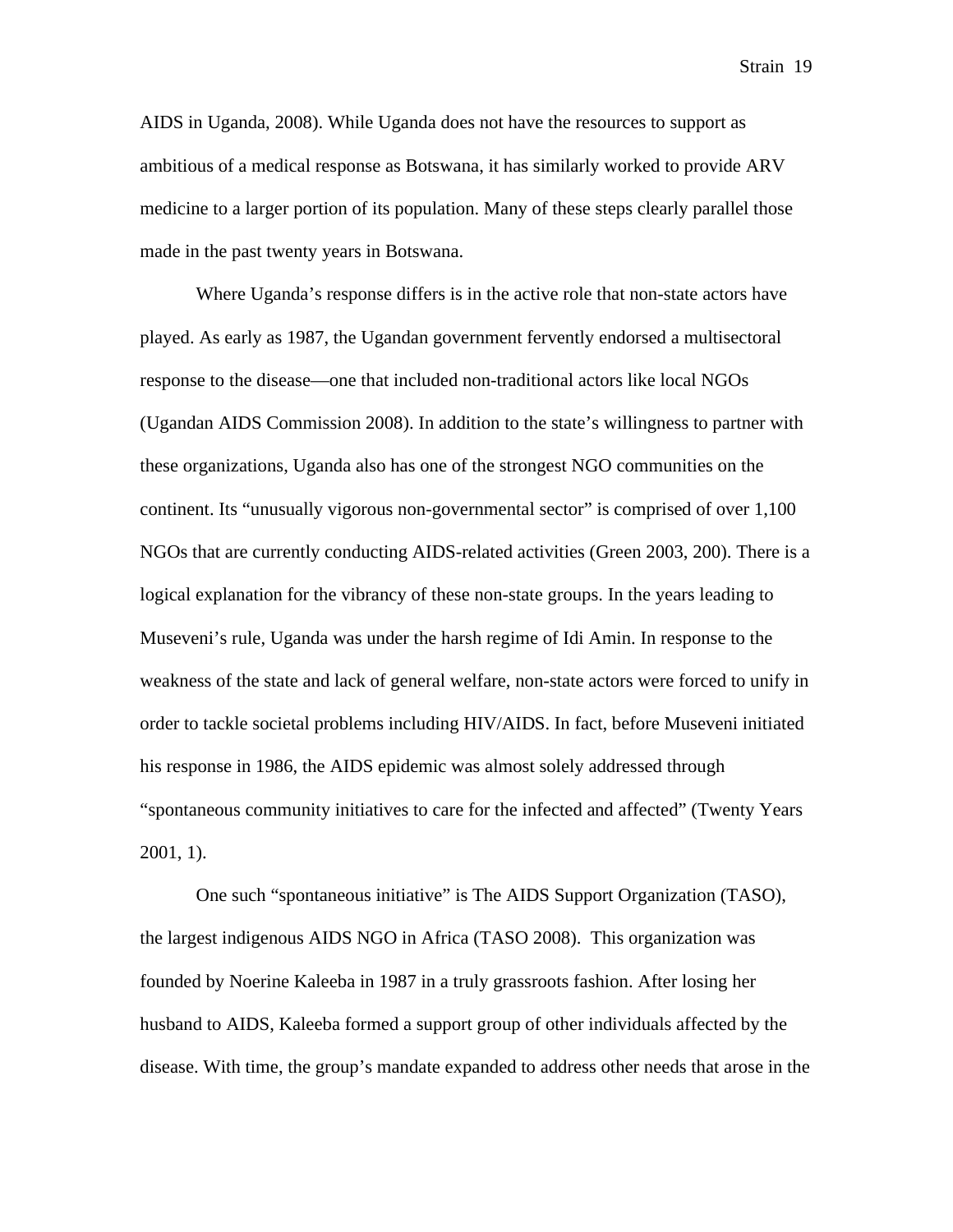community, including providing medical services and advocating for those infected with HIV. Today, TASO has 11 centers spread throughout the country, reaches over 150,000 individuals, and actively trains representatives from other NGOs across the continent. TASO is merely one example of the many non-state actors that have played a significant role in Uganda's fight against AIDS.

The Ugandan government also adopted a different approach to local customs than its counterpart in Botswana. The state actively "involved a variety of institutions and individuals, both inside and outside of the government" to develop a response that catered to regional beliefs (Allen and Heald 2004, 1149). One of the major slogans used in information campaigns was "zero-grazing," a term derived from the local practice of tethering a goat or cow to a post to prevent them from wandering (HIV/AIDS in Uganda 2007). Condoms were not actively promoted early on—a policy that is controversial in the eyes of many western AIDS workers yet highly compatible with the widely held Christian values of the region. The government likewise reached out to traditional healers and community leadership, both of which retained a great deal of influence with the population. By tapping into local beliefs and creating a culturally-appropriate response, Uganda's education and behavior change campaigns achieved impressive success.

The end result of Uganda's approach was a response closely connected to the local realities on the ground. Again, there remains great debate over the exact causes behind Uganda's drastic decline in HIV prevalence. For the purposes of this paper, I will not explore all of the possible explanations. Still, nearly all of the literature lauds Uganda's ability to tap into local actors to develop a culturally sensitive way to address the disease. This would have been unlikely, if not impossible, without the abundant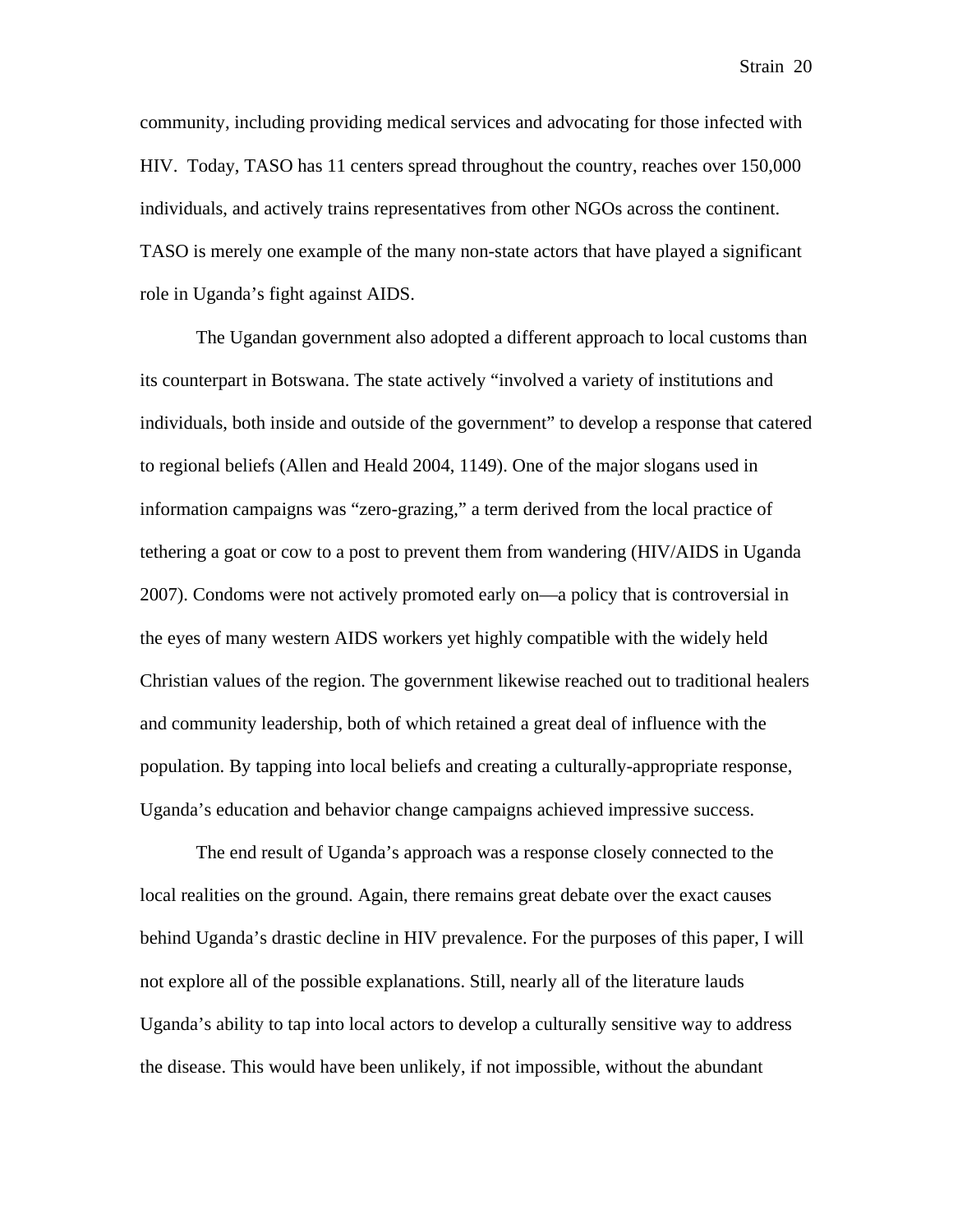NGOs and community-based organizations. Not only were these groups plentiful in numbers, but they were also actively incorporated into the policy-making process, allowing information to move from the grassroots up to the government levels. For these reasons, Uganda serves as a useful counter-example to the case of Botswana and a crucial lesson on the importance of the local NGO community.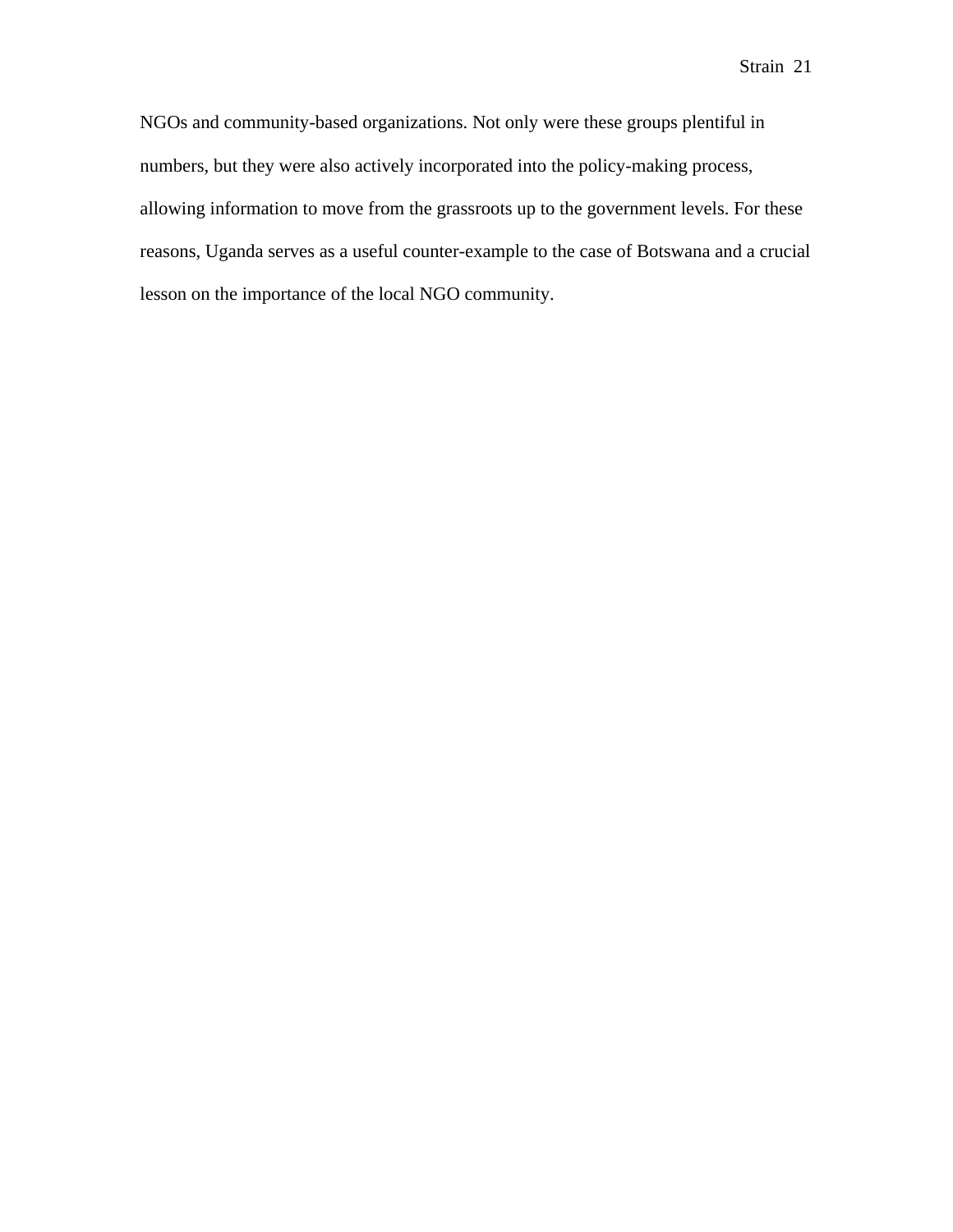#### **IV. Comparative Advantages of Indigenous NGOs**

A brief comparison between the AIDS responses in Botswana and Uganda illuminates a notable difference in the role that grassroots NGOs played. There is reason to believe that at least part of Uganda's success in lowering its HIV-prevalence can be attributed to the active participation of its NGO sector. Why then are indigenous nonstate organizations such a crucial component to an AIDS response? To answer this question, this section will closely evaluate the comparative advantages of these grassroots organizations over larger state structures. Throughout the last two decades, there has been a growing view of NGOs as the panacea to Africa's troubles (Igoe and Kelsall 2005, 2). With the end of the Cold War and a renewed emphasis on free markets and the downsizing of state power, NGOs have emerged as a logical alternative. While this belief initially grew out of a desire to bypass corrupt and decrepit state institutions, scholars and aid practitioners alike have begun to see NGOs as having inherent advantages that lend themselves particularly well to development. Many of these advantages are useful, if not crucial, to addressing the AIDS epidemic, making local NGOs an important force in the fight against the disease. The goal of this section is to explore these advantages and explain their relation to the AIDS response in Botswana.

#### *A. Access to Local Knowledge:*

In order for a development initiative to be successful, it must be tailored to local realities. James Scott, after analyzing a number of failed social-engineering programs, concludes that even the best-intentioned state efforts will fail unless they actively incorporate local actors. He makes an elaborate case against what he deems the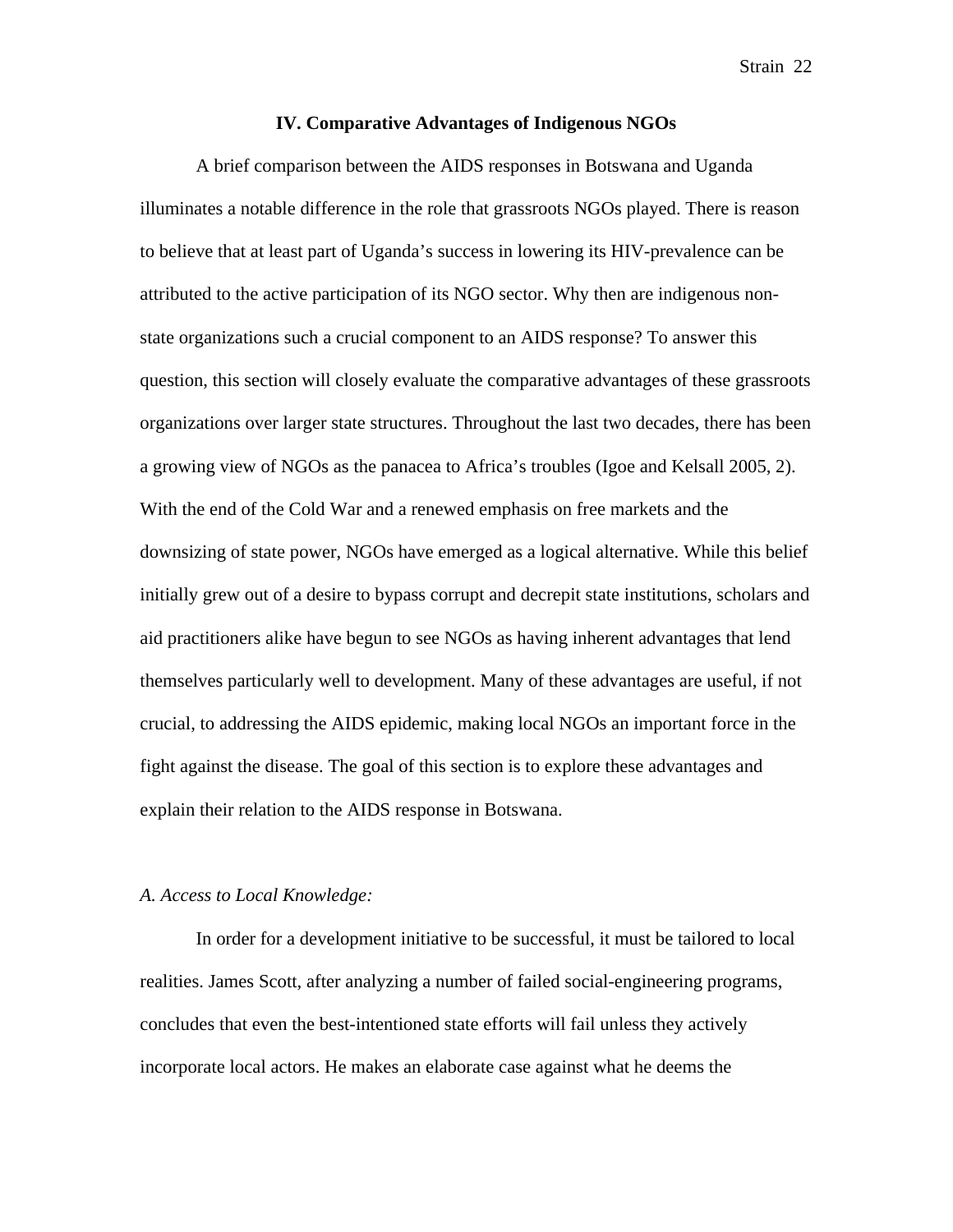"hegemonic planning mentality that excludes the necessary role of local knowledge and know-how" and instead supports the "indispensable role of practical knowledge, informal processes, and improvisation in the face of unpredictability" (Scott 1998, 6). Indigenous NGOs are directly connected to the grassroots and thus provide what Scott refers to as "metis," taken from the Greek word signifying "knowledge that can come only from practical experience" (Scott 1998, 6).

To illuminate this point, Scott explores the Ujamaa village campaign in Tanzania—an attempt to resettle the population into organized villages (Scott 1998, 223). The state undertook the initiative primarily as a development and welfare activity, hoping that a more concentrated population would allow for better services such as healthcare and education. The intentions were noble and the underlying logic correct. However, the plan was fundamentally flawed because it paid little attention to local knowledge and the practices of cultivators and pastoralists (Scott 1998, 225). The concentrated housing of these new villages made the traditional farming practices difficult and many of the five million relocated citizens resented the change. If the Tanzanian state had incorporated local non-state actors in the policymaking process, they may have been aware of the resistance they would meet.

The AIDS epidemic in Botswana is a highly comparable situation to the one James Scott describes. In many ways, Botswana's AIDS response has been developed from a hegemonic planning perspective—a state-run effort initiated in a top-down manner. Undoubtedly, the government acts with the country's welfare in mind. But as Scott warns, even the best intentions can go awry if they are not grounded in "metis." Local NGOs are capable of providing the practical knowledge necessary to bridge state-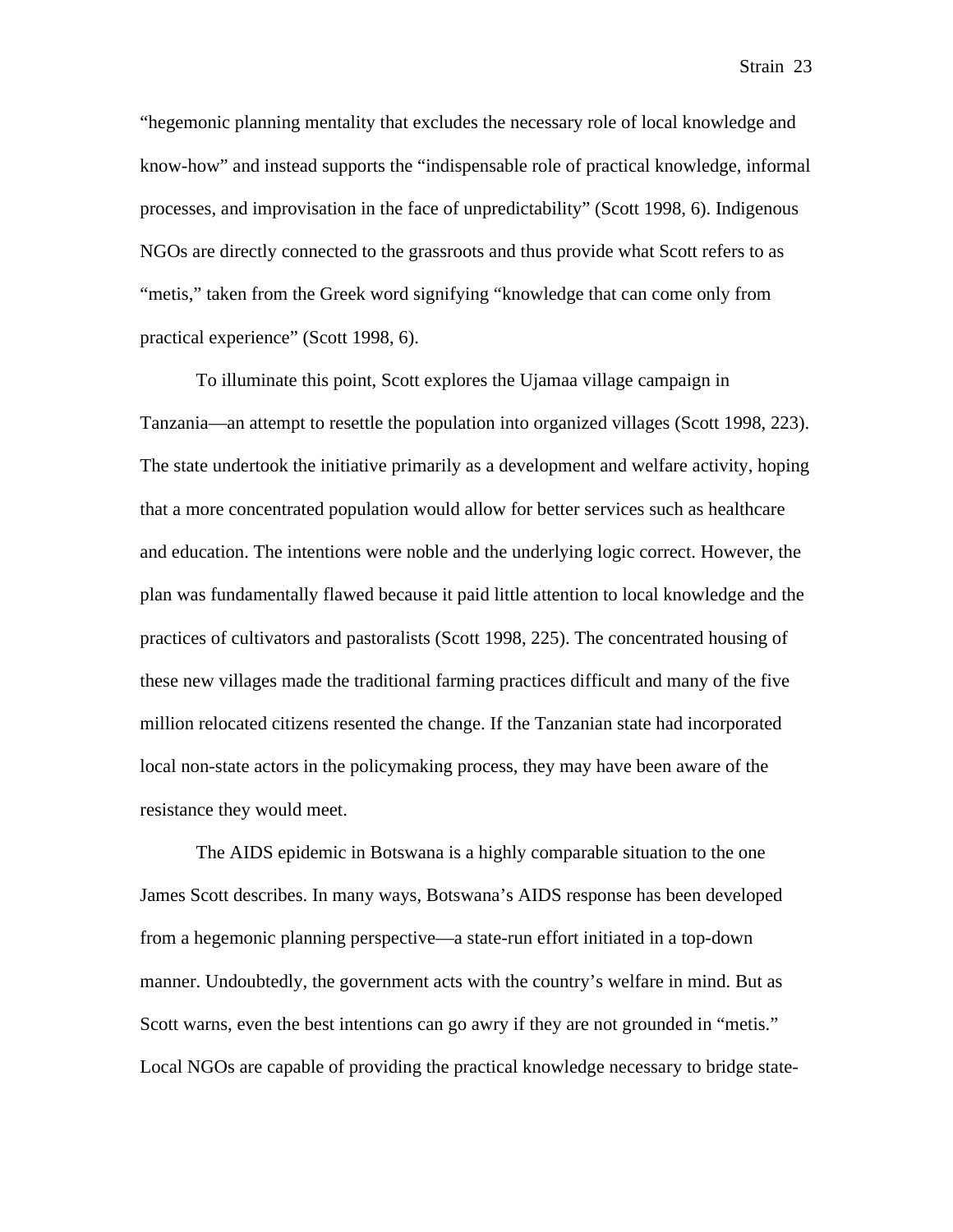initiated programs to ground-level realities. If the government were to actively incorporate these non-state actors in the policymaking process, the end result would certainly be more appropriate to the specific circumstances that exist in each community.

#### *B. Sensitivity to Culture and Local Beliefs:*

One of the greatest strengths of NGOs lies in their connection to the communities that they serve. This close relationship with the grassroots is particularly critical in the fight against AIDS, as conceptions of the disease are inextricably tied to local culture and ideas. For example, in Botswana, much of the population sees HIV/AIDS not as a new threat, but rather as "a manifestation of old 'Tswana' ailments, grown more virulent in response to the disregard for the mores of traditional culture" (Heald 2006, 33). Historically, "parallel discourses existed, one official and one non-official" and the government had a difficulty bridging the two (Allen and Heald 2004, 1145). Grasping local beliefs allows these non-state organizations to "talk about [the disease] in ways that are understood by the community and deemed appropriate and acceptable" (Cornman, Grimm and Rana 2005, 2). Knowing the ways in which the community perceives AIDS is therefore a crucial prerequisite to designing an effective response—a need the local NGO community is well positioned to fulfill.

In the mid 1990s, the government of Botswana utilized billboards that claimed, "Avoiding AIDS is as easy as ABC—Abstain, Be faithful, Condomise" (Allen and Health 2004, 1144). Many citizens had a negative reaction to what was intended to be a straightforward public health alert. At the time, knowledge about the disease was scarce and much of the population remained skeptical about the government's claims—a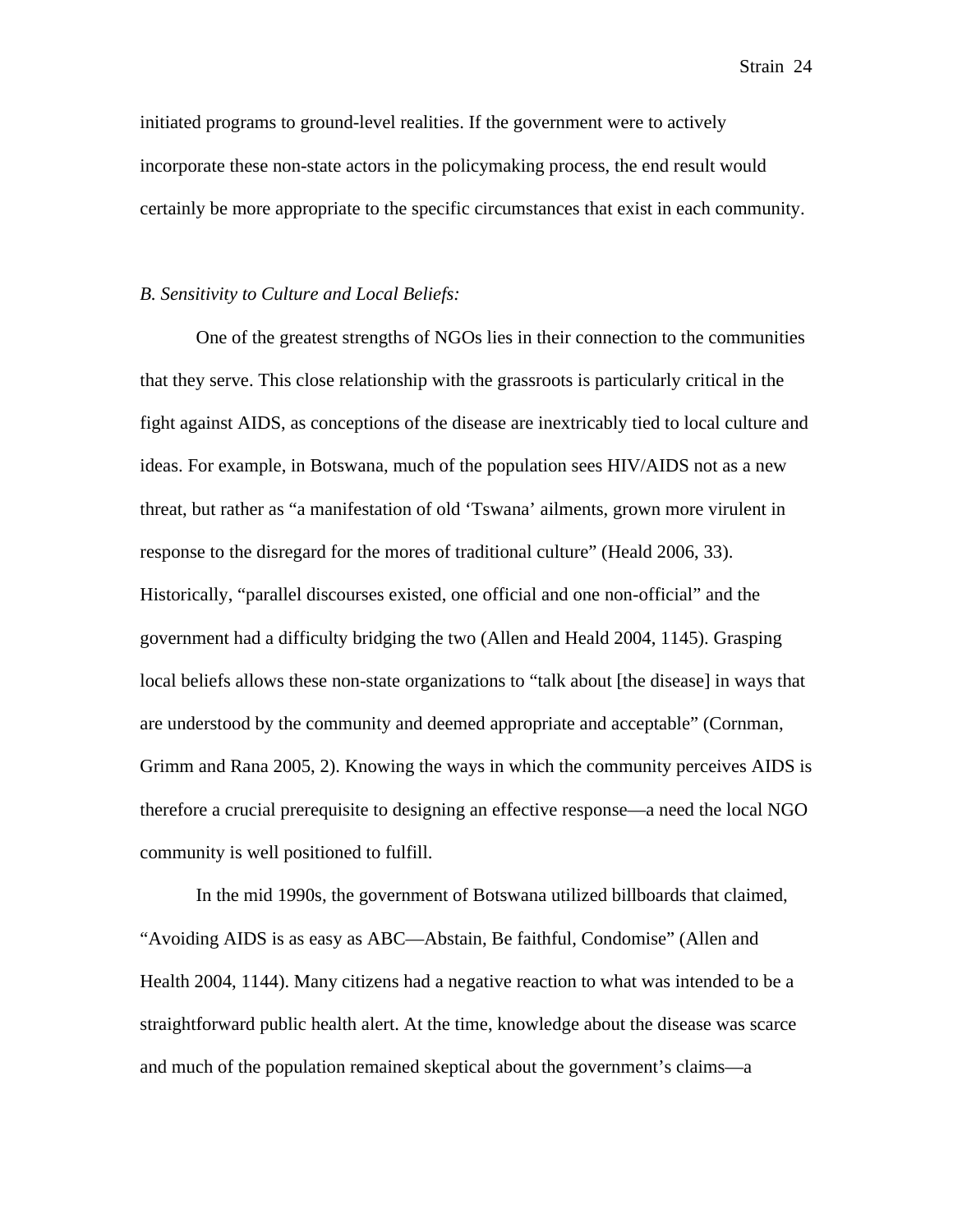reluctance exacerbated by the billboards being written in English. Moreover, many found the slogans offensive. Openly discussing sex went against social norms, a fact that these messages widely ignored. Had the messages been more attuned to local beliefs and slightly more tact, they might have had a more powerful effect on their intended audience.

Citizens had a similarly strong reaction to the government's active condom promotion. Amongst church leaders, parents and elders, condom promotion was often equated to the promotion of immorality and promiscuity. Judging the realities from their perspective, this was not entirely a misconception; government reports released in 1992 showed a correlation between increased condom use and an increased rate of partner change (Allen and Heald 2004, 1144). Therefore, in the eyes of many, condoms became a cause of the epidemic as opposed to a prevention method—a belief that remains dangerously prevalent in communities today. The availability of condoms is undoubtedly an essential component to the AIDS response. However, if the government had been more cognizant of these local reactions, they could have endorsed a campaign that promoted their use in a subtler fashion—one that may not have, in turn, incited a backlash against their use.

In addition to making health campaigns sensitive to local beliefs, NGOs are wellpositioned to identify prevalent misconceptions and initiate the necessary information campaigns. In a 2005 study, only 21% of respondents identified limiting sex to one partner as an effective prevention method. Knowledge about transmission was equally hazy. Over 50% believed that AIDS could be transmitted through mosquito bites and over 30% believed that it could be transmitted through supernatural mean. Lastly,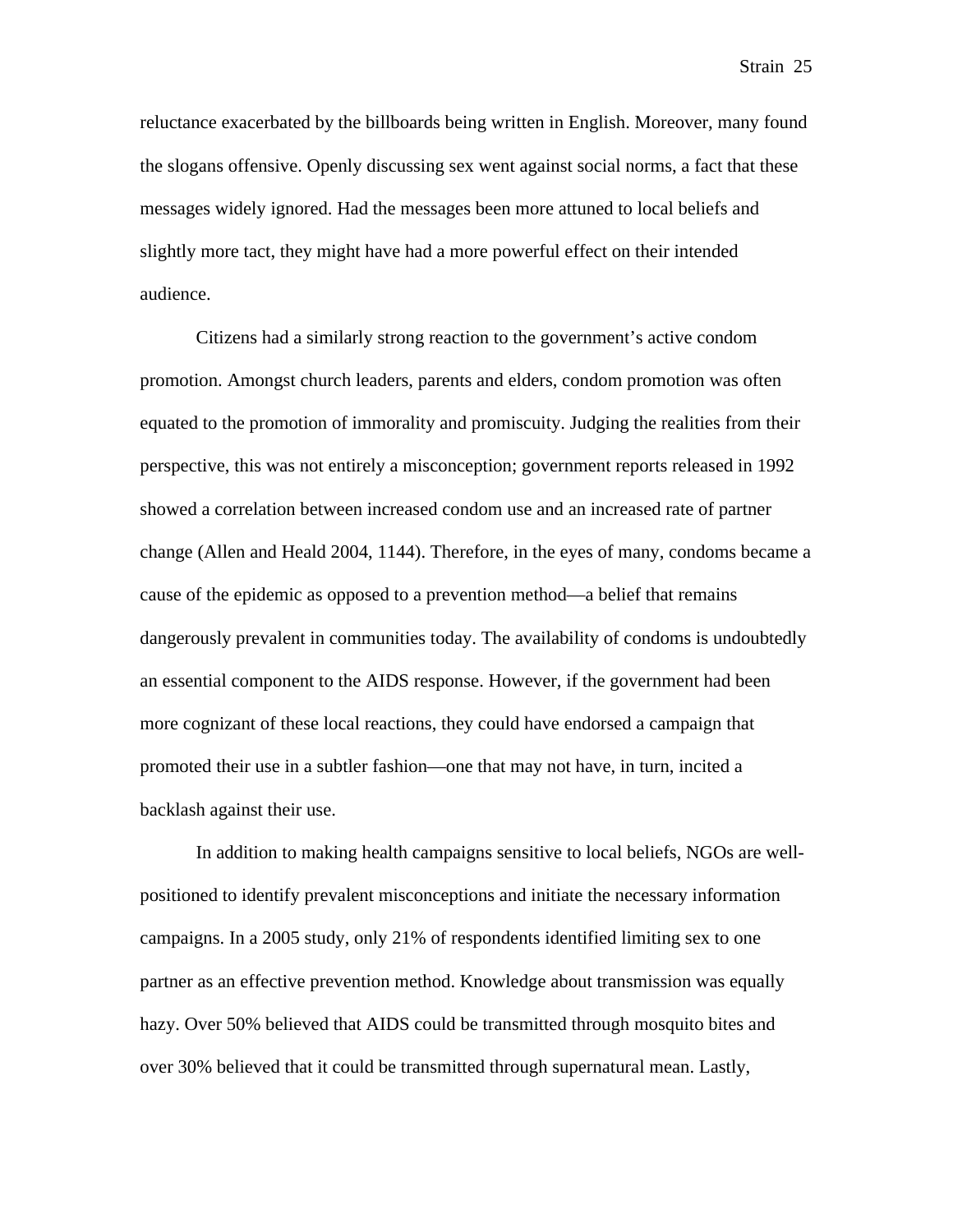approximately 25% of all respondents believed that a healthy-looking individual could not carry HIV (2005 Botswana Surveillance). These misconceptions are serious barriers to lowering the transmission rate and the government's half-hearted education campaigns have clearly failed to reach the entire population. Local NGOs have an immediate interface with members of the community, providing a perfect forum in which to impart accurate knowledge about the disease. Moreover, their roots in the community give them a credibility that distant state bureaucracies often lack.

#### *C. Flexibility:*

The indigenous NGO's relationship with the grassroots also allows it to be particularly conscious of logistical challenges that top-down, state-run initiatives might fail to acknowledge. These issues can range from men refusing to wear condoms for religious reasons to a realization that services are not arriving in the villages that need them most (Green 2003). In addition to identifying these "on-the-ground" problems, their "size, operating structure, and connection to the communities that they serve [place] most local NGOs…in a better position than government bureaucracies to respond quickly to identified needs and opportunities" (Cornman, Grimm and Rana 2005, 3). These "NGOs have a thorough understanding of their local communities; they know the details of local constraints and issues and can effectively prioritize problems within their context" (Cornman, Grimm and Rana 2005, 2). This flexibility and willingness to make midcourse adjustments is a significant advantage over national and international programs, which too often place undue weight on one initiative or prevention method, without adapting it to local beliefs or altering it after apparent failure.

Strain 26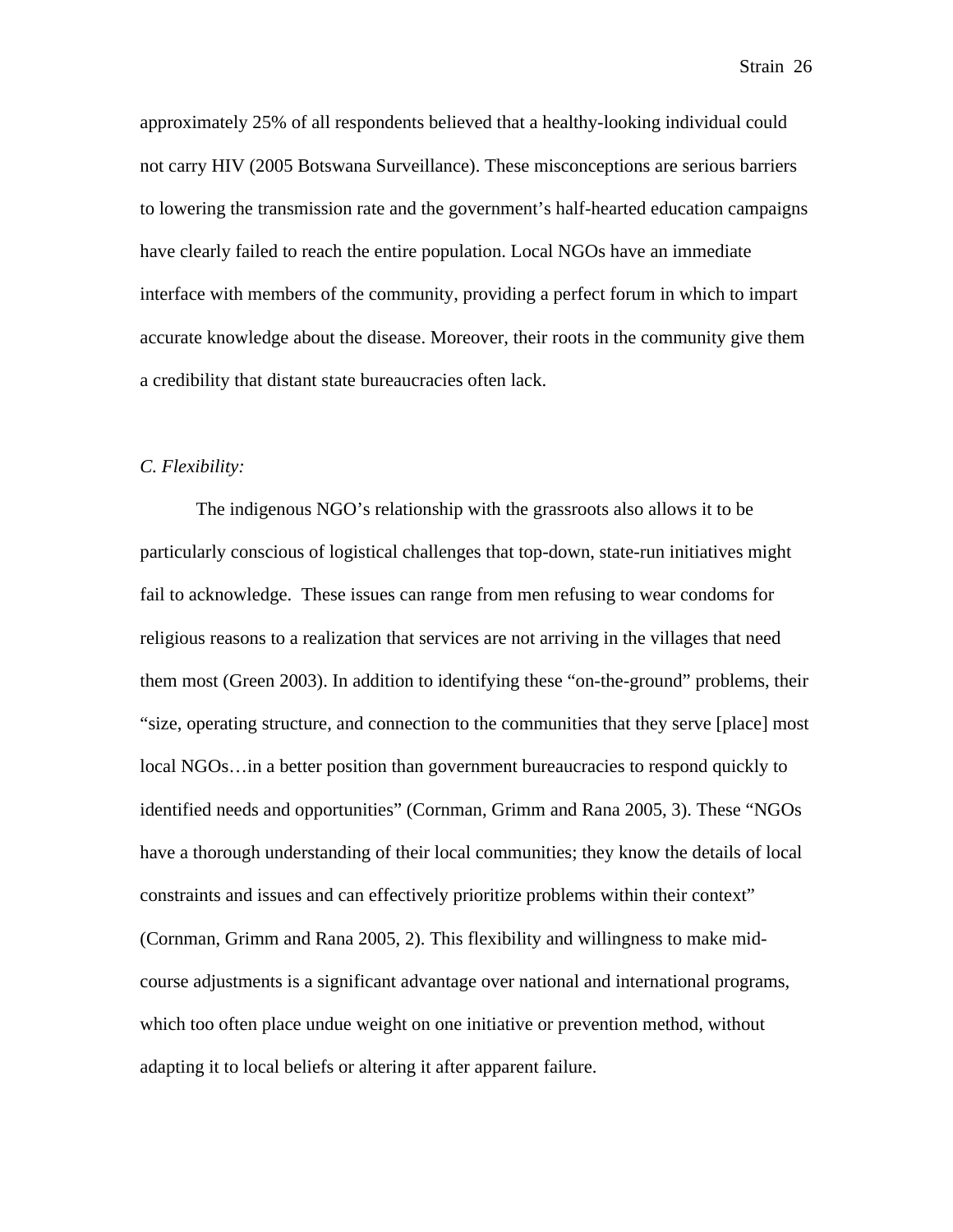In James Scott's critique of state-run initiatives, he reminds us that the power of local actors is, in fact, their openness to change. He claims that "the idiosyncrasies of metis, its contextualness, and its fragmentation…makes it so permeable, so open to new ideas…If a new technique works, it is likely to find a clientele" (Scott 1998, 317). This has particular relevance in the context of AIDS, a field with few clear-cut solutions. Addressing the epidemic requires experimentation—a range of responses attacking all facets of the disease. In Botswana, we have seen the state focus primarily on one narrow effort to provide ARV therapy drugs to those infected. This is obviously important, but will do little unless it is complemented by a broader effort, including prevention, behavior change campaigns, education, and counseling. NGOs, as small and flexible organizations are better positioned to engage in these activities on a trial-and-error basis, ultimately making the overall AIDS response more comprehensive.

#### *D. Increase Social Capital*

Recent research in the social sciences has heralded the importance of local networks in creating an atmosphere conducive to improving living conditions. These ties between citizens, which can come in any number of forms (clubs, parent-teacher associations, unions), are crucial to promoting effective democracy and tackling social problems. Robert Putnam explores this concept of "social capital," which "refers to features of social organization such as networks, norms, and social trust that facilitate coordination and cooperation for mutual benefit" (Putnam 1995). He finds that "the quality of public life and the performance of social institutions…are indeed powerfully influenced by norms and networks of civic engagement" (Putnam 1995). In short,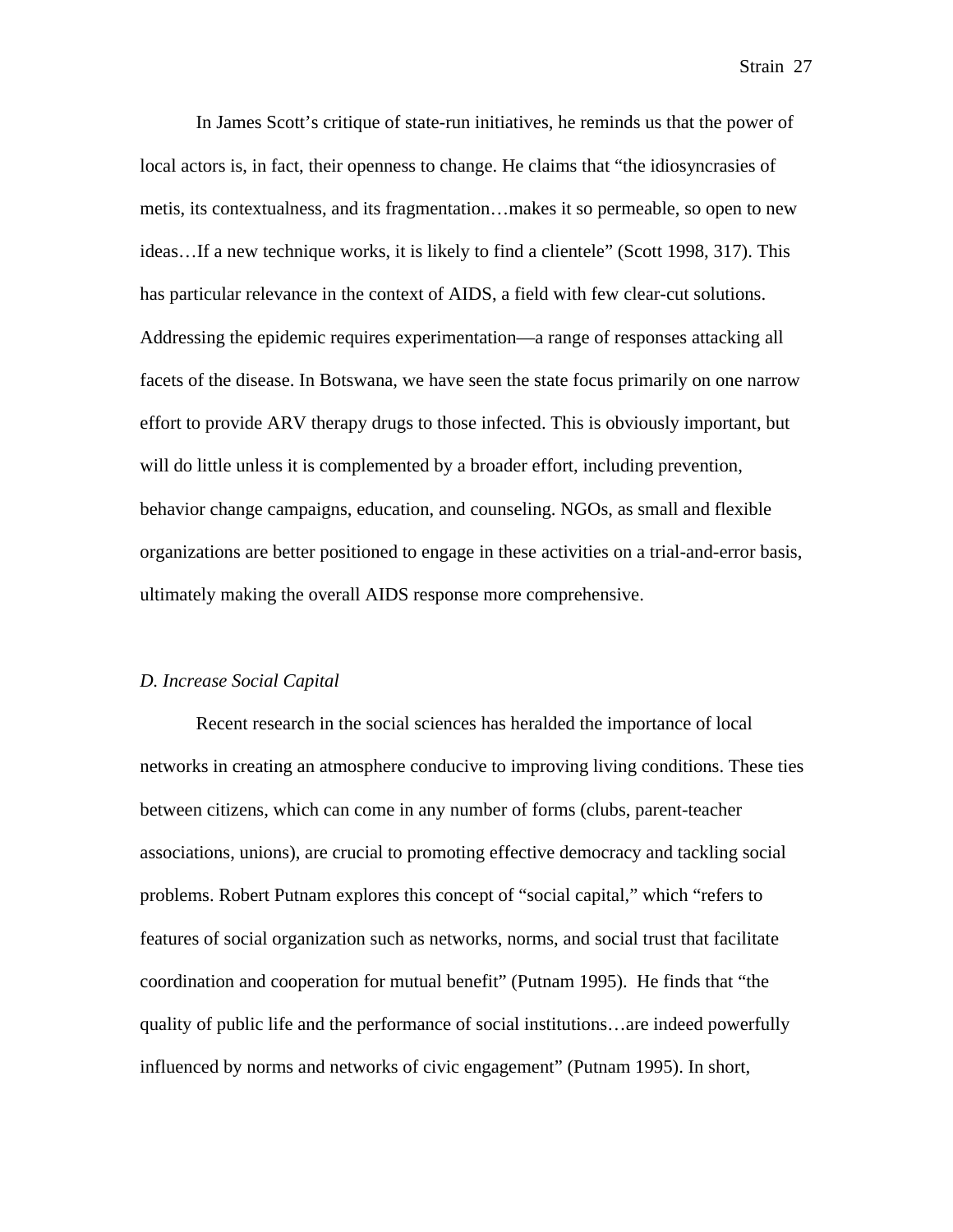"networks matter" and carry with them tangible value (Putnam 2002, 6). They foster goodwill, fellowship, and sympathy, providing "internal returns" to those who are members of the group. Likewise, social capital acts as a public good, the benefits of which can be felt throughout society.

Due to the stigma associated with HIV/AIDS, the disease is often responsible for the breakdown of social capital. Openly HIV-positive individuals are often ostracized by their families and communities, leaving the infected person in an economically and emotionally fragile state. This scenario breeds silence about the disease, making it even more difficult to address the epidemic. President Festus Mogae cited this stigma as one of the greatest hindrances to fighting the disease, saying that because of it, "people are not willing to talk about sexual matters and the HIV/AIDS pandemic" (Botswana AIDS Stigma 2003). Shunning those affected by the disease and marginalizing them from their family and community only threatens social capital and the open atmosphere needed to curb the disease.

 Local AIDS NGOs offer an answer to this eroding social capital by providing forums in which those affected by the epidemic can forge connections. The social risks associated with the disease require a safe arena in which victims can express their needs and concerns. Local HIV/AIDS NGOs, as opposed to expansive and impersonal bureaucracies, "offer such 'safe' spaces. They tend to be small-scale organizations that are stably based in local communities and enjoy the trust and confidence of the members of these communities" (Ramasubban and Rishyasringa 2005, 13). These networks are crucial to counteracting the marginalization that stigma creates, increasing social capital and ultimately improving the efficacy of the AIDS response.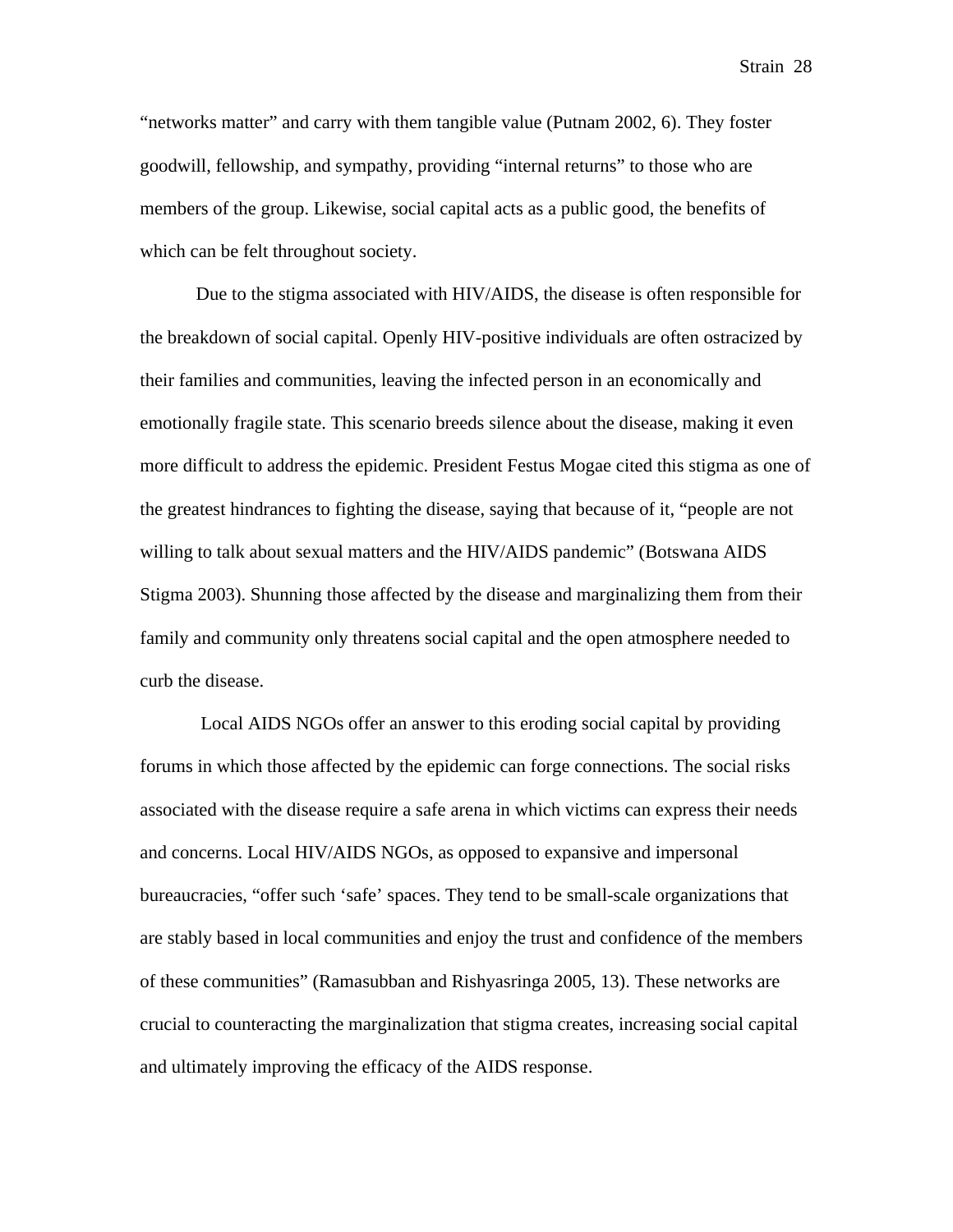#### *E. Incorporate Wide Variety of Actors*

One of the most widely acknowledged advantages of the NGO community is its ability to incorporate a broad group of actors and give voice to those who are often excluded from the official discourse. While "theoretically everybody in society is at risk of contracting HIV infection, the scales are tilted against those who are disadvantageously placed" in terms of their gender, economic status, or education (Ramasubban and Rishyasringa 2005, 9). Unfortunately, these are also the groups that are most politically marginalized. Oratile Moseki, a representative from the Botswana Network on Ethics, Law and HIV/AIDS voiced such concerns, complaining that the government of Botswana refuses to deal with some of the populations greatly affected by the disease, including homosexuals and sex workers (Personal communication, 19 July 2007). As a result, the communities most affected by AIDS are often the least represented in the policy-making process.

Local NGOs help to remedy this disconnect by directly involving people living with HIV/AIDS (PLWHAs). In doing so, they "increase the relevance of such work reduce discrimination, help the needs of people with HIV or AIDS to be recognized, assist in the process of normalization of HIV/AIDS, enable a greater understanding of the impact of HIV/AIDS, and present a human face to AIDS" (UNAIDS and NGOs 1999, 12). The inclusion of these PLWHAs gives voice to the "recipients" of the AIDS response, making it a more democratic process. By narrowing the gap between those who formulate these policies and those affected by them, local NGOs fulfill a crucial intermediary role.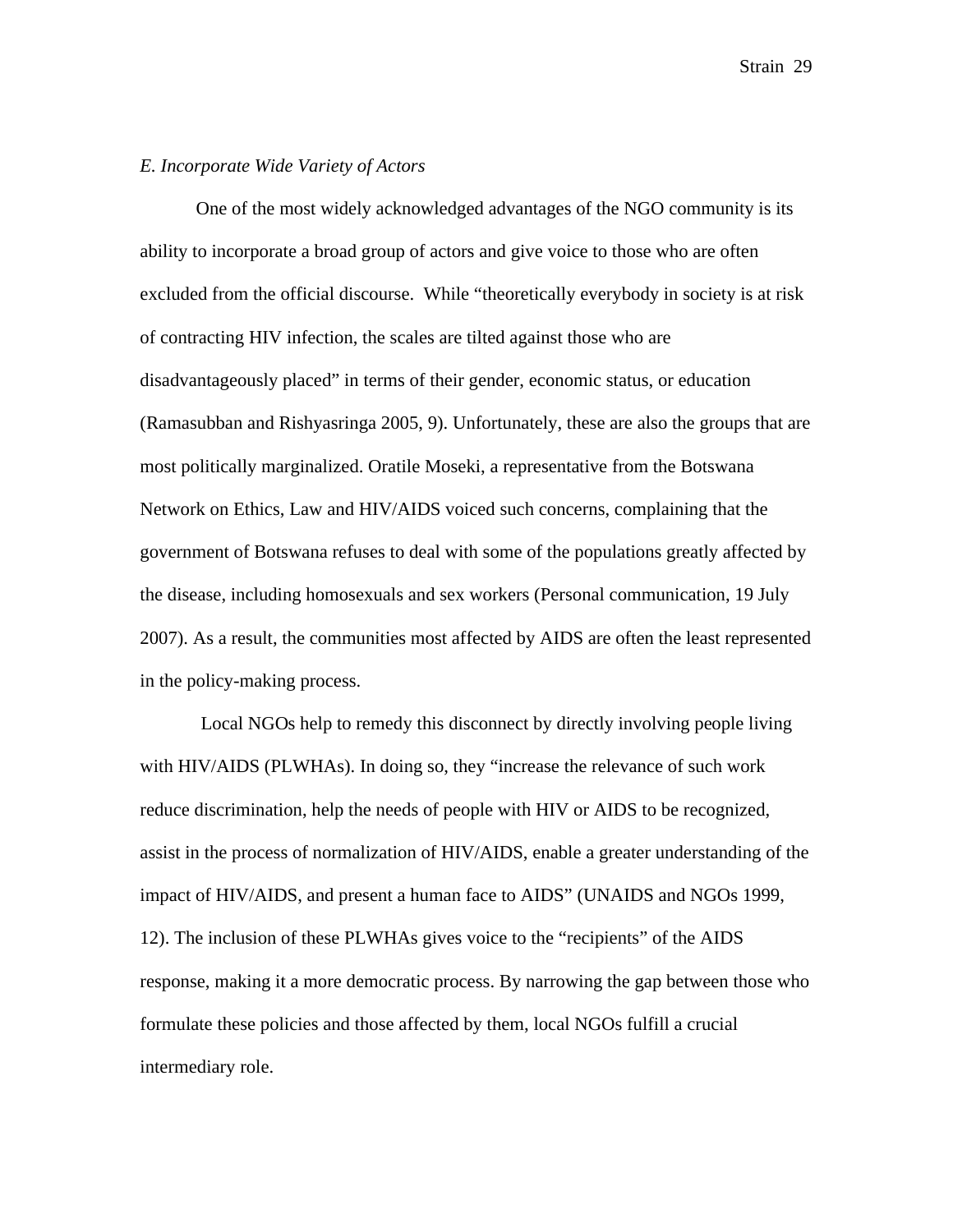Many of these NGOs also succeed in incorporating religious leaders and traditional healers into their work, which provides a much-needed spiritual response for often devout populations (Green 2003, 287). This was particularly true in Uganda where these religious organizations greatly shaped the country's policies. The government of Botswana has begun to recognize this spiritual dimension of the disease and initiated bimonthly prayer sessions to take place in every government agency; these meetings are used primarily to discuss issues relating to HIV/AIDS and connect them to a religious discourse. However, the effect of the prayer sessions is limited and NGOs remain better positioned to penetrate these religious groups or provide spiritual guidance to Botswana's primarily Christian population.

By incorporating a broader set of actors, the NGO community creates a more holistic response to the AIDS epidemic. Over the years, mostly Western influences have converged to determine a "consensus on what an HIV/AIDS programme should look like" (Heald 2006, 30). In most cases, this consensus places a large emphasis on the medical dimension of the disease, focusing on the availability of testing and treatment. This perspective pervades the government's response to date and while it is undoubtedly important, the ramifications of the epidemic extend well beyond its physical or medical manifestations. It is a disease that affects one's social status, economic prospects, and political voice. Therefore, a truly comprehensive AIDS strategy must incorporate responses to all of these issues. In many countries, it is the NGO community that has proven most effective in the realms of counseling, economic empowerment, and combating stigma. Even in states such as Botswana, which have initiated impressive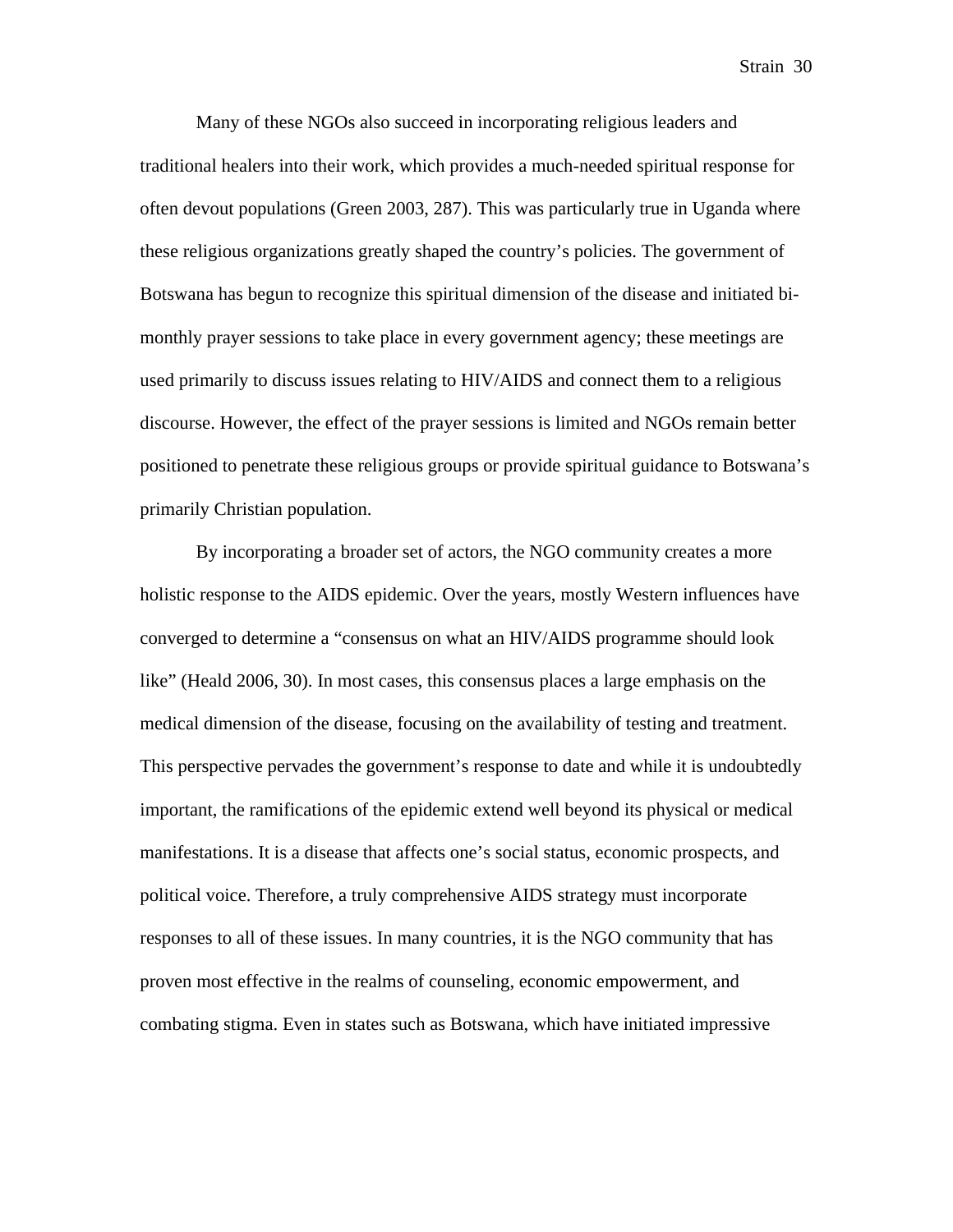medical programs to curb HIV/AIDS, local NGOs are needed to expand these efforts into a more holistic and comprehensive strategy.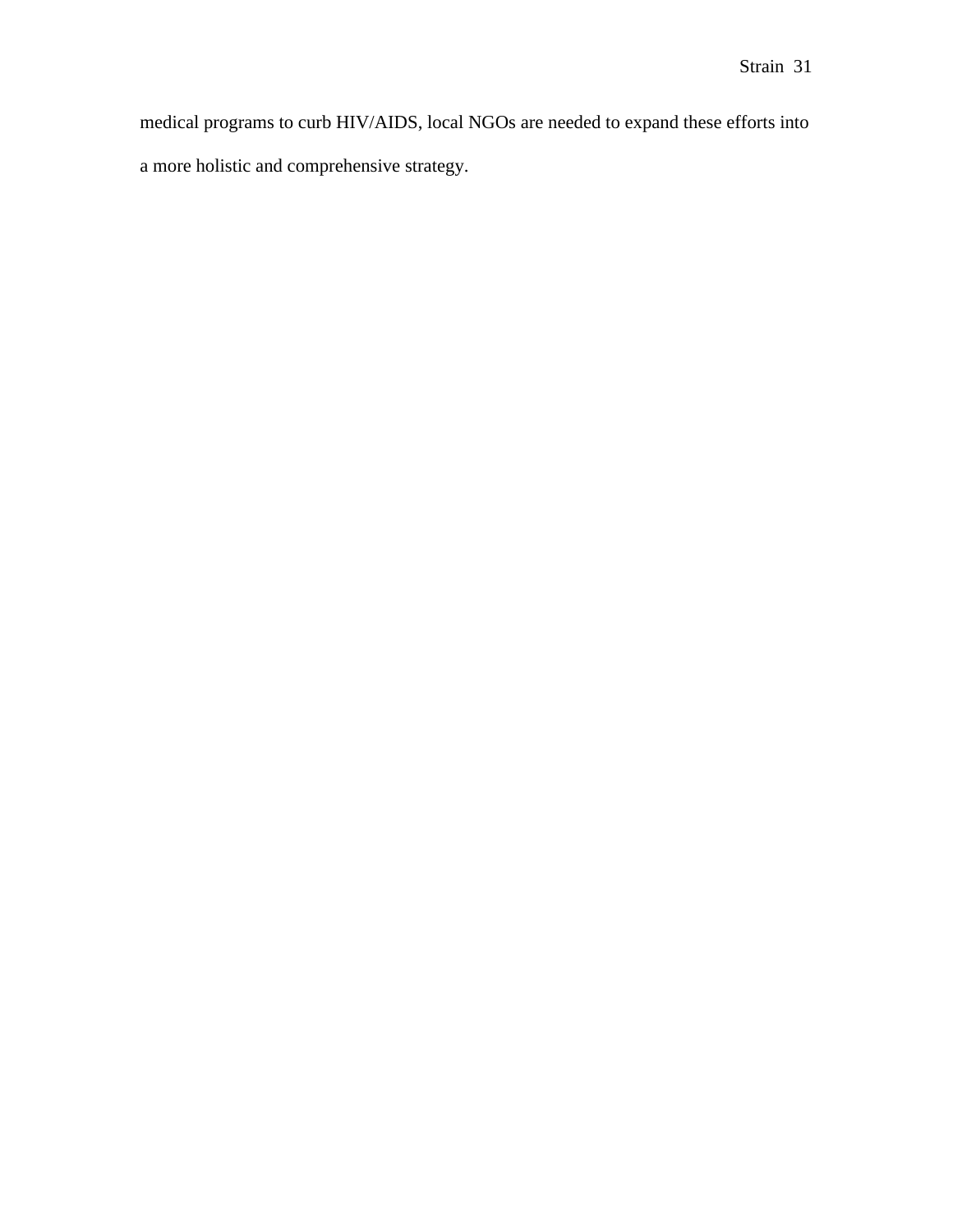#### **V. Challenges Facing Local AIDS NGOs in Botswana**

The comparative advantages explored above describe what can be coined the "ideal NGO"—one that has the opportunity to capitalize on its potential. However, this is not always the case. As explained in the historical background, Botswana's AIDS response has been a predominantly state-run, medically focused approach in which NGOs have played a marginal role. It is the argument of this paper that the underutilized or underperforming NGO sector has had a detrimental effect on the efforts to curb HIVprevalence. This section will explore a number of factors that might explain why there is not a community of "ideal NGOs" in Botswana. These are the forces that will inevitably need to be addressed in order to allow the non-state sector to move closer to its potential.

#### *A. Legacy of Weak Civil Society*

One of the clearest hurdles for Botswana's local NGOs is the country's long history of weak civil society. When this non-state realm lacks organization and cohesion, it is difficult for NGOs to form and become a force that can affect state policy. PACT, an American organization that works to strengthen NGO sectors in developing countries, recognizes Botswana's civil society as the weakest on the continent (Allison Campbell, personal communication, 5 July 2007). The few existing academic overviews tend to agree that the environment in Botswana has been unfavorable, if not openly hostile, toward a thriving NGO sector.

Scholars and NGO practitioners alike cite Botswana's non-confrontational political culture as a barrier to an active civil society. In general, it is considered unacceptable to vocally criticize authority, in particular, the government apparatus.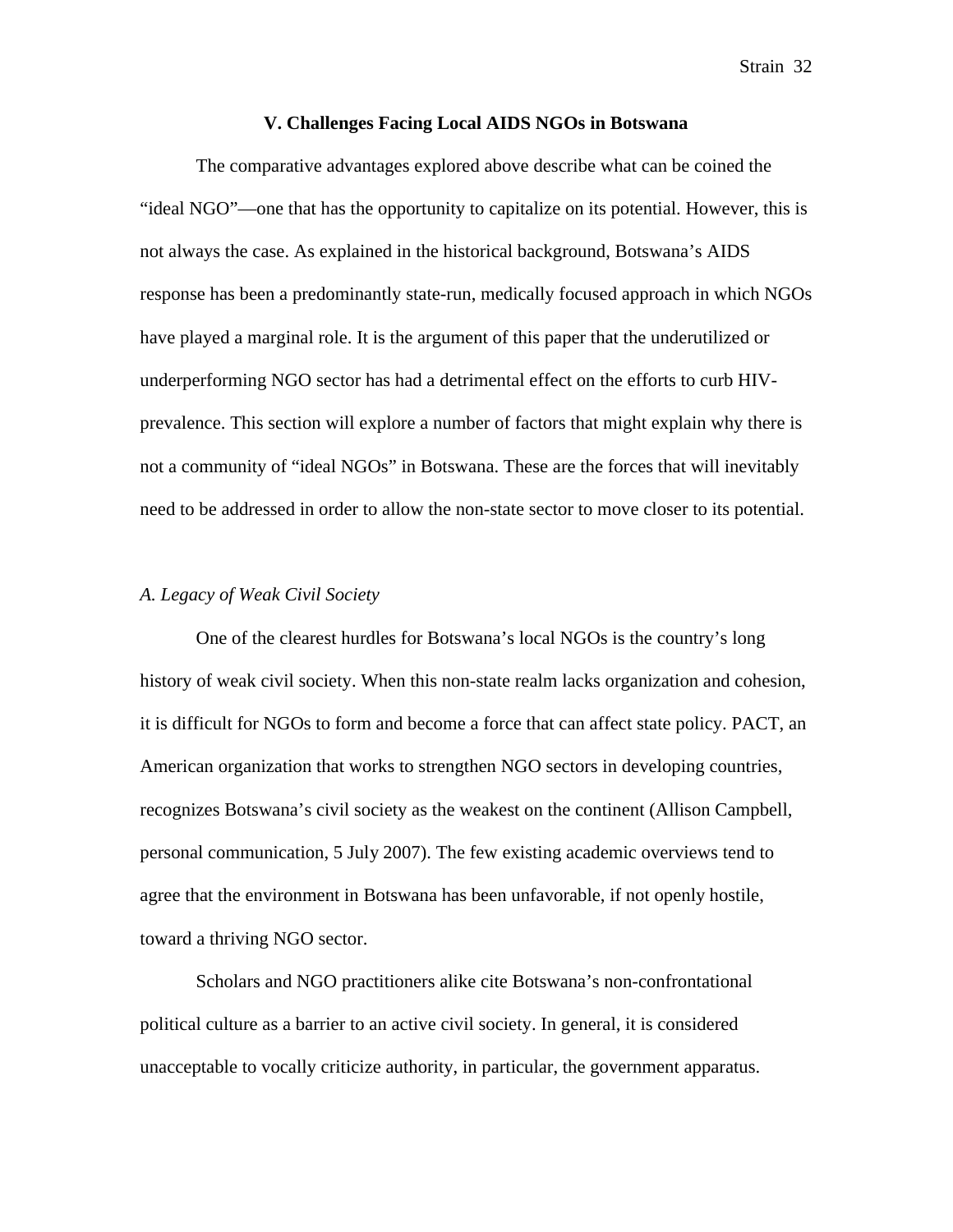Batswana pride themselves on the stable, enduring nature of their political structure and this has, in many ways, transformed into an inability to question the state. The result is a serious hurdle for NGOs, which almost inherently posit themselves as a countering force to the government. Oteng Majuta, a representative from the human rights NGO Ditshwanelo, explains that the organization maintains a very cooperative relationship with the government primarily because the cultural context would not permit otherwise. He claimed, "Confrontation is simply out of the question" (Personal Communication, July 2007). This restrictive environment greatly limits the activities in which NGOs engage.

The political structure and process in Botswana also tends to marginalize nonstate actors. In many democracies, NGOs focus much of their attention trying to influence political parties, which "play a critical mediation role between the state and civil society" (Disklitch 1998, 1). Botswana, however, has a de facto one-party system, making this technique more difficult and preventing NGOs from interacting with political parties (Molutsi and Holm 1990). Instead, the majority of policy is made within government ministries, which are more isolated from external actors unless specific avenues are created for that exchange. Ultimately, the highly centralized, one-party system formed in Botswana provides a significant challenge to NGOs hoping to penetrate this process.

The legacy of weak civil society also materializes in the internal problems that plague NGOs. Due to their relative youth and dearth of experience, local NGOs often lack the basic administrative capacity and "rigorous accounting procedures…that many donors and potential collaborators consider a minimum standard" (Cornman, Grimm and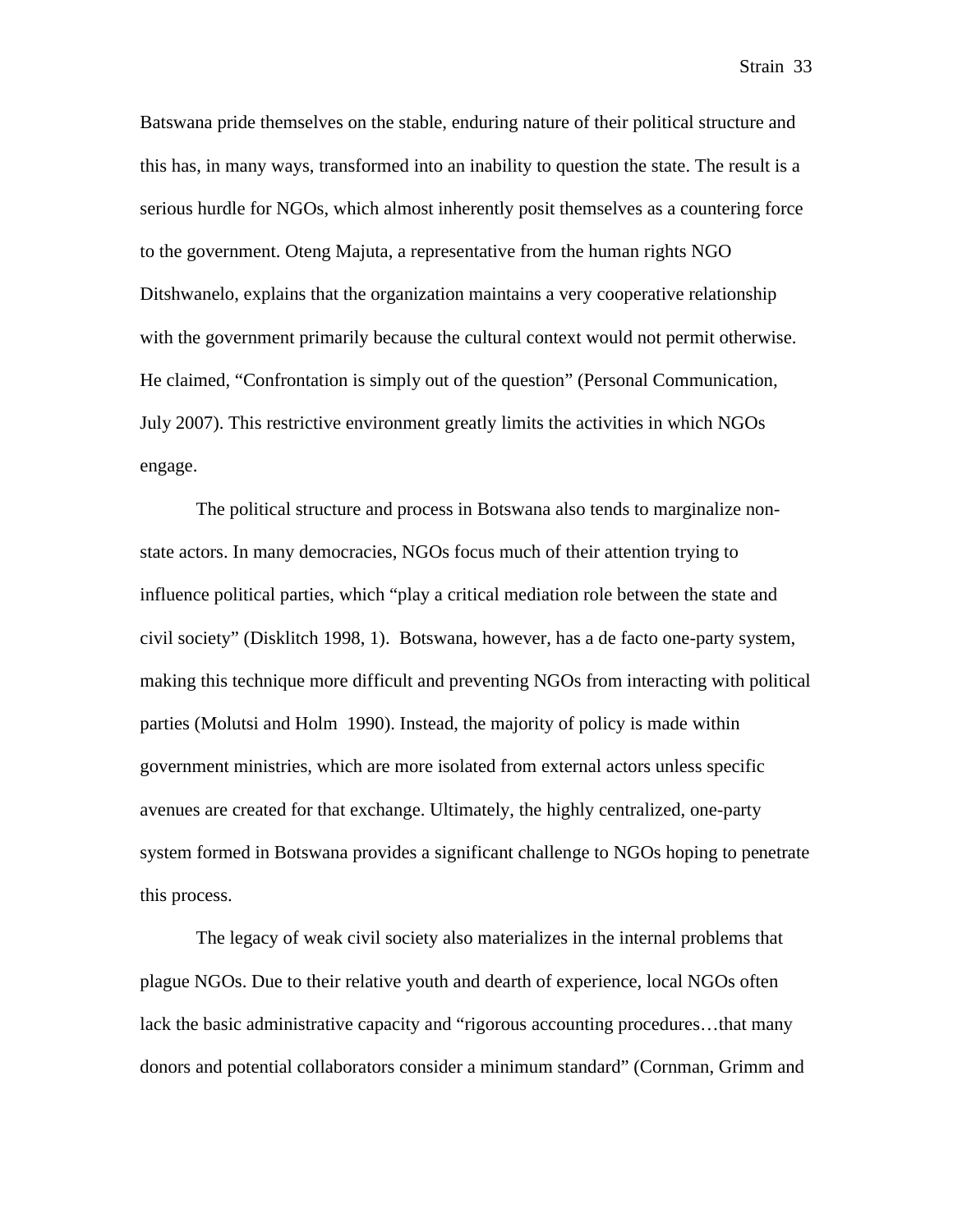Rana 2005, 5). This has been particularly true of the country's AIDS NGOs. The Global Fund, which supports several organizations in Botswana, has already begun to withdraw funds due to substandard accounting practices (Allison Campbell, personal communication, 5 July 2007). If NGOs are unable to improve their administrative capacity, they will find it difficult to maintain a sustainable stream of funding.

Lastly, the AIDS NGO sector has faced significant human resource dilemmas due to the nature of its work. There is an unfortunate reality that "NGOs are some of the most vulnerable groups when it comes to political crises and natural disasters because they suffer alongside the communities they serve" (Cornman, Grimm, and Rana 2005, 6). In the context of the AIDS epidemic, the individuals that staff these organizations are frequently victims of the disease themselves, making it difficult for these groups to function and find qualified employees (Carroll and Carroll 2004). Therefore, in addition to the other barriers that derive from a weak civil society, AIDS NGOS face unique challenges that prevent them from becoming a powerful force in Botswana.

#### *B. Strength of the State*

In Africa, there is a strong correlation between weak states and strong NGO sectors. Non-state actors generally emerge to "fill the gaps left by fading states and to curb the abuses of ruling parties" (Carbone 2005, 168). For example, the origins of the vibrant NGO sector in Uganda can be traced to the political turmoil following the brutal rule of Idi Amin. This is true in many developing countries where "riots, strikes, and the disengagement of citizens from the state have led to a significant mobilization of civil society" (Disklitch 1998, 1). However, the inverse has been true in Botswana where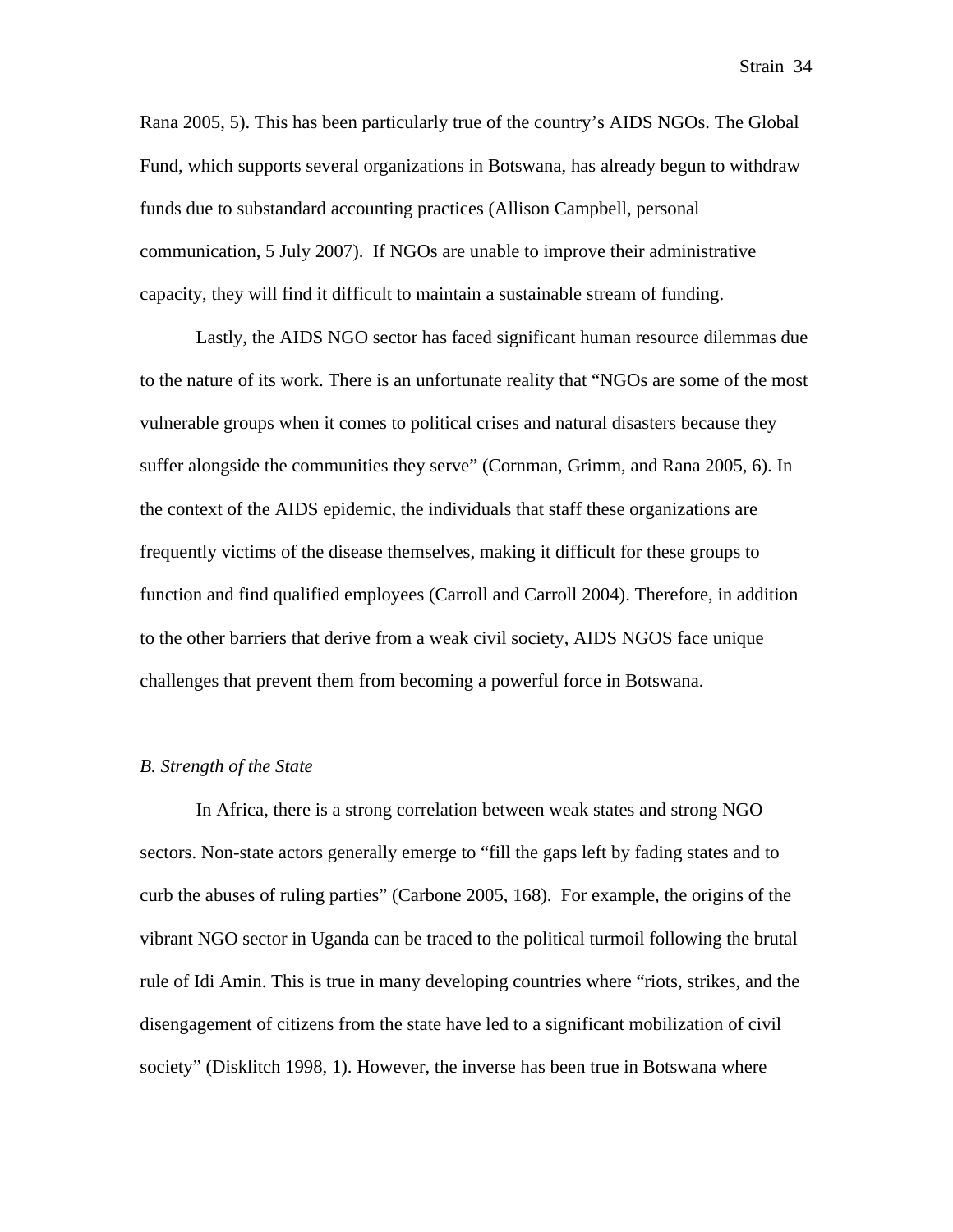political stability and widespread peace have removed incentive for non-state actors to emerge as a countering force to the government. Without this incentive, we have seen the development of mostly weak NGOs.

The strength of the state in Botswana is particularly visible in the realm of AIDS work. The government has been commendably proactive in addressing the disease early and vigorously. They have instituted several measures to scale up the medical response including, as mentioned before, universal access to ARV drugs. Because many including leaders in the government and civil society—see this campaign as a comprehensive strategy, there has been less pull for non-state actors to emerge and become involved.

Historically, the strength of the state in Botswana has allowed it to better suppress the activities of local NGOs, particularly during times in which the government was openly hostile to these organizations (Carbone 2005, 174). The legitimacy of a state often depends on its ability to provide services to the population. Therefore, if an NGO is better able to provide these services, they will inevitably become a political threat (Brown and Korten, 1991, 73). Following this reasoning, the government of Botswana has, in the past, seen NGOs more as a nuisance in the development process than as a useful partner.

Since the late 1990s, the rhetoric has shifted noticeably and the government has established a National Policy on NGOs, the purpose of which was to establish an operational framework to work with these groups. The state then mandated that all nonprofits register with the government and helped to initiate the Botswana Council on Non-Governmental Organizations (BOCONGO), an umbrella organization for local NGOs. While the stated purpose of these efforts was to help coordinate efforts on all levels, they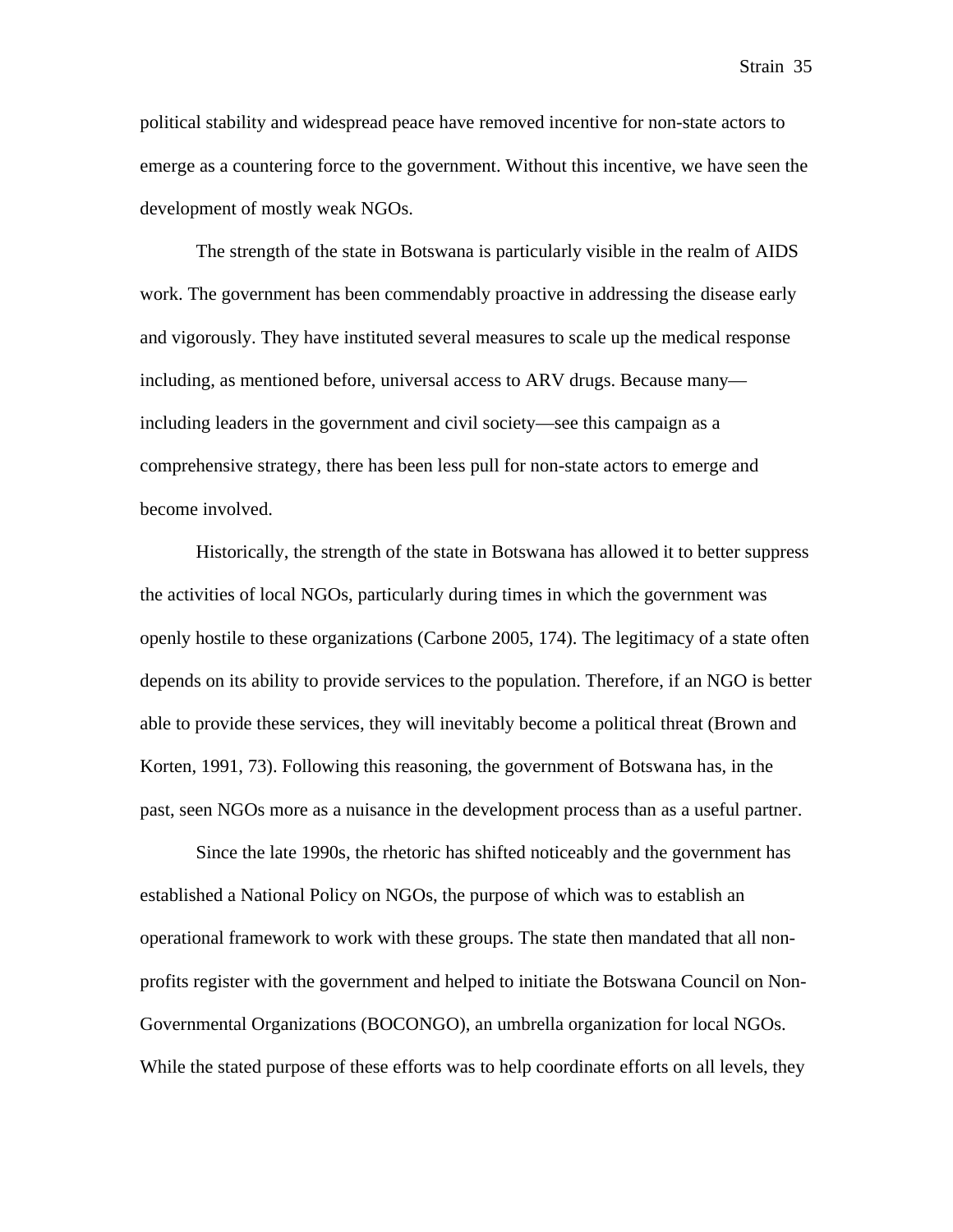also provided an avenue through which the government could monitor and control the activities of these groups (Carbone 2005, 174; Baldwin, 1990, 97).

In a study of NGOs across the continent, Wellard and Copestake found that "governments generally continue to welcome NGOs—even when some of these resources would in the past have been channeled through government—so long as their activities conform to official goals" (1994, 298). This appears to be true of Botswana, especially in regards to its AIDS response. The state has embraced NGOs in so far as they engage in activities that fit within the government's established strategy. Therefore, the strength of the state has not only reduced incentive for NGOs to emerge, but it has also allowed the government to adopt measures to ignore or subtly control the NGOs that do exist.

#### *C. Co-opted NGOs*

The relative strength of the state in Botswana has allowed the government to effectively co-opt NGOs, making "the line between the state and the NGO sector…increasingly irrelevant" (Igoe and Kelsall 2005, 5). This is a trend that scholars have noted across the continent. Fowler wrote, "African NGOs [have become] aiddependent unofficial parastatals rather than development organizations co-existing alongside governments" (1991, 70). In situations where the state initiates, funds and ultimately directs an NGO, the organization becomes a de-facto outgrowth of the government.

This practice is increasingly visible in the activities of Botswana's AIDS NGOs, many of which have been created, in some capacity, by state officials. For example,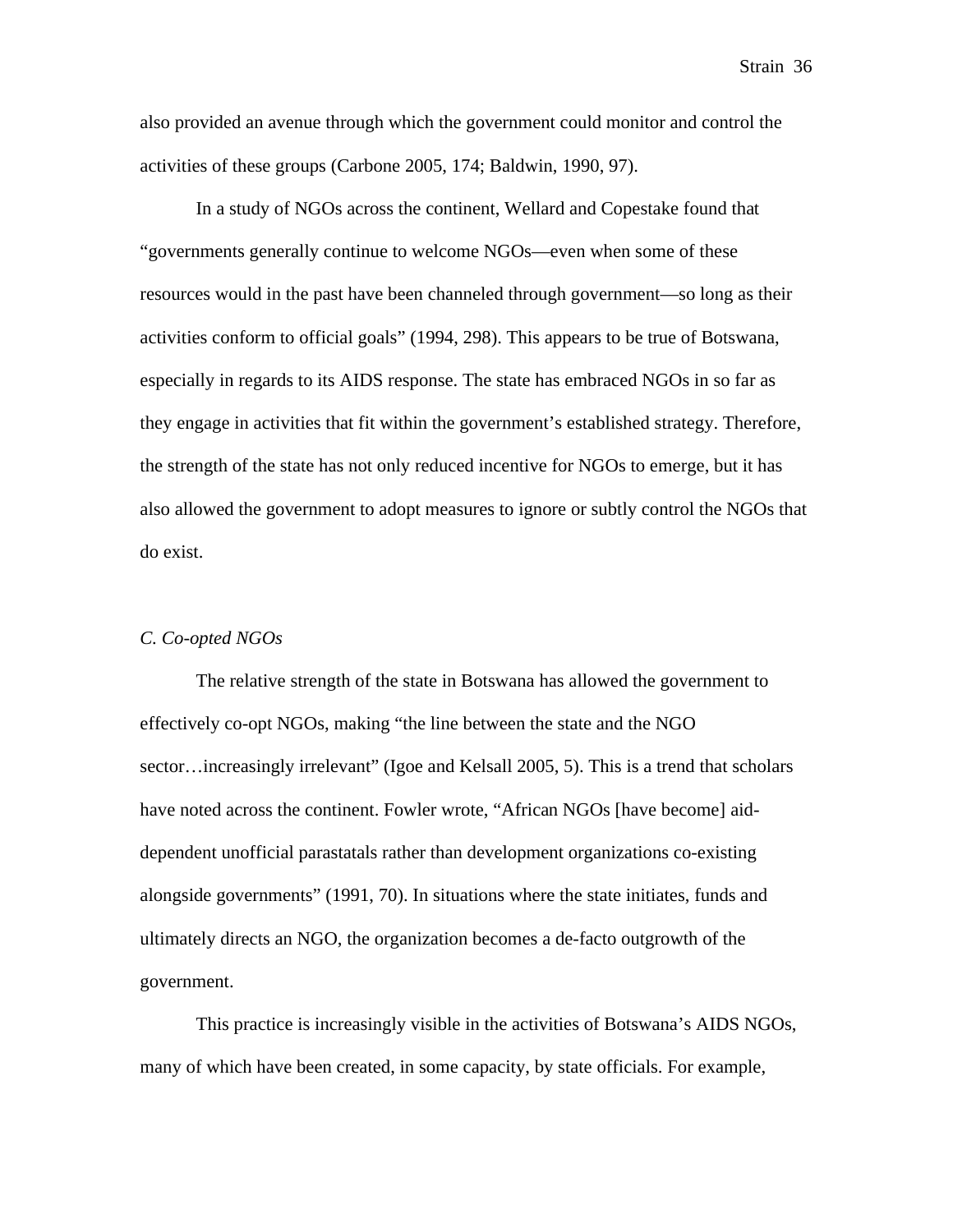Tebelopele is an NGO that provides HIV-testing services across the country. Not long ago, however, it was an entirely government-run organization. Though it has since "spunoff" into an independent organization, this translates to little tangible change in how the organization operates. By breeding NGOs of this nature, the government can ensure that they provide a service that is within its pre-determined strategy.

Even organizations that are not technically founded by the government have begun to act as parastatals. Population Services International (PSI) is an organization that specializes in "social marketing," or marketing products for the public good. Recently, they have focused their efforts on promoting "Lovers-Plus" condoms in an effort to improve safe-sex practices. When asked about the organization's relationship with the government, a PSI representative explained, "We are working for them. They are our customer" (Dick Jabulani, personal communication, 4 July 2007). Shandya Kenabatho, an information officer from BOCONGO, echoed this sentiment, explaining that NGOs are useful largely because the government can "outsource" jobs to them (Personal communication, 13 July 2007).

There is nothing inherently wrong with close cooperation between the government and non-state actors. In fact, a degree of coordination is absolutely necessary in order to prevent duplication and to share knowledge. But there is an important distinction between cooperation and cooptation. That distinction is mostly a matter of incentive. Many of the comparative advantages explored in the previous section rely on NGOs being truly grassroots organizations, arising organically from needs expressed by the populations they serve. This allows them to access local knowledge, increase social capital, and provide a culturally sensitive approach to the AIDS epidemic. When an NGO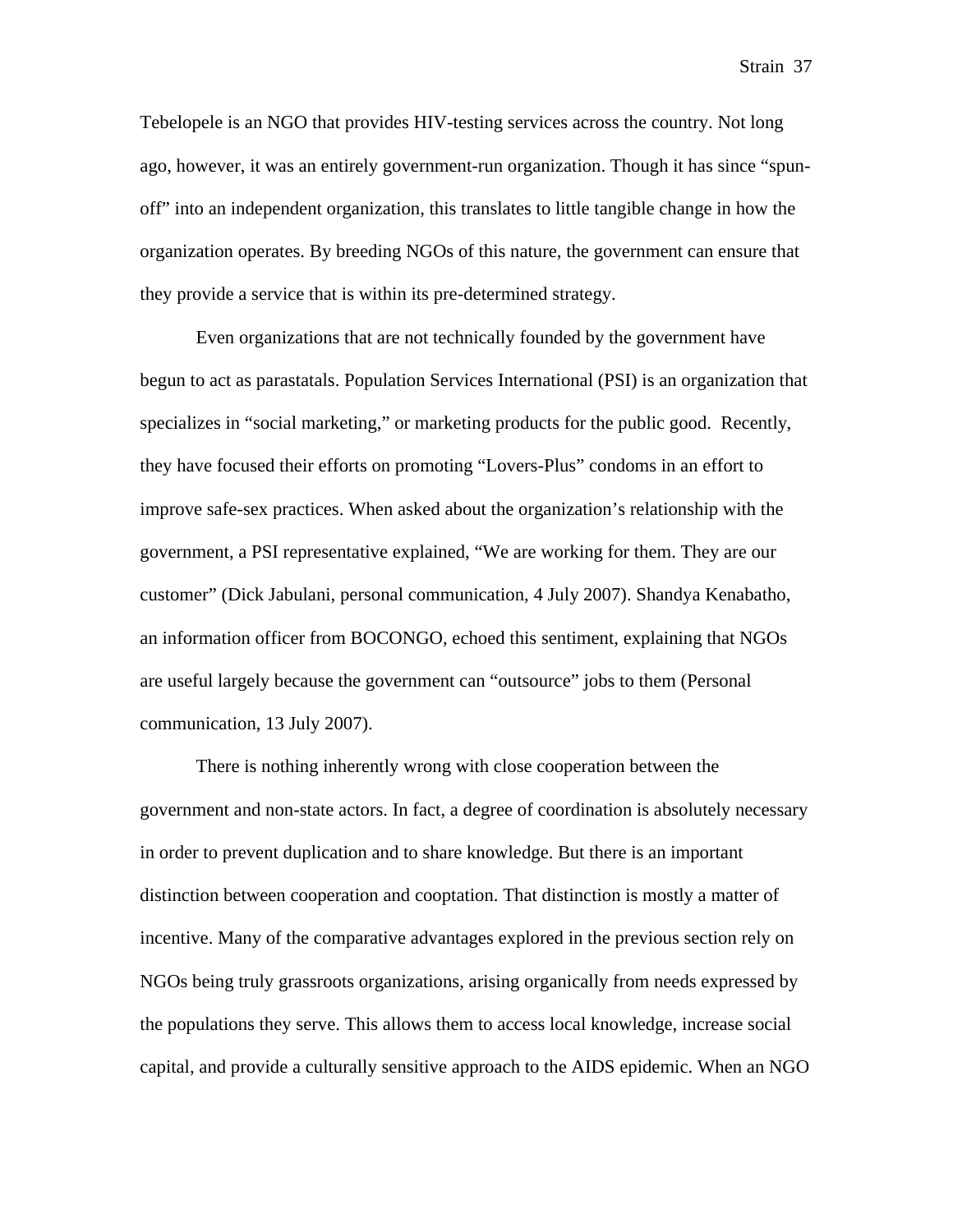is co-opted by the state, it then becomes most responsive to the state. It depends on the government for funding, for direction, and for survival. This dependence draws the organization away from the needs of the population and ultimately harms the NGOs effectiveness.

#### *D. Foreign Funds*

The complex relationship that has formed between NGOs and foreign donors is yet another factor harming the NGO community's responsiveness to the grassroots. In the field of AIDS work, there is an abundance of Western money pouring into the developing world, an increasing percent of which is being directed at non-state actors. Local NGOs, in response, scramble for these critical resources. The reality is that most "indigenous NGOs are unable to secure a stable domestic source of funding, consequently having to rely on foreign funding in order to make ends meet. This paucity of finances thus leads, in many cases, to external dependence" (Disklitch, 1998, 28).

The influence of international donors is visible throughout Botswana's NGO sector. Every NGO investigated for this study received a sizeable portion of its budget from foreign donors, most notably the US Government. For instance, the Youth Health Organization, an NGO that tailors public health messages to young adults, receives virtually all of its finances from the US Center for Disease Control (Mike Greenwell, personal communication, 29 June 2007). LIFELINE, an organization that provides counseling to AIDS victims is largely supported by UNICEF (Vicky Musau, personal communication, 28 June 2007). In order to receive funding, NGOs such as these "need to take on institutional forms that western donors recognize and are comfortable with,"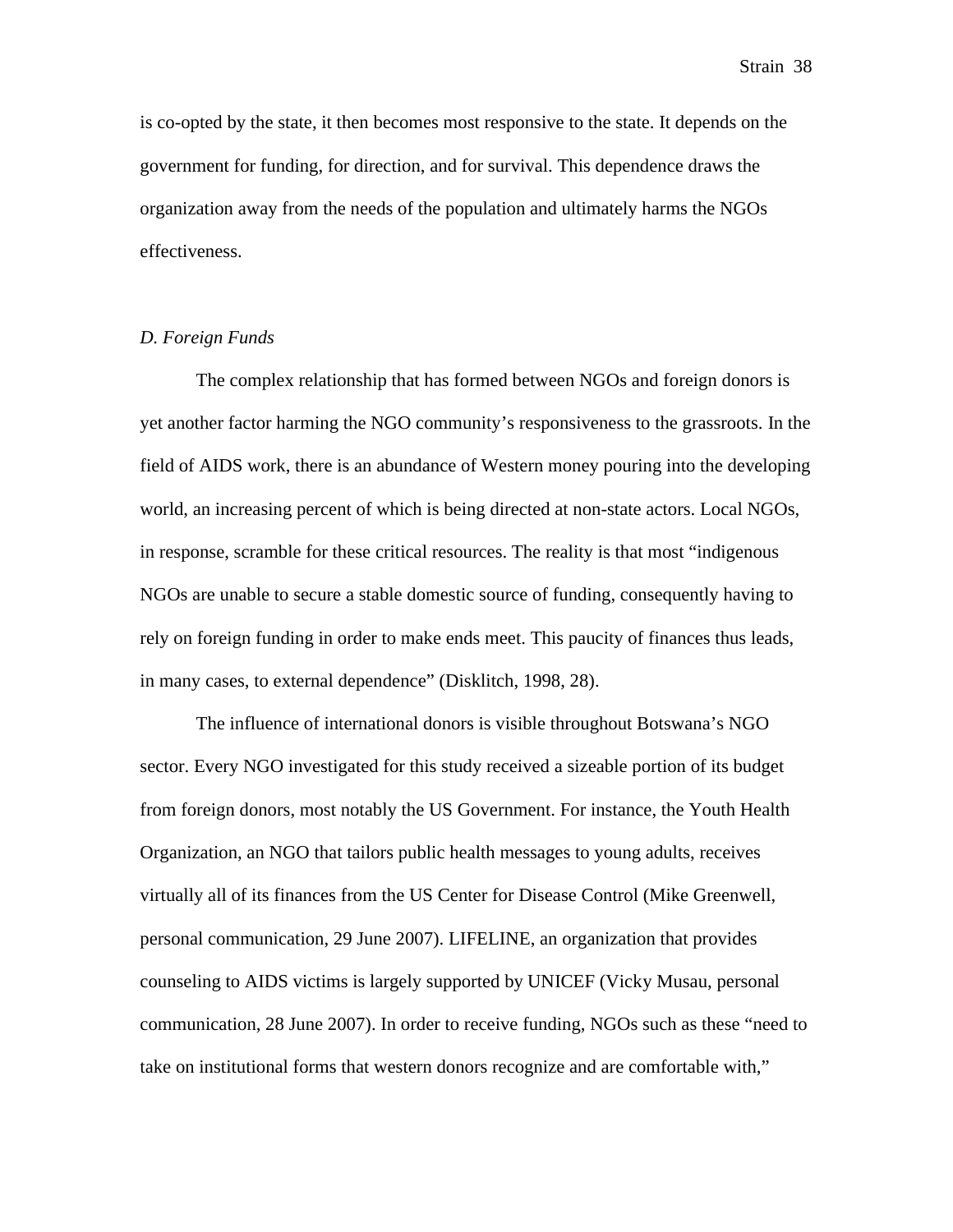which includes portraying their mission in certain terms and engaging in specific activities (Igoe and Kelsall 2005, 24). For these NGOs, the constant search for finances is pervasive and a strong pull on the organization.

 Due to the scarcity of resources in African countries, this relationship between NGOs and international donors is nearly inevitable. What organizations must be wary of, however, are the skewed incentives that such a scenario might produce. With the influx of foreign money and few NGOs available, it has ironically become very profitable to join the non-profit sector (Igoe and Kelsall 2005, 8-9). Allison Campbell, director of USbased PACT, recalls the variety of groups hoping to claim one of the organization's PEPFAR-sponsored (President's Emergency Plan for AIDS Relief) grants. Schools, churches and community groups with virtually no mandate were willing to engage in "AIDS-work" in order to receive a cut of the funding. In addition to demonstrating a dearth of competent NGOs, this explains a legitimate concern that organizations are arising not from organic community needs but for the purpose of receiving money. Irene Maina from UNAIDS worries that many NGOs simply cease working when funding becomes scarce, proving that the motivations behind the organizations are less civicminded than she would hope (personal communication, 10 July 2007). Even for an organization with purely noble intentions, this situation can force the NGO to "spread itself too thin by attempting to work in too many different areas" (Cornman, Grimm and Rana 2005, 6). In either case, this complex relationship between indigenous NGOs and the organizations that fund them is a potentially hazardous one.

Again, as in state-cooptation, the fear is that the growing dependence on foreign money will affect the relationship these NGOs have with the populations they serve. The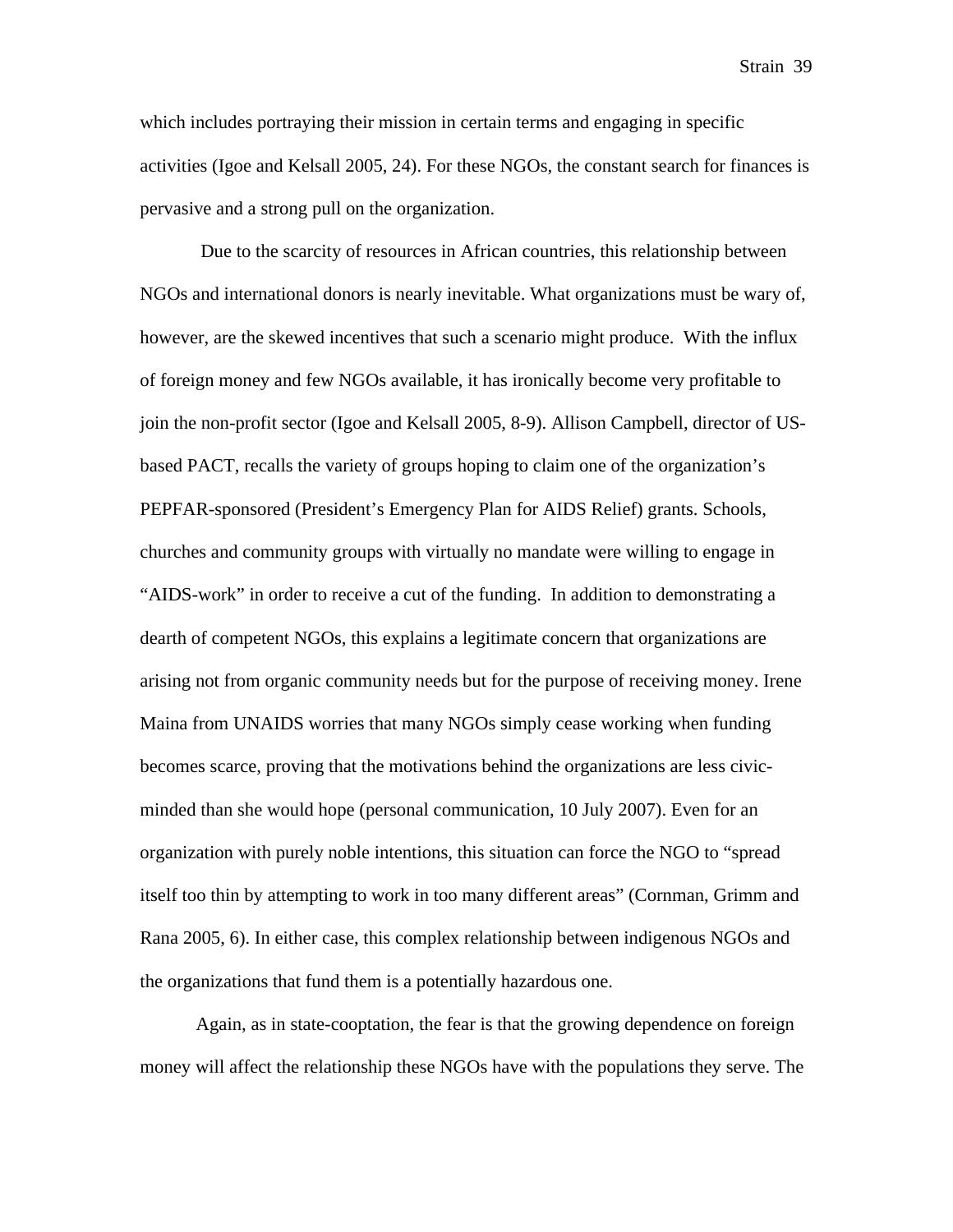NGOs may stray "from the 'grassroots,' as western donors and their agendas become their new constituents" (Igoe and Kelsall 2005, 24). As discussed earlier, this has very serious implications for the effectiveness of these organizations and their ability to capitalize on their comparative advantages.

#### *E. Summary*

Having acknowledged the important functions that local NGOs can fulfill, it is imperative to recognize the forces that prevent them from doing so. This section has outlined four potential factors that could infringe on the intrinsic advantages of these actors. A long history of weak civil society and a strong state makes it more difficult for NGOs to navigate the political and cultural context in Botswana. Moreover, the complex relationships that have developed between NGOs, the state and international donors have affected the incentives that drive non-state actors and potentially disconnected them from the populations they claim to represent.

This is not to say that there are no successful or commendable NGOs in Botswana. Several are working toward important causes such as non-discrimination based on HIV-status and providing a faith-based approach to dealing with AIDS. Still, representatives from these organizations are keenly aware of the challenges they face due to the particular context in which they operate. They recognize that cultural norms prevent them from vocally criticizing the government's HIV-testing policy or that they must engage in abstinence promotion if they wish to continue receiving a certain grant.

This section should, likewise, not be seen as a blatant critique of the state or international donors. The state has clearly made tremendous efforts to combat the AIDS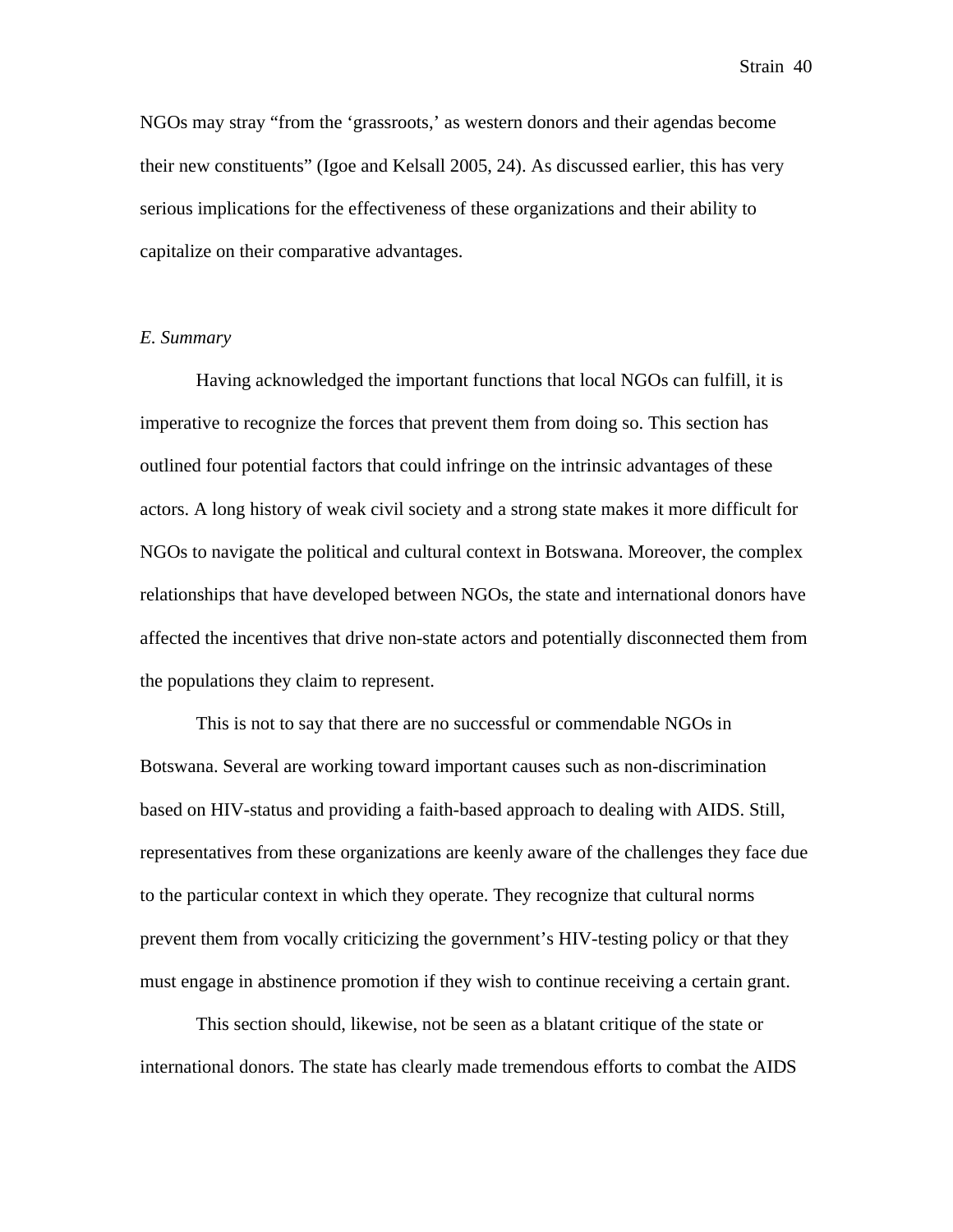epidemic and international donors such as the Gates Foundation and UN are currently funding lifesaving projects across the country. Instead, this section is merely meant to illuminate some of the structural barriers that inhibit local NGOs. Considering the great importance these organizations, all actors—including the state, donors and NGOs themselves—must be conscious of these barriers in order to help eliminate them. Only in doing so will the NGOs that exist in Botswana be able to move closer to the "ideal NGO" described in this study.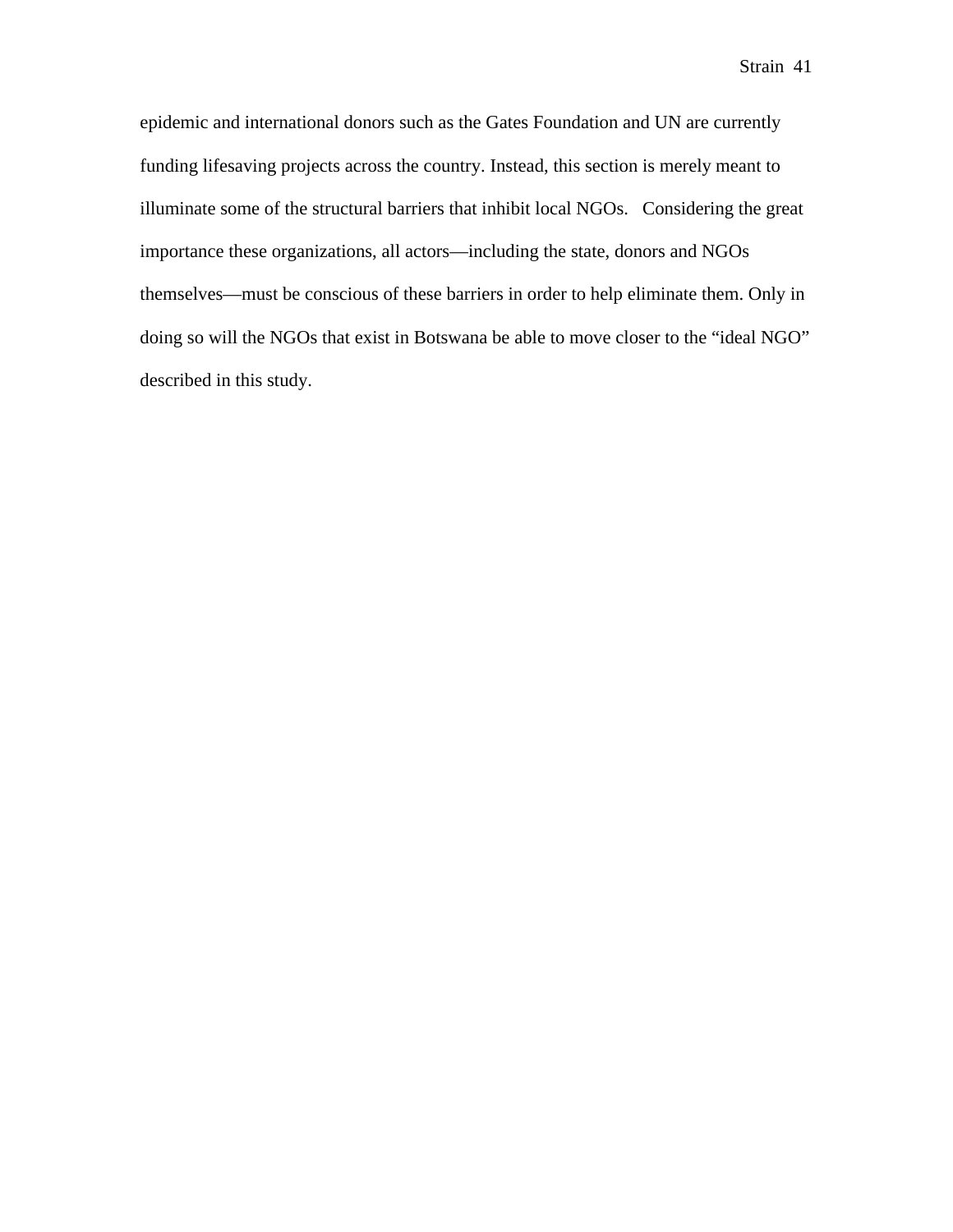#### **VI. Conclusion**

This study has attempted to explain why a relatively resource-rich country like Botswana has struggled to combat its HIV-prevalence when other countries with far fewer advantages have succeeded. In comparing Botswana to its most stark counterexample, Uganda, one can see that it has more favorable health expenditures, per capita GDP, population size, political stability and international attention. Yet, while the AIDS statistics in Botswana have remained mostly stagnant, Uganda has witnessed a drastic reduction in its prevalence. This paper proposes that one explanation for the discrepancy is Botswana's lack of a vibrant local NGO sector.

A historical overview shows that Botswana's response to the epidemic has remained predominantly top-down in nature and narrowly focused on the medical dimension of the disease. The government and international donors emphasize their efforts to provide universal access to ARV-therapy drugs—an initiative that, while important, is far from a comprehensive strategy. In the meantime, the state has proved reluctant to partner with the small and underdeveloped NGO community. Uganda, on the other hand, has a long history of incorporating local organizations and leadership into the AIDS response and is home to one of the largest NGO communities on the continent. This contrast provides reason to believe that strong, active indigenous NGOs are a crucial component to the AIDS response.

Assuming Uganda's success can be at least partially attributed to its NGO community, this paper sought to identify the comparative advantages of these actors. The majority of these advantages derive from the NGO's unique relationship with the grassroots. By having a close connection to the populations they serve, these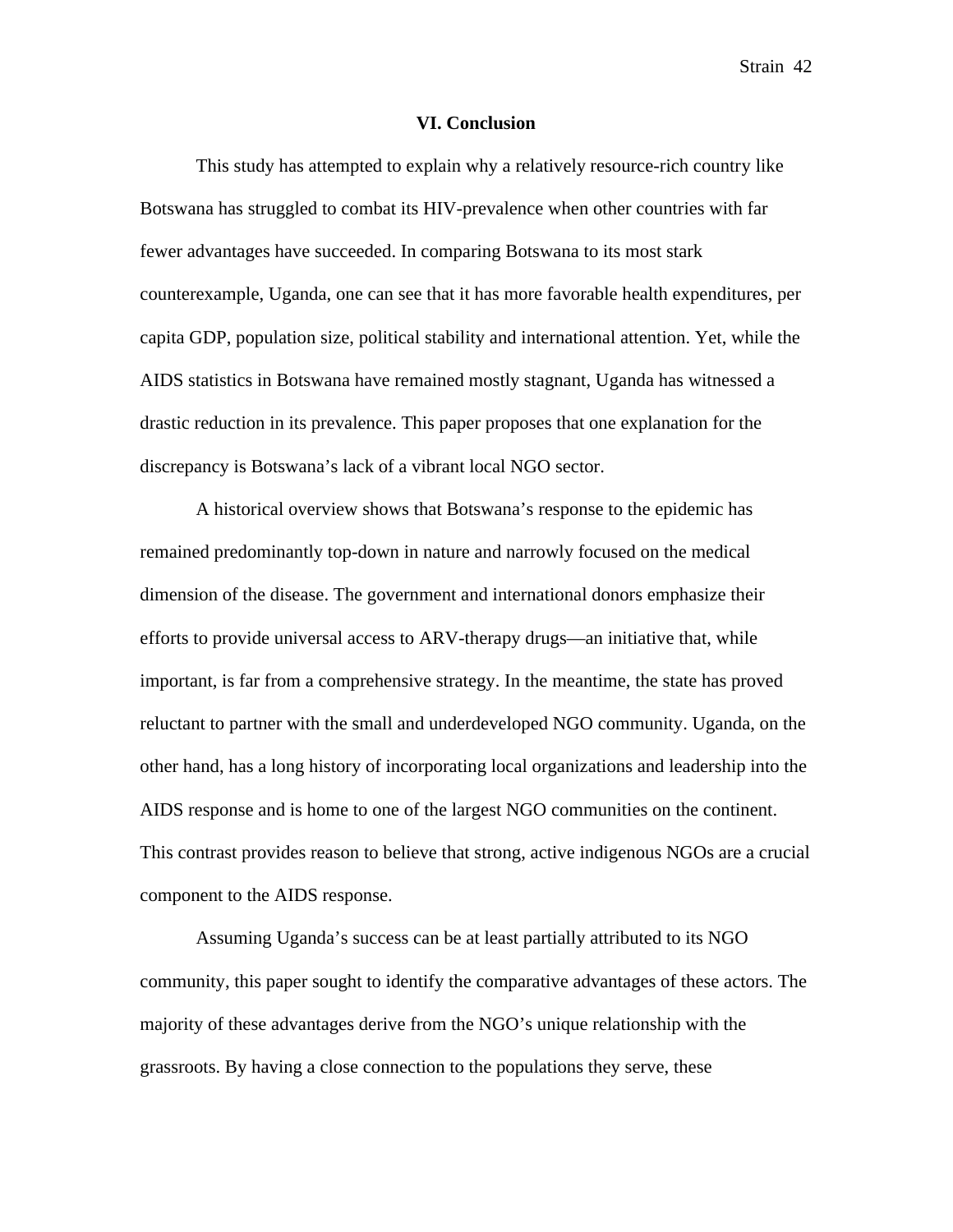organizations have an immediate understanding of on-the-ground realities. This "metis," as James Scott refers to it, allows local NGOs to tailor broad development goals to local challenges. In Botswana, the state has developed ambitious plans to combat AIDS, but its top-down approach does not tap into the local knowledge that NGOs can provide. Moreover, because of their size and structure, NGOs are provided the flexibility to make mid-course adjustments when confronted with unexpected challenges. This ability to understand and address specific hurdles found in different communities allows local NGOs to address a development issue as complex and fluid as the AIDS epidemic.

As a sexually transmitted disease, AIDS is particularly shrouded in stigma and confusion. In the past, the government of Botswana has struggled to provide culturally sensitive public health messages and has consequently sparked unintentional backlashes against condom use and discussions of sexuality. Local NGOs are better positioned to undertake these education and behavior change campaigns. Their immediate connection to the communities allows them to discuss the disease in terms that fit within the existing belief structure. Likewise, they have a credibility with the local populations that is not easily achieved by large, bureaucratic entities. This sensitivity to local culture ultimately makes local NGOs more effective in tackling the controversial subject of AIDS.

This study also found that local NGOs play a critical role in forging networks and unifying marginalized groups. The AIDS epidemic tends to target already disadvantaged populations including the poor, sex workers and homosexuals. These groups are often ignored by the political process and therefore cannot influence the policies that directly affect their lives. Non-state organizations incorporate and advocate for these people living with HIV/AIDS, providing them a crucial political voice and making the resulting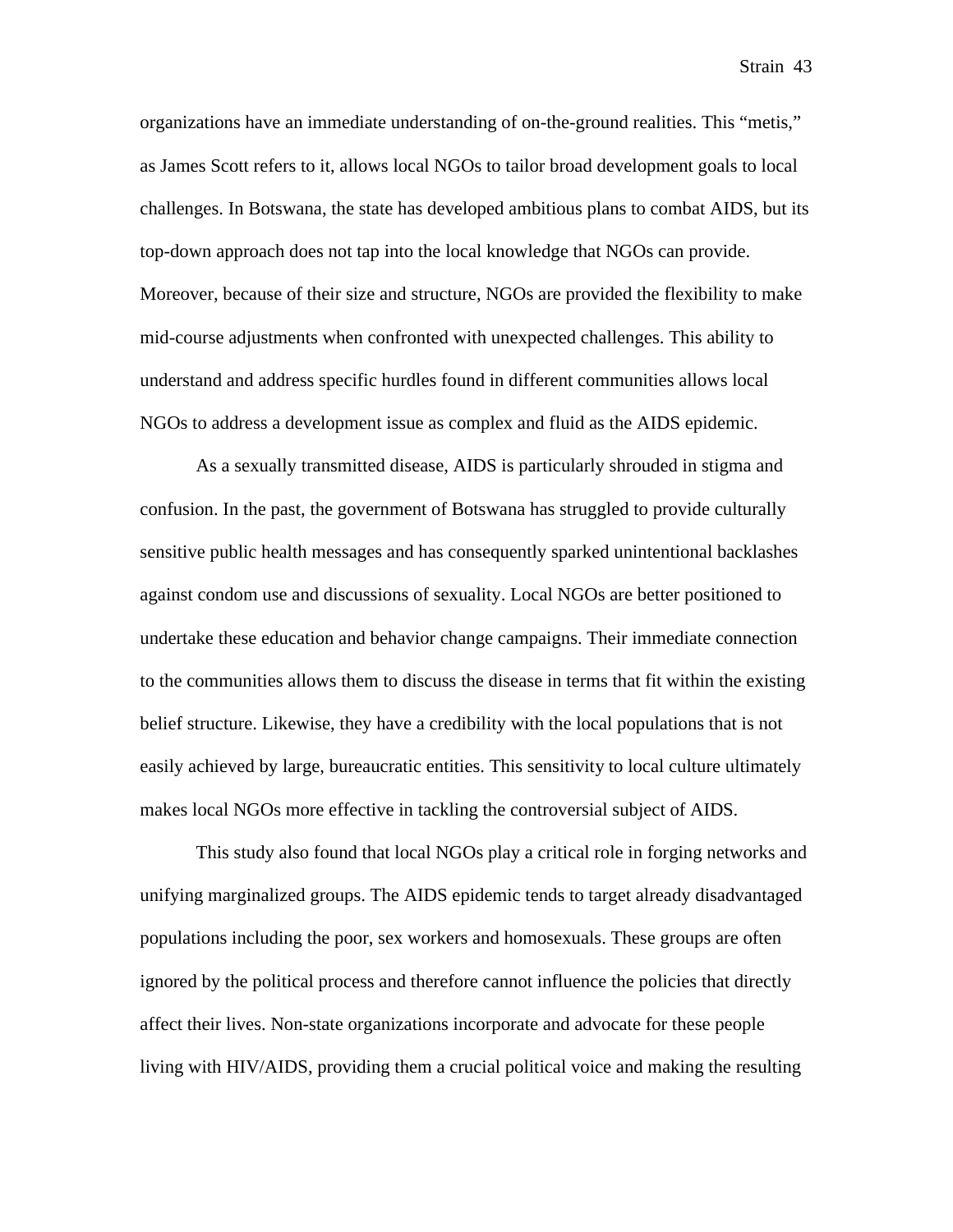policies more responsive to those battling the disease. In addition, the networks and communities formed by these NGOs provide safe environments for ostracized individuals, which in turn, promotes social capital. In this way, indigenous NGOs are able to remedy many of the social and political consequences of the AIDS crisis.

The functions outlined in this study describe what has been deemed the "ideal NGO"—one that can fully capitalize on its comparative advantages. However, the majority of organizations found in Botswana are far from "ideal." This study explores a number of barriers that might prevent these non-state actors from flourishing. On a basic level, Botswana has an especially weak legacy of civil society. The political process and cultural norms that have evolved in the country are not conducive to the work of nonstate actors. Moreover, the presence of a strong, proactive state has removed some incentive for these organizations to emerge in the first place. This environment has spawned a small and generally weak NGO community that lacks the power to assert itself as a central player in the AIDS response.

This study also explored a number of forces that endanger the local NGOs' relationship with the grassroots. For instance, the government of Botswana has "coopted" many of these organizations, treating them as mere outgrowths of the state. In turn, NGOs have begun to conceptualize the government as their "customer" instead of the populations that they claim to represent. The funds provided by donors have a similar effect, causing NGOs to be increasingly responsive to the demands of international agencies. This gulf between indigenous NGOs and the communities they serve threatens the comparative advantages discussed above. Without being directly tied to the needs and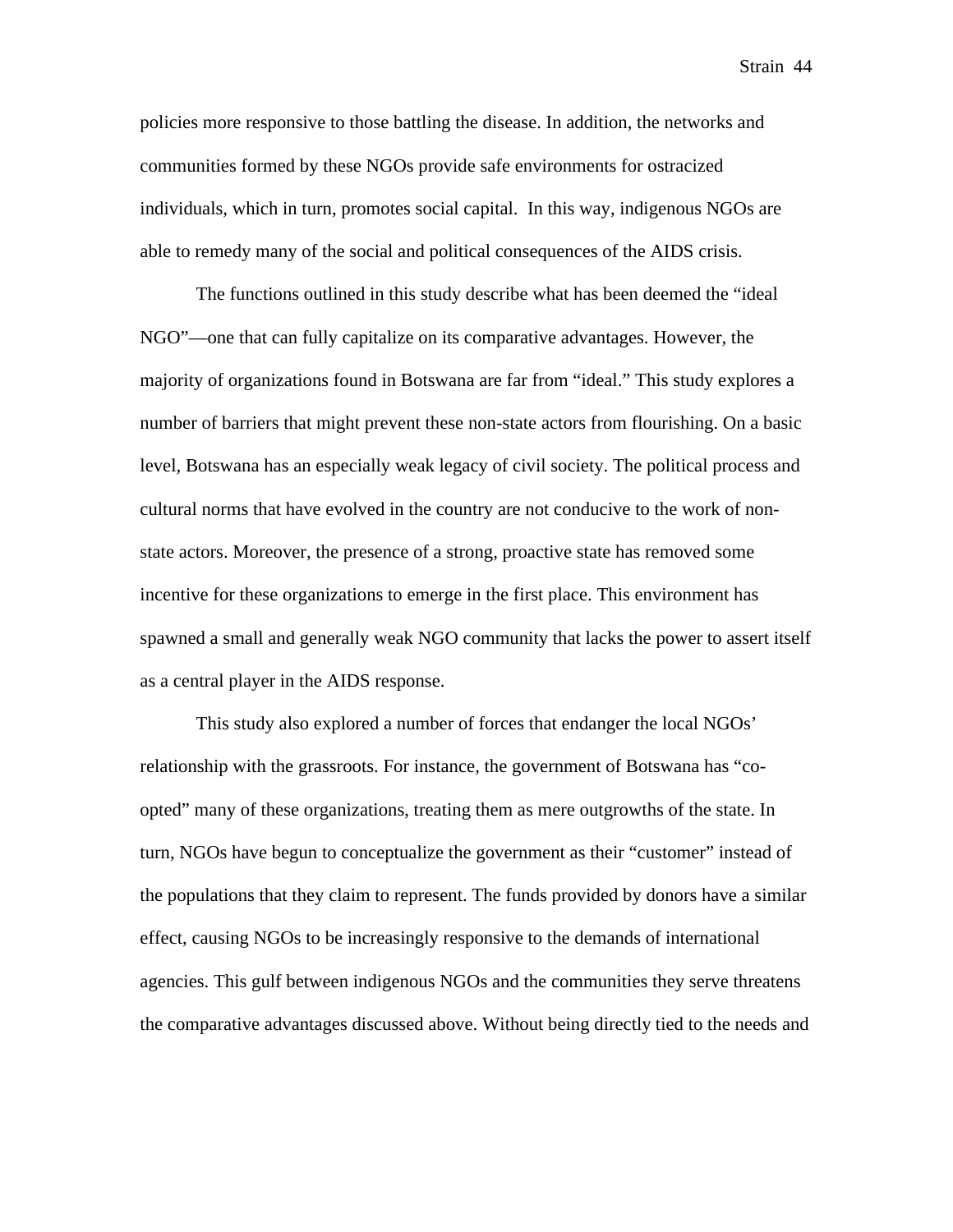realities on the ground, these organizations are unable to fulfill the functions that make them so important.

*Figure 4: Summary of key findings*



### *A. Limitations*

It is important, once again, to acknowledge the limitations of this paper. Due to time and resource constraints, this study focuses on an in-depth exploration of one case study, albeit a critical case of the AIDS epidemic. Obviously, the question at hand lends itself well to a comparative analysis, contrasting the AIDS responses and NGO communities of various countries. However, without conducting fieldwork beyond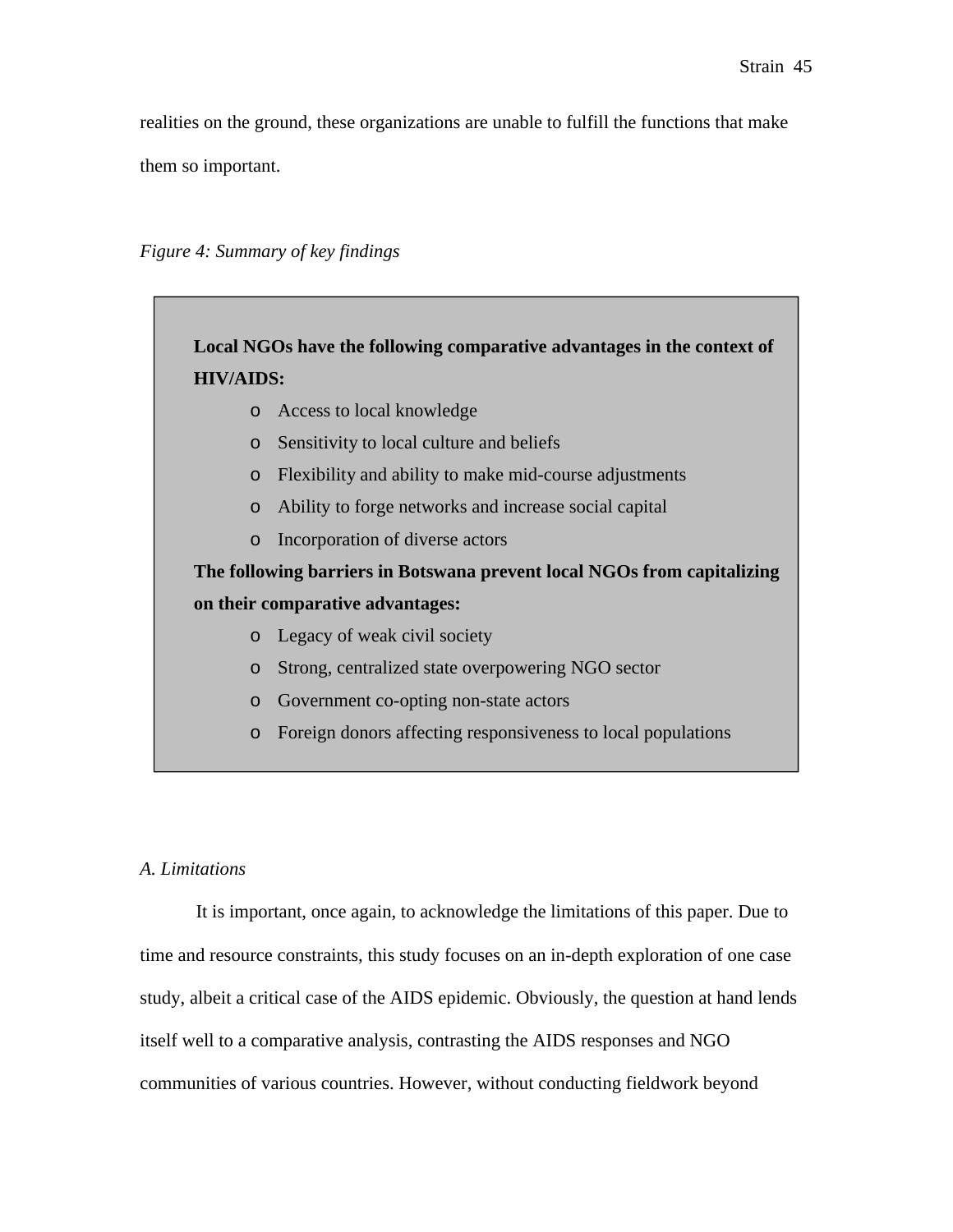Botswana, it was deemed unfair to make the study fully comparative in nature. With this limitation in mind, the paper includes a brief but important discussion of Uganda's AIDS response, which is widely recognized for its success and active involvement of non-state actors. Further fieldwork in Uganda would undoubtedly help to understand the on-theground context of this situation, but would unlikely alter the overall conclusions of this paper.

The study of HIV/AIDS is inherently complex, particularly when discussing the components of a success. This paper has focused on one aspect of the AIDS response the work of indigenous NGOs. There is clear evidence that a robust NGO sector is crucial in curbing HIV-prevalence. However, it is difficult to know the exact degree to which a more vibrant NGO community would affect the current rates in Botswana. Similarly, there are a multitude of factors that affect the results of the country's AIDS epidemic, including the availability of doctors, economic inequality, and health infrastructure. This paper is only intended to highlight one possible way in which Botswana's AIDS response can be strengthened.

#### *B. Policy Implications*

After identifying the forces that impede the effectiveness of local NGOs, it logically follows that policies should be adopted to help overcome these hurdles. While the process of empowering grassroots organizations is undoubtedly complicated, there are a number of actions that can be taken within Botswana to promote a more active and utilized NGO sector.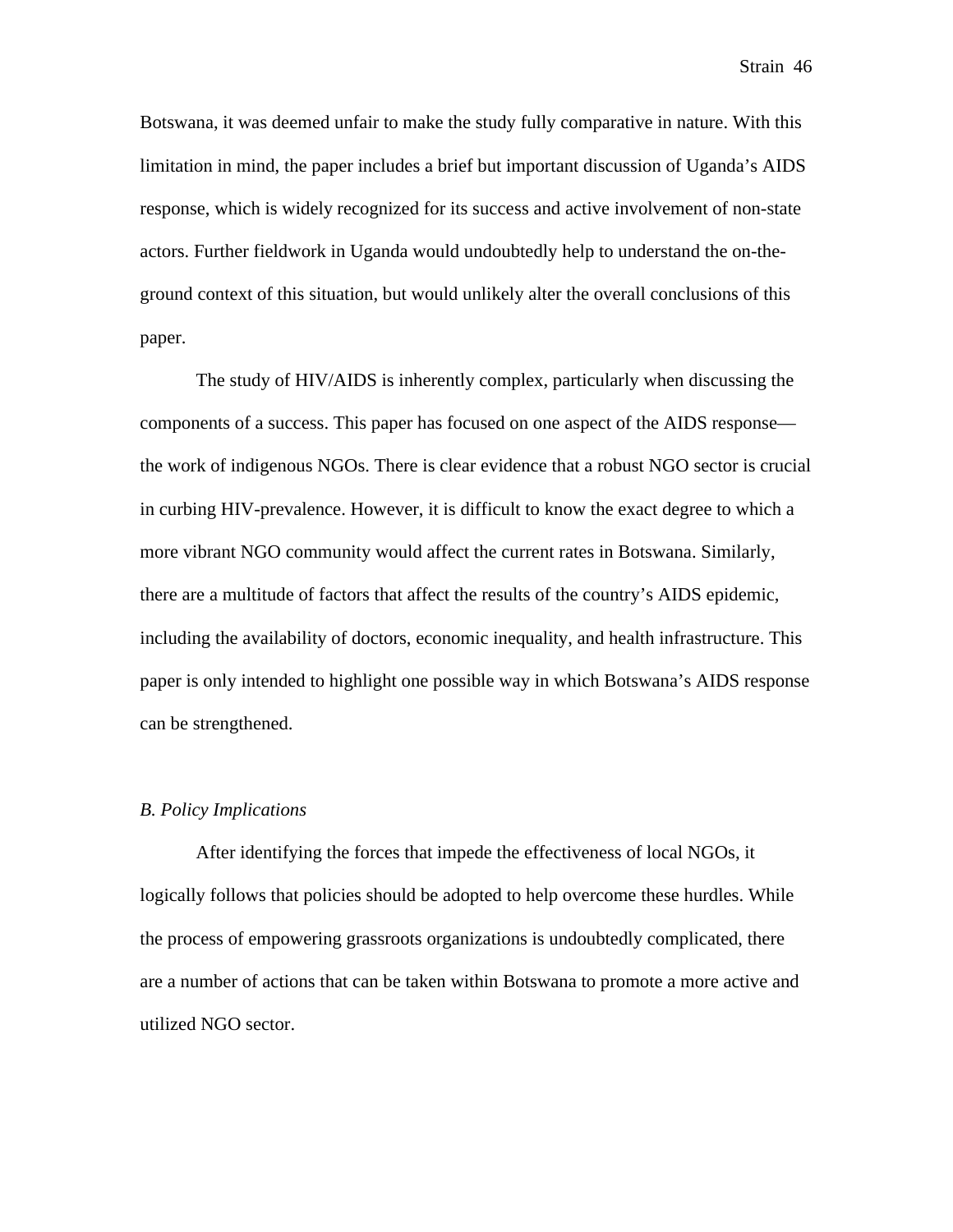First of all, the government could support definitive efforts to make communication between the state and NGOs bi-directional. The NGO representatives interviewed for this study often commented that government officials do not view their recommendations as credible. Instead, the state sends directives to NGOs and contracts them to engage in narrowly specified activities. The government of Botswana has begun to endorse NGO activity but this rhetorical shift has yet to translate into tangible action. The state should open up clear avenues through which indigenous NGOs can inform officials of local realities and help to mold culturally sensitive policies. In doing so, government officials will also gain the benefit of an effective monitoring system since NGOs will provide feedback on which of the state's efforts are proving effective. This will ultimately provide the government access to "metis" or the local knowledge needed to translate a state-sponsored initiative into a successful development effort.

Donors, both domestic and international, should continue to fund nongovernmental organizations, but place a premium on supporting grassroots ideas. The benefits of NGOs discussed in this paper are closely tied to the organizations' understanding of local problems and local solutions. To override this understanding and demand that NGOs engage in activities formulated in Washington or Geneva is counterproductive. Instead of attempting to affect or decide an organization's mission, donors could focus more on capacity building—helping the NGO to develop sound accounting practices, to recruit quality employees, and to scale up the efforts that prove worthy. Aiding NGOs in this manner will ultimately be more productive than creating incentives that draw these organizations further away from the populations they serve.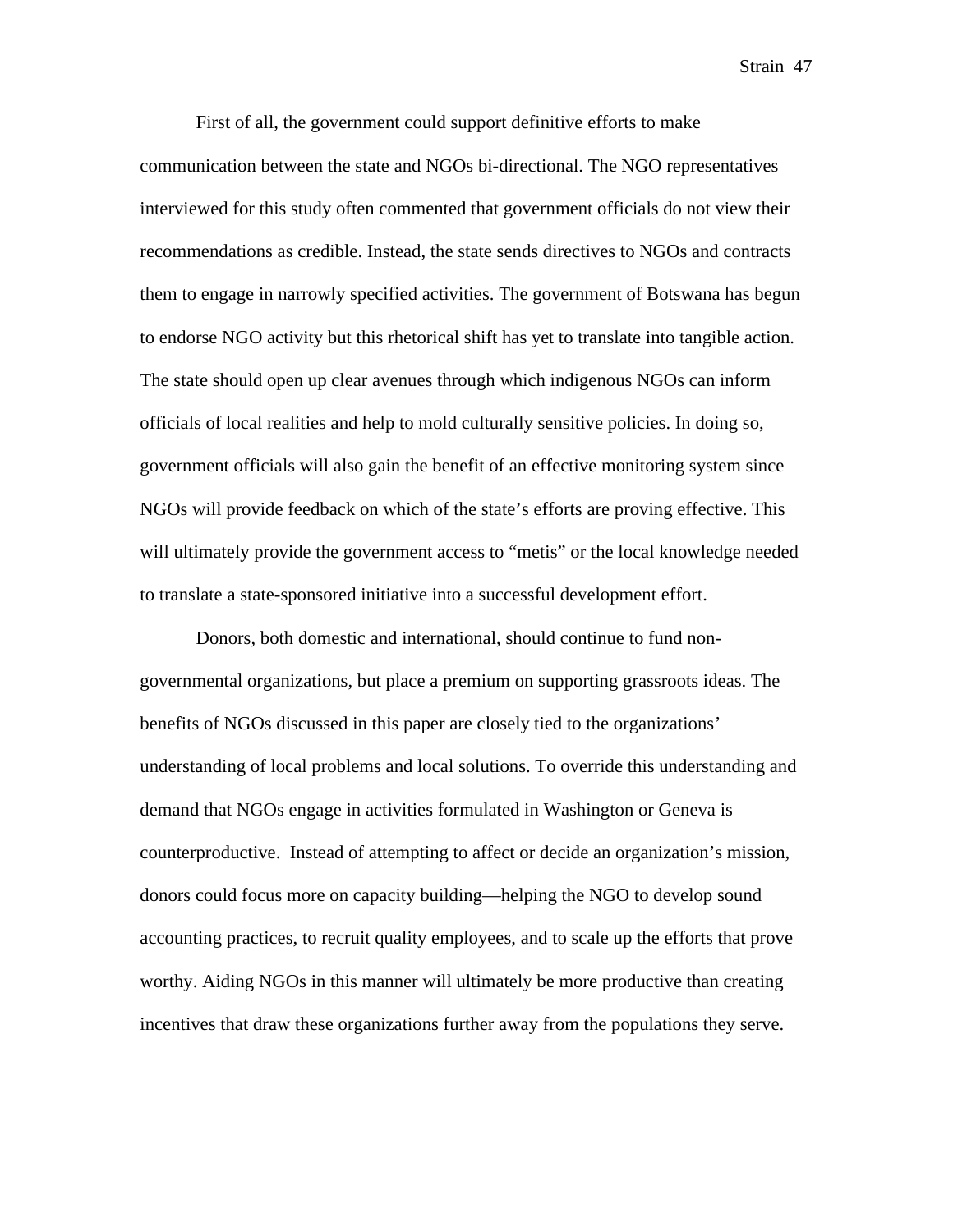Indigenous NGOs must also focus more on capacity building. The survival of these groups greatly relies on dependable donors. Therefore, NGOs must strive to adopt practices to better account for the money they receive and to plan for the future in order to promote sustainability. These are basic standards that any organization must embrace in order to thrive. NGOs should be introspective to understand their potential weaknesses and constantly attempt to become stronger, more active entities.

Lastly, NGOs could also be more assertive of their place within the greater AIDS response. This study generally found that NGO representatives were conscious of their potential and eager to play a more dynamic part both in the community and on a policy level. However, they simultaneously assumed a passive role, awaiting the government's directives. Activism is often mistaken as a purely subversive activity. In reality, it can include mobilizing the community and striving for a more holistic AIDS response activities that would be appropriate within Botswana's political culture. In these ways, NGOs should be cognizant of what they offer and demand that they are active sculptors, not just recipients, of the country's AIDS program.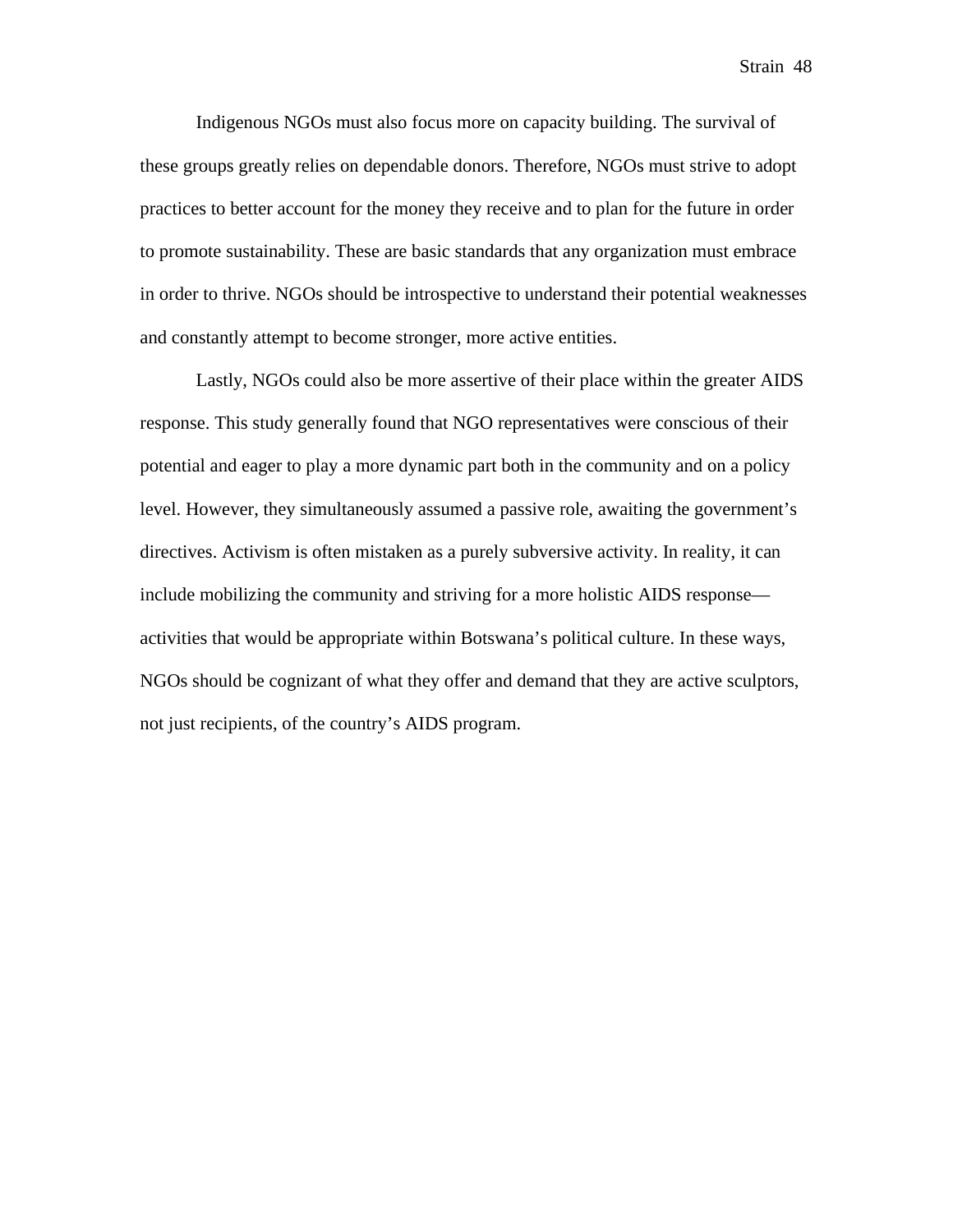#### **The government of Botswana should:**

- o Actively seek out policy advice from NGO leaders
- o Create channels for information to move up from non-state actors
- o Respect NGO independence and limit the degree to which non-state actors become outgrowths of the state

#### **Foreign donors should:**

- o Place a premium on supporting grassroots ideas as opposed to imposing missions and goals on NGOs
- o Focus on capacity building for NGOs

#### **Local non-governmental organizations should:**

- o Demand a voice in the policymaking process
- o Work to institute sound accounting procedures

#### *C. Further Research*

As discussed earlier, this paper is merely an entry point into an array of important questions, all of which merit future research. This study frequently alluded to the AIDS response in Uganda in order to provide a contrast to Botswana's situation. However, a full comparative analysis of AIDS responses and NGO sectors across the globe would help explain the degree to which these non-state actors determine success.

This is also a subject for which further ethnographic research is required. Through a number of interviews and an extensive scholarship review, this study was able to identify trends and make generalizations about the NGO sector in Botswana. However, spending prolonged periods of time observing a single NGO in Botswana would further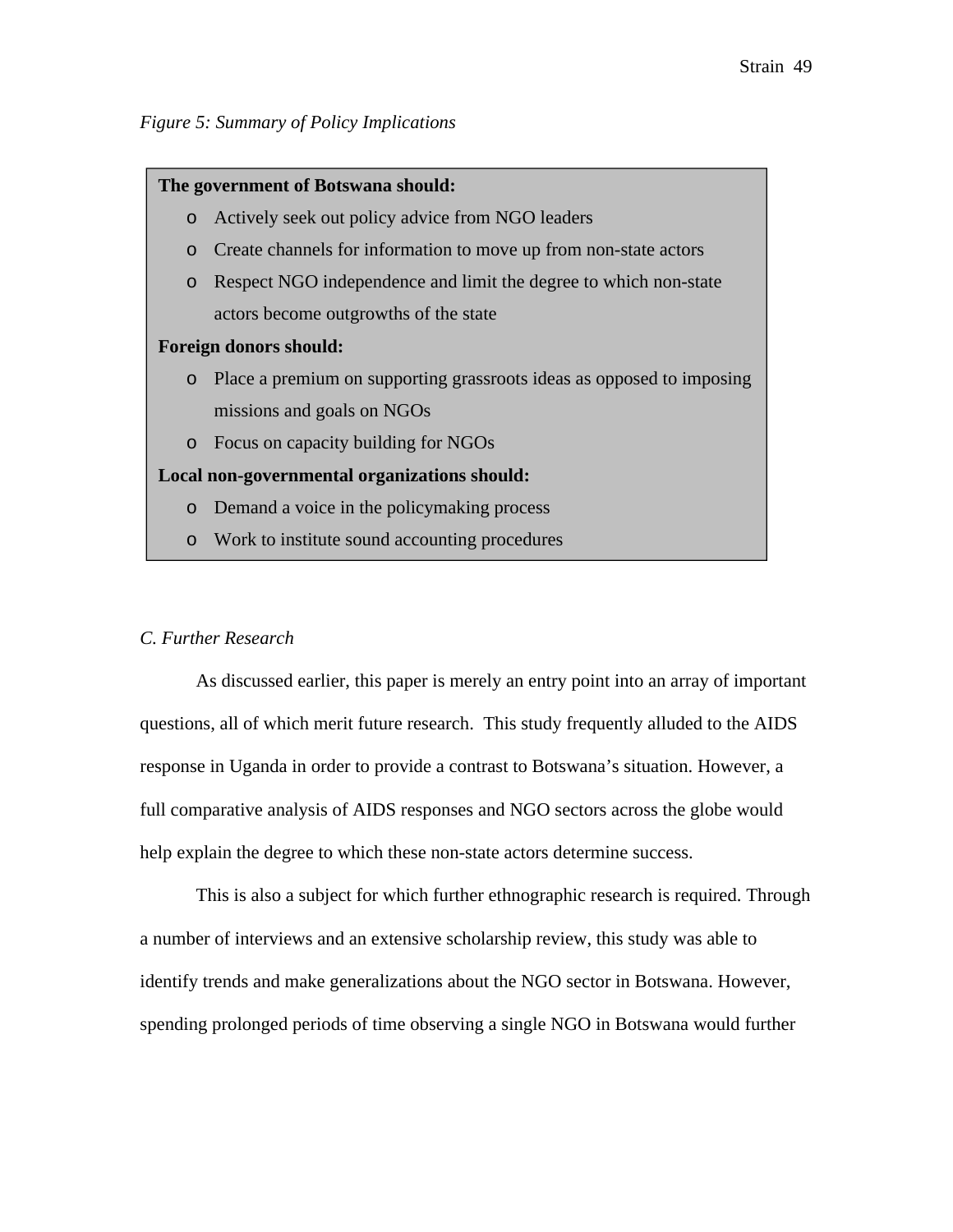illuminate how these organizations navigate the political context or the extent to which they mold their efforts to donors' demands.

Again, there is significant work to be done on this subject and the pure complexity of the AIDS epidemic demands as much attention as possible. By no means does this study attempt to simplify the epidemic by proposing one explanation for Botswana's failure to curb HIV-prevalence. All of the catalysts of the epidemic described earlier—including the inferior status of women and the mobile nature of the population continue to be significant challenges. The simple lack of health workers likely explains much of the persistently high prevalence rates. However, even in spite of these hurdles, there is clear evidence that an active and utilized local NGO sector remains a precondition to making progress against the disease. Those who are involved in this crisis—the state, international donors, NGOs, and victims of the disease—cannot risk ignoring this reality.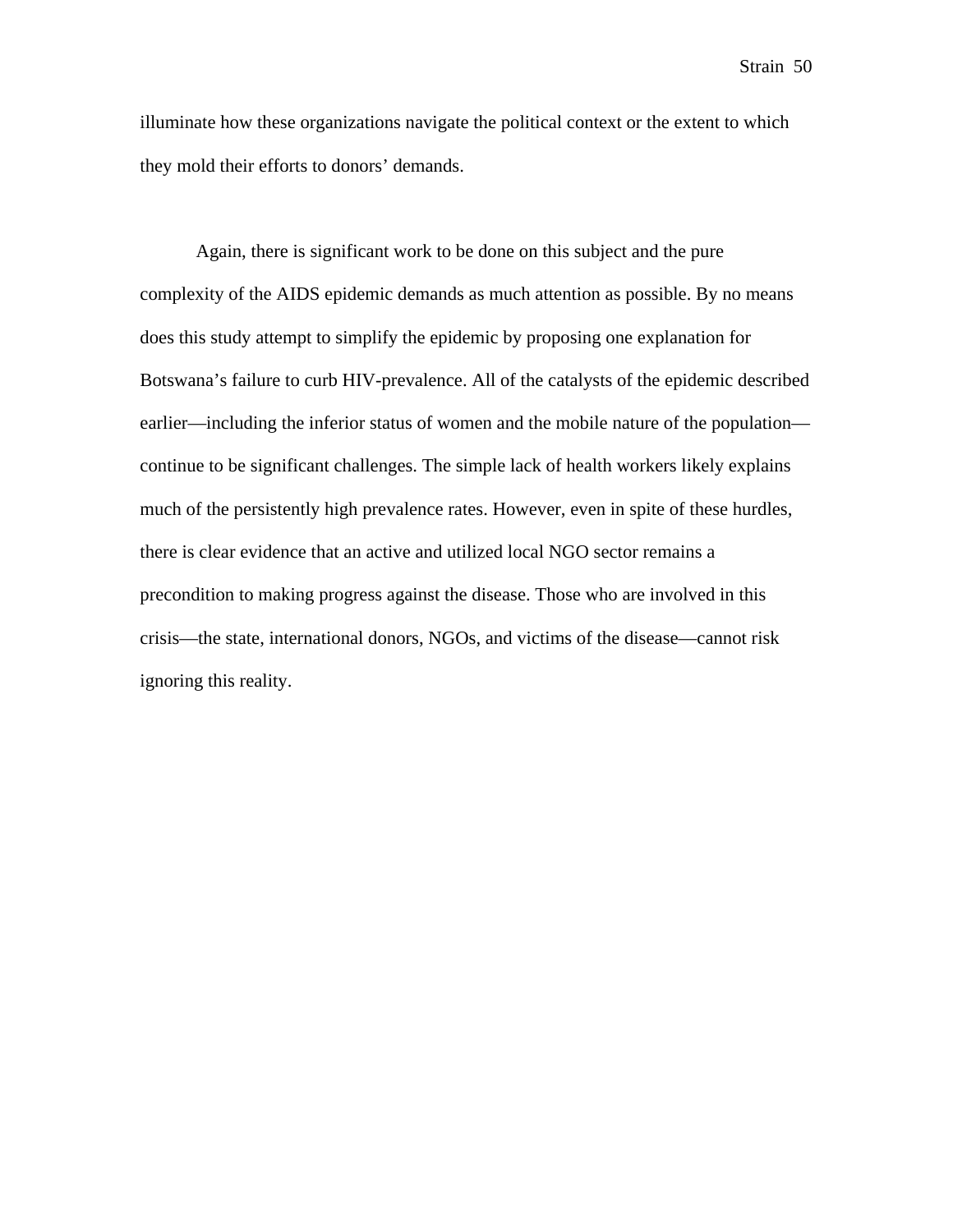#### Bibliography

- "2005 Botswana Second Generation HIV/AIDS Surveillance" (2005). Technical Report produced by Botswana Ministry of Health
- Abrams, P. (1977) Notes on difficulty of studying the state. *Journal of historical sociology* 1(1):58–89.

"AIDS Epidemic Update" (2007) electronic version. UNAIDS. unaids.org.

- Allen, Tim (2004) "Introduction: Why Don't HIV/AIDS Policies Work?" *Journal of International Development* 16: 1123-1128.
- Allen, Tim and Susan Heald (2004) "HIV/AIDS Policy: What has worked in Uganda and What has Failed in Botswana." *Journal of International Development* 16: 1141-1154.
- Baldwin, G.B. (1990) "Nongovernmental Organizations and African Develoment: An Inquiry", *World Bank: Background Papers*. *The LTPS, Sub-Saharan Africa*, vol. III, pp91-101.
- Bebbington, A. and R. Riddell (1997) Heavy Hand, Hidden Hands, Holding Hands: Donors Intermediary NGOs, and civil society organizations. *NGOs, State and Donors: Too Close for Comfort?,* eds. D. Hulme and M. Edwards. (Basingstoke: Macmillan Ltd)
- "Botswana AIDS Stigma Persists." BBC News Online. Published November 28, 2003. < http://news.bbc.co.uk/1/hi/world/africa/3243844.stm>
- "Botswana Human Development Report 2000: Towards an AIDS-Free Generation" (2000) United Nations Development Programme (Gaborone, Botswana).
- "Botswana National Policy on HIV/AIDS" (1998) Government of Botswana. Dated: 17 November 1998.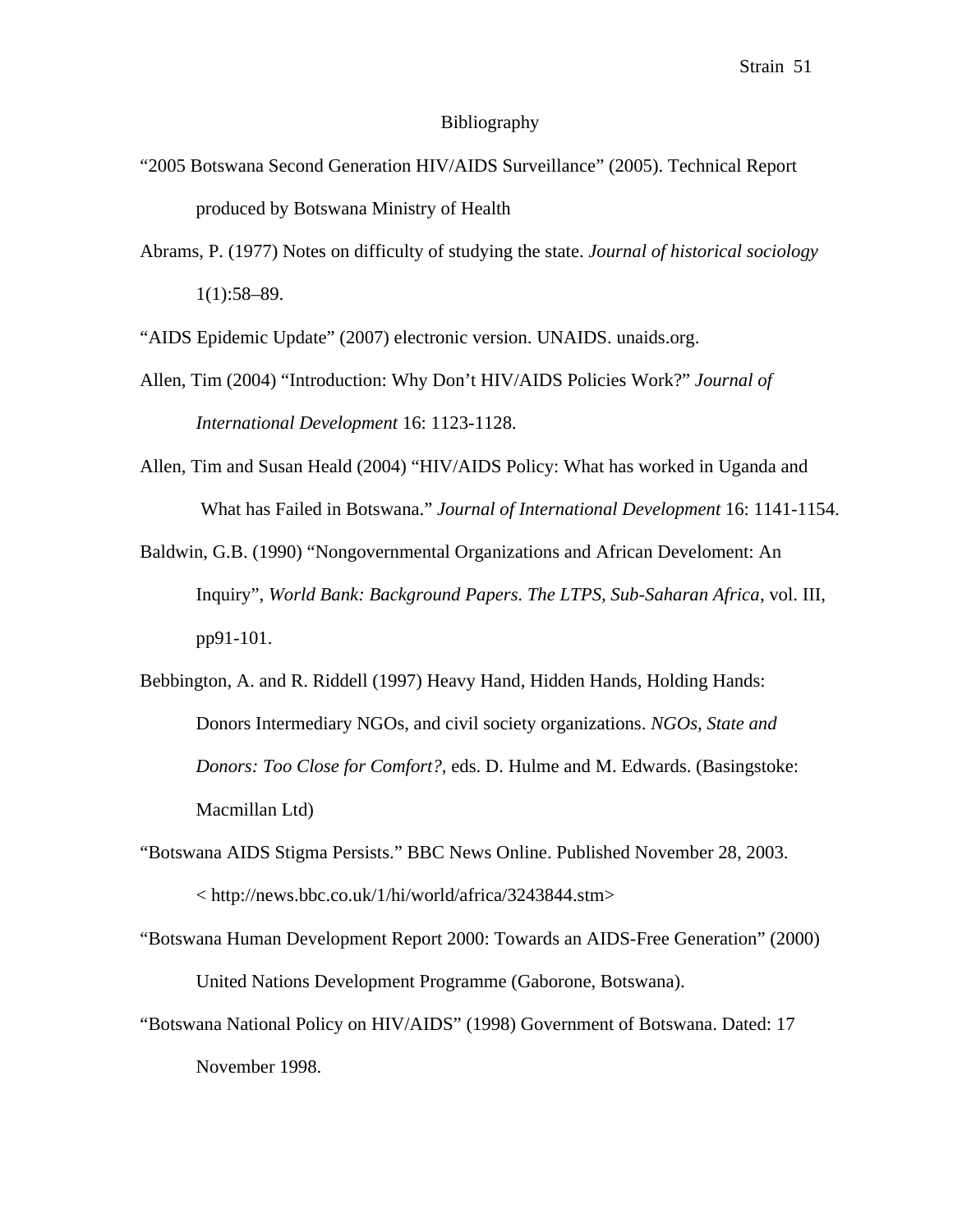Brown, L.D. and Korten, D.C. (1991) 'Working Effectively with Non-Governmental Organizations', in S. Paul and A Isreal (eds), *Nongovernmental Organizations and the World Bank: Cooperation for Development* (Washington, D.C., The World Bank), 44-93.

- Carbone, Maurizio. (2005). Weak Civil Society in a hard state: Lessons from Africa. *Journal of Civil Society*. 1(2): 167-179.
- Carroll, Terrance and Barbara Wake Carroll (2004) The Rapid Emergence of Civil Society in Botswana. *Commonwealth and Comparative Politics*. 42 (3):333-355
- Comaroff, Jean. 2007. Beyond Bare Life: AIDS, (Bio)Politics, and the Neoliberal Order. *Public Culture* 19(1):197-219.
- Comaroff, John L. (1998) Reflections on the Colonial State, in South Africa and Elsewhere: Factions, Fragments, Facts and Fictions. *Social Identities* 4(3): 321-361.
- Cornman, H., C. Grimm, S. Rana (2005) *Engaging Local Non-Governmental Organizations (NGOs) in the Response to HIV/AIDS*. Pact, Inc. (Washington, D.C.)
- Diamond, L. (1994) 'Rethinking Civil Society: Toward Democratic Consolidation', *Journal of Democracy*, vol. 5, no. 3, July, pp. 4-17.
- Dingake, O. K. (2000) *AIDS and Human Rights in Botswana* (Gaborone, Botswana: Morula Press).
- Disklitch, S. (1998). *The elusive promise of NGOs in Africa: Lessons from Uganda.* New York, New York: St. Martin's Press, INC.
- Ferguson, J. (2006) Paradoxes of sovereignty and independence: 'real' and 'pseudo-' nation-states and the depoliticization of poverty. In *Global shadows: Africa in the neoliberal world order* (Durham, NC: Duke Univ. Press): 50-68.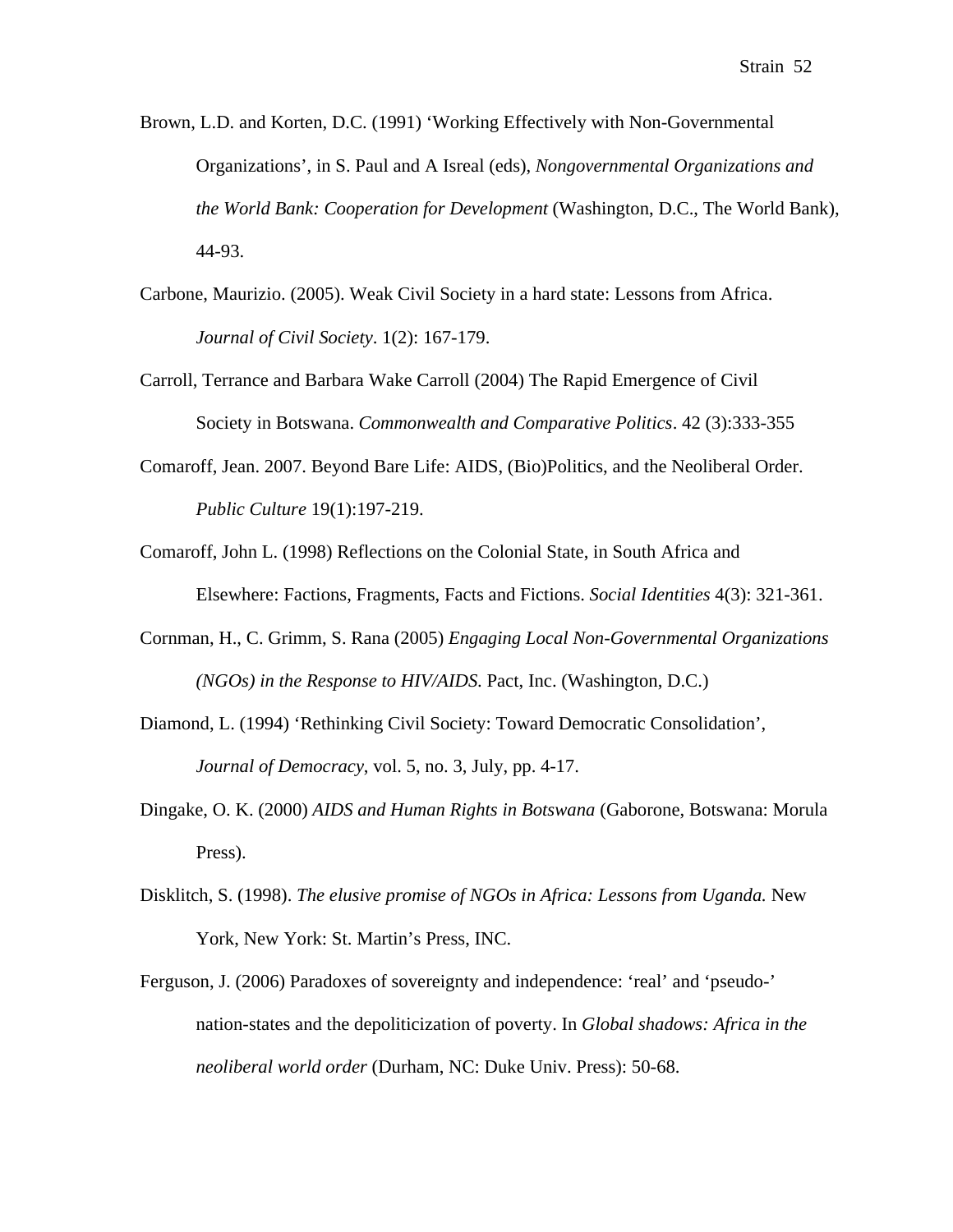- Fowler, A. (1991) 'The Role of NGOs in Changing State-Society Relations: Perspectives from Eastern and Southern Africa', *Development Policy Review, no. 9, pp 53-84.*
- Good, K. (1992) Interpreting the exceptionality of Botswana. *The Journal of Modern African Studies* 30(1):69-95

Green, K. (2003) *Rethinking AIDS Prevention* (Wesport, CT: Praeger Publishers)

- Heald, S (2006) Abstain or Die: The Development of HIV/AIDS Policy in Botswana. *Journal of Biosocial Science*, 38 (29-41).
- Heinrich, Volkhart. (2005) Studying Civil Society Across the World: Exploring the Thorny Issues of Conceptualization and Measurement. *Journal of Civil Society*. 1(3): 211-228
- "HIV/AIDS in Botswana" (2007) Retrieved Dec. 8, 2007 from http://www.avert.org/aidsbotswana.htm
- "HIV/AIDS in Uganda" (2007) Retrieved Dec. 8, 2007 from http://www.avert.org/aidsuganda.htm
- Hulme, D. and M. Edwards (1997) "NGOs, states and donors: an overview." *NGOs, States and Donors: Too Close for Comfort?,* eds. D. Hulme and M. Edwards. (Basingstoke: Macmillan Ltd)
- Igoe, J. and T. Kelsall (eds.) (2005) "Introduction." *Between a Rock and a Hard Place: African NGOs, Donors and the State* (Durham, NC: Carolina Academic Press) pp 1-28.
- Nyerere, M. J. K. (1993) 'Reflections on Empowerment', in R. Sandbrook and M. Halfani (eds), *Empowering People: Building Community, Civil Associations and Legality in Africa* (Toronto: Centre for Urban and Community Studies), pp. 15-22.

Livingston, Julie. (2005). Debility and the Moral Imagination in Botswana. Introduction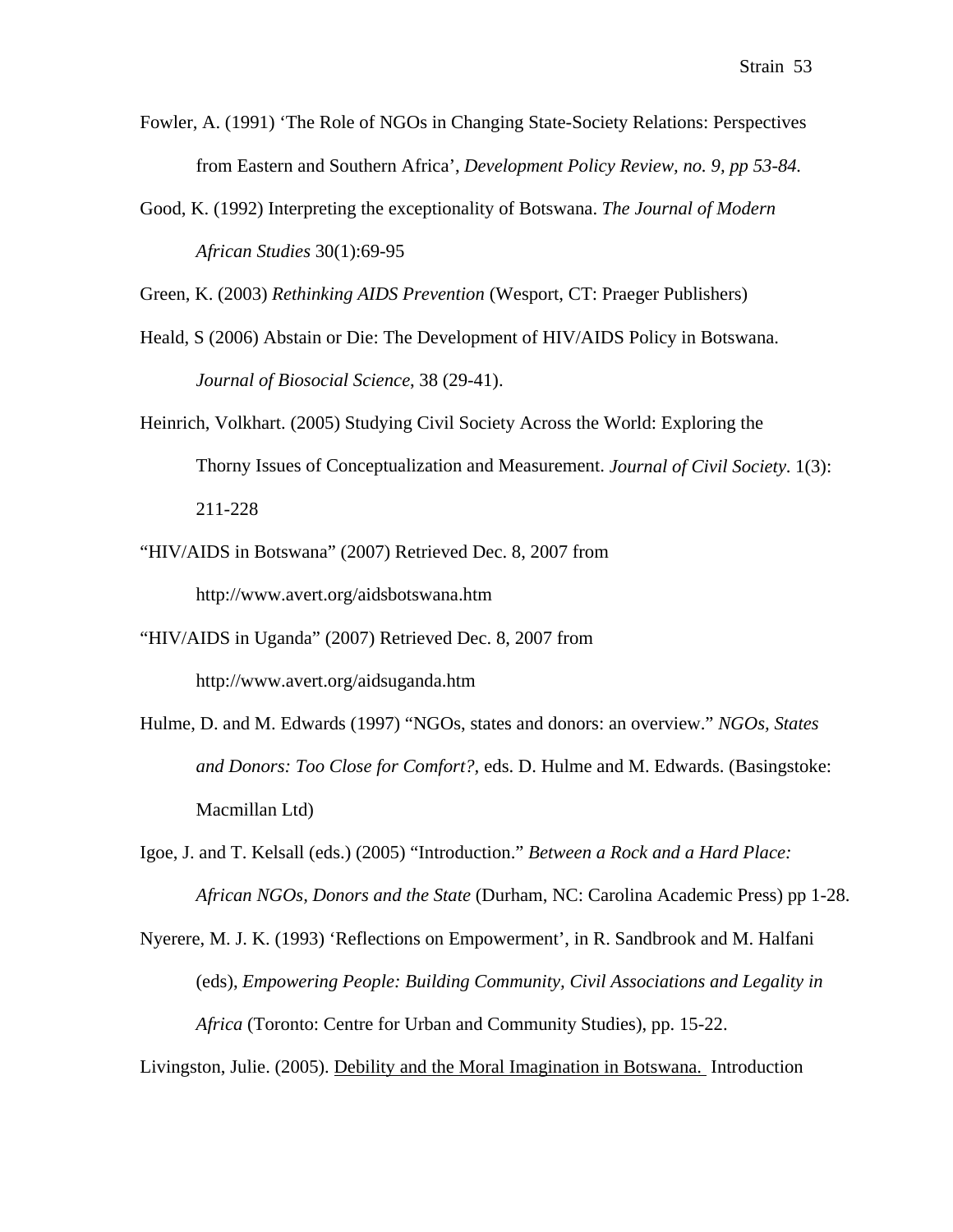- MacDonald, David (1996). "Notes on the Socio-Economic and Cultural Factors Influencing the Transmission of HIV in Botswana." *Social Science and Medicine* 43(9): 1325-1333
- Maundeni, Zibani. (2004) Mutual criticism and state/society interaction in Botswana. *Journal of Modern African Studies* 42(4): 619–636.
- Molutsi and Holm (1990) Developing democracy when civil society is weak: the case of Botswana. *African Affairs* 89 (356): 323-340.
- Ndegwa, S.N. (1996) *The Two Faces of Civil Society: Ngos and Politics in Africa* (West Hartforrd, CT.: Kumarian Press).
- Nyang'oro, J.E. (1993) 'Development, Democracy, and NGOs in Africa', *Scandinavian Journal of Development Alternatives*, vol. XII, no.2 and 3, June-September.
- Nyerere, M. J. K. (1993) 'Reflections on Empowerment', in R. Sandbrook and M. Halfani (eds), *Empowering People: Building Community, Civil Associations and Legality in Africa* (Toronto: Centre for Urban and Community Studies), pp. 15-22).
- Oyugi, W. (2004) 'The Role of NGOs in Fostering Development and Good Governance at the Local Level in Africa with a Focus on Kenya', *Africa Development*, vol. 29, no. 4, 2004, pp 19-55.
- Putnam, Robert (1995) "Bowling Alone: America's Declining Social Capital", *Journal of Democracy*, 6(1) 65-78.
- Putnam, Robert (ed) (2002) *Democracies in Flux: The Evolution of Social Capital in Contemporary Society.* (New York, NY: Oxford University Press)
- Ramasubban, R. and B. Rishyasringa (2005) *AIDS and Civil Society: India's Learning Curve*. (Jaipur, India: Rawat Publications).

Scott, James (1998) *Seeing Like a State: How Certain Schemes to Improve the Human*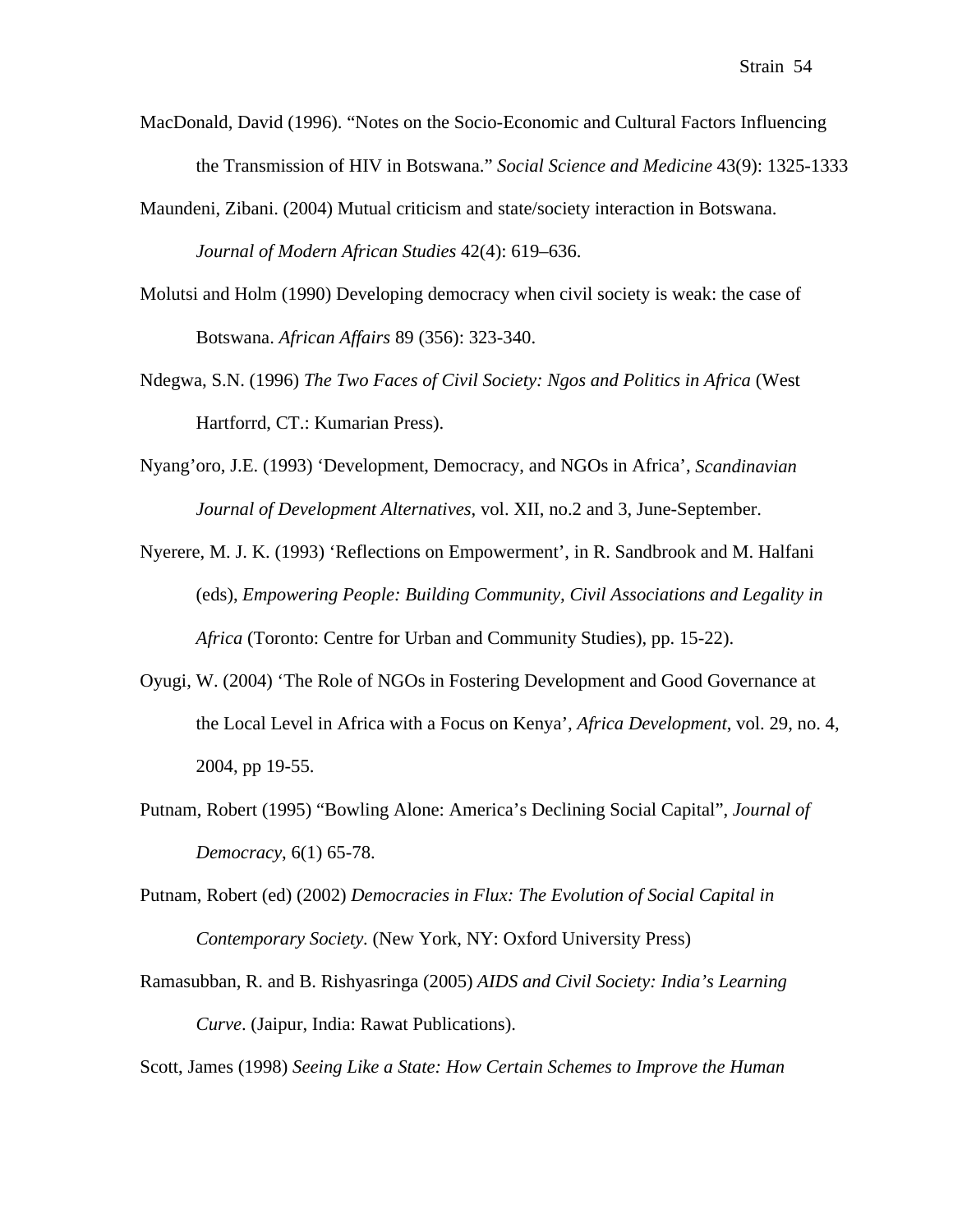*Condition Have Failed* (New Haven, CT: Yale University Press).

- TASO (2008) The AIDS Support Organization website. Accessed 10 Jan 2008. <http://www.tasouganda.org>
- Tsie, Balefi. (1996) The political context of Botswana's development performance. *Journal of Southern African Studies* 22(4): 599-616.
- "Twenty Years of HIV/AIDS in the World: Evolution of the Epidemic and Response in Uganda." (2001) Ugandan AIDS Commission Secretariat. Electronic version from AIDSUganda.org.
- Ugandan AIDS Commission (2008) Kampala, Uganda Accessed 1 Mar 2008. <http://www.aidsuganda.org>
- "UNAIDS and Nongovernmental Organizations" (1999) Geneva, Switzerland: UNAIDS, electronic version from UNAIDS.org.
- "UNAIDS: Botswana" (2008) Geneva, Switzerland: UNAIDS Country Profiles. Accessed 10 Jan 2008. <http://www.unaids.org/en/CountryResponses/Countries/botswana.asp>
- "UNAIDS: Uganda" (2008) Geneva, Switzerland: UNAIDS Country Profiles. Accessed 10 Jan 2008. <http://www.unaids.org/en/CountryResponses/Countries/Uganda.asp>
- Wellard, K. and J.G. Copestake (eds) (1993) *Non-governmental Organisations and the State*  in Africa: Rethinking Roles in Sustainable Agricultural Development (New York: Routledge).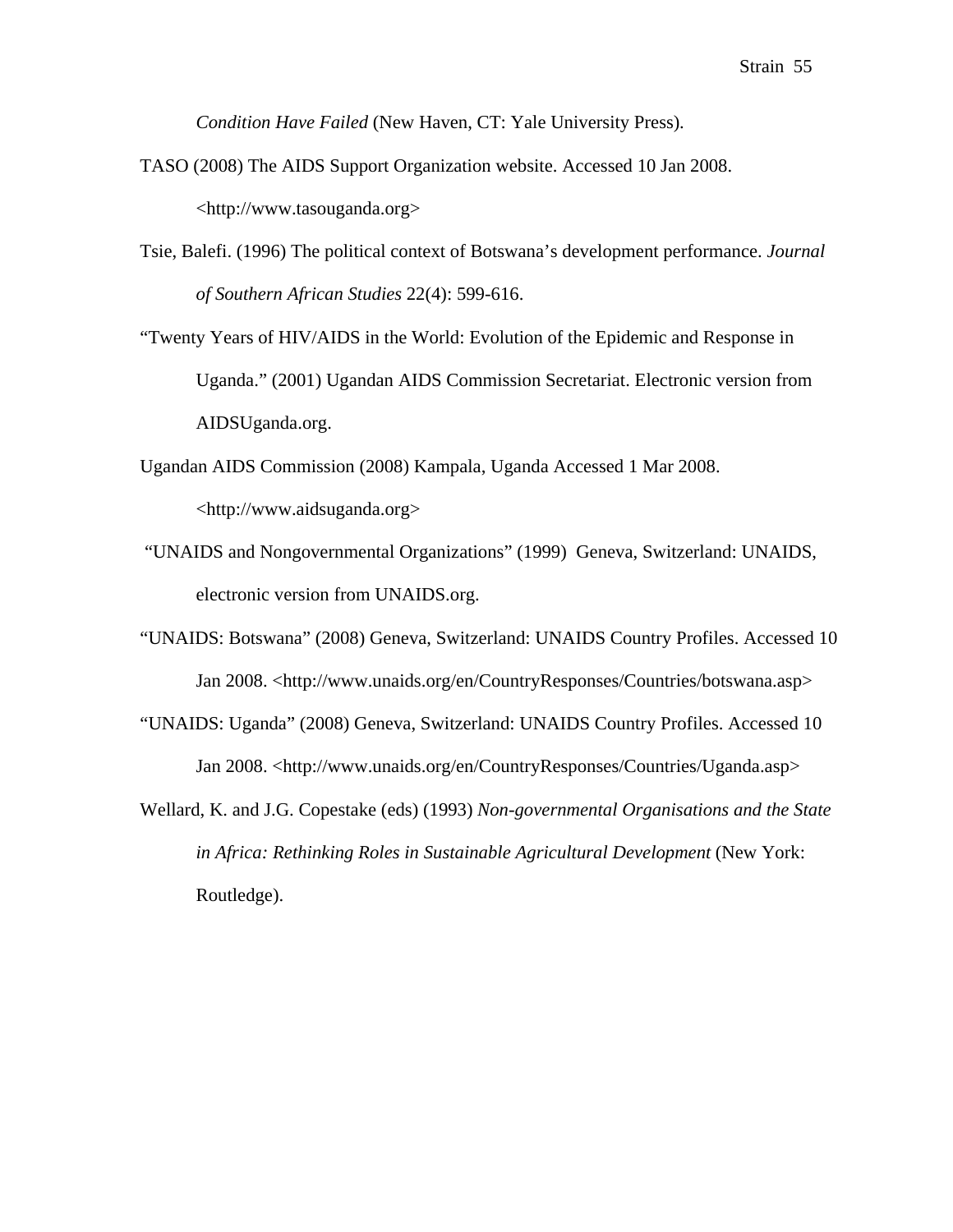# **Appendix**

# **A. Sample Interview Questions:**

*The specific interview questions depended on the interviewee and direction of the conversation. However, these are general questions that were asked, in some form, during most interviews.* 

- What is the primary mission of your organization?
	- o Do you engage primarily in activism, service provision, etc?
- How well is the population aware of the services you provide?
- How/when was your organization established?
- How large is the organization in terms of staff, the number of people that it reaches?
- Describe your relationship with the government.
	- o Do they involve you in policymaking?
	- o Do you receive money/contracts from the government?
- Where do you receive your funding? Private institutions? Foreign governments?
- What other NGOs do you partner with? How well do NGOs coordinate?
- What are the largest challenges that you face as an organization?
- How would you judge the state of the NGO sector in Botswana?

# **B. Interview Notes:**

*These are selected notes from the primary interviews I conducted while in Botswana from May to July 2008.* 

# **i. Botswana Christian AIDS Intervention Program (BOCAIP)**

*Interview with Irene Kwape, BOCAIP Director* 7/13/07

- BOCAIP has a HQ office in Gaborone and 11 centers: Maun, Molepolole, Ramotswa, Lobatse, Kanye, Gaborone, Francistown, Masunga and Selebi Phikwe. Serowe, Tsabong
	- o Each testing center has about 6 employees and then additional volunteers.
	- o The center managers are all social workers
- Funded by different organizations (Primarily ACHAP, PEPFAR and UNICEF…but also SIDA, UNDP, Local Govt. US Ambassadors self-help fund, CIDA, BOTUSA, and Canada Fund)
- Created in 1996 (Registered in 1999 under Societies Act of Botswana)—the President of Botswana at the time had said that the churches needed to get more involved in the process
- Started primarily with counseling—especially spiritual counseling, which wasn't really being offered by anyone else—then it started working more on outreach public places, constructions sites, home visits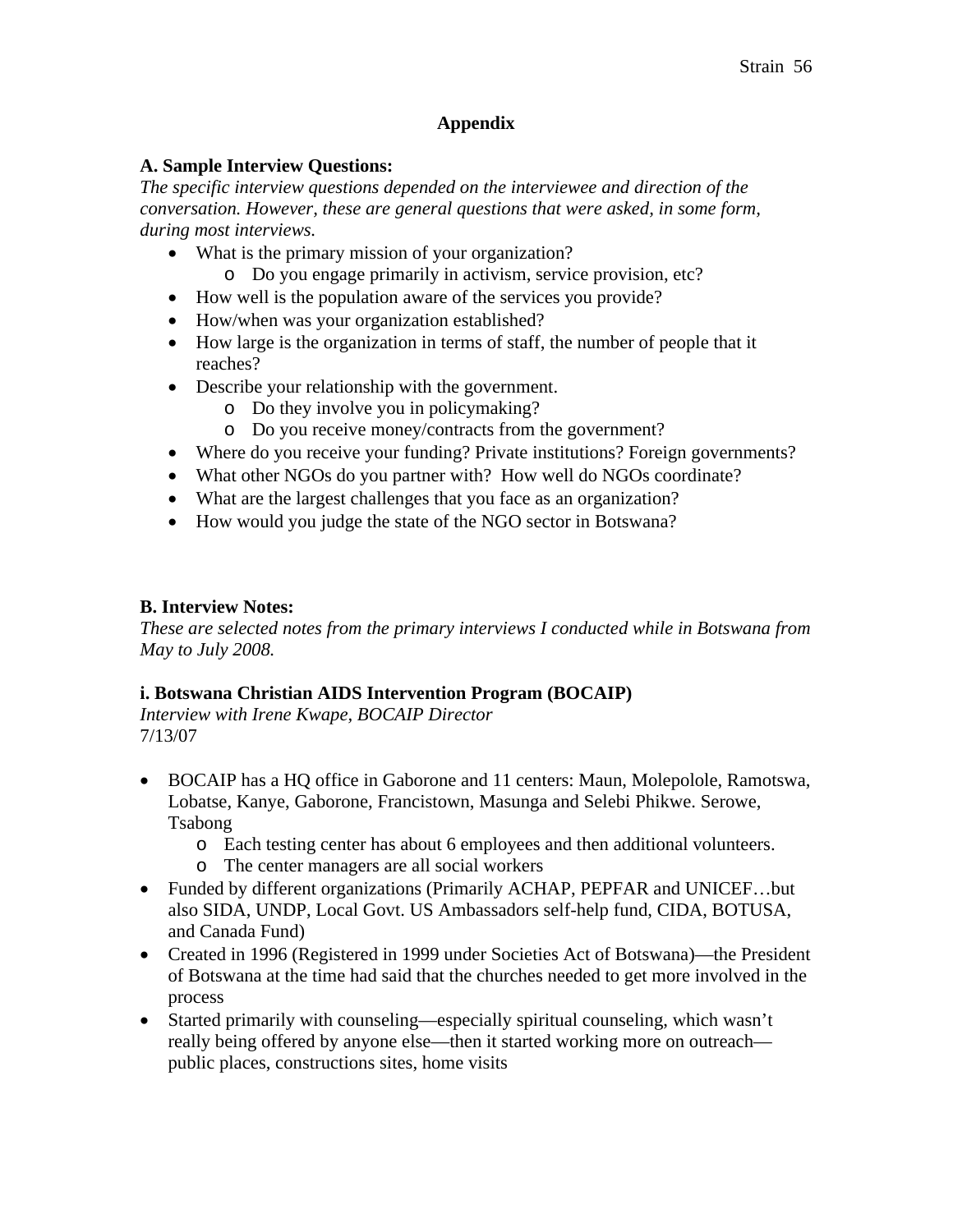- Currently does: psycho-social support, home visits, pre and post test counseling, trauma and bereavement counseling, on-going supportive counseling, pre-marital and marital counseling, ARV adherence counseling, spiritual counseling,
- Claims to provide services to over 10,000 clients
- Also does testing now, starting in 2005—mobile testing, going to places where people are hesitant to get tested (particularly men) like construction sites, prisons.
	- o This is funded by ACHAP and the government provides the testing kits and trains the volunteers on how to do the test.
	- o The statistics are reported to NACA
- Youth Blood Safety—sponsored by ACHAP
	- o Has kids donate blood—if they are negative, they make a commitment to give blood 25 times in their life—incentive to find out and also to keep HIVnegative. Those who are positive can be incorporated in other ways, advocating for other kids to be tested, etc.
	- o Claims that Botswana has highest percentage of blood donors
- PEPFAR, through PACT, funds abstinence/fidelity programs at 4 of the centers
	- o Also marriage counseling from the pastors—make sure they know what they're getting into, have been tested, etc.
- PEPFAR-funded Peer Mothers program—volunteers from community talk to women who are pregnant—get them tested, teach them about ways to keep the baby from getting HIV
- PEPFAR launched in 2 districts a new program for prevention in 10-17 year olds.
	- o Is a joint program through many groups: BONASO is the grant holder—also involved FHI, BONEPWA, BMYC
	- o Going to create listening groups to have kids listen to the drama presentations about preventions—There are not many youth programs
- UNICEF sponsors OVC care in 4 centers—provide daycare for young kids not in school yet and after school programs for those in school (do dancing, play etc)
	- o Sometimes kids are abused or neglected, so this guarantees that they are fed, etc (but they are still sent home at night)
- Each center has a support group for PLWHA.
- Teaches about condoms to those who are already sexually active—if they're having sex, its best that they be protected.
- Has very close working relationship with the government—Is where they get their training manuals, standards, indicators, guidance
- Is currently applying for \$ from the Global Fund—wants to use it to have an organizational assessment or strengths and weaknesses, build capacity and strengthen its model
	- o HQ is connected to the 11 centers and wants the centers to be connected to smaller churches and Christian groups—wants smaller groups to be able to sustain themselves
- Challenges
	- o Funding—Not always easy to get the needed money
	- o The government sponsors them when they are stuck—e.g: paid them from July-December of 2006 when it was waiting for funding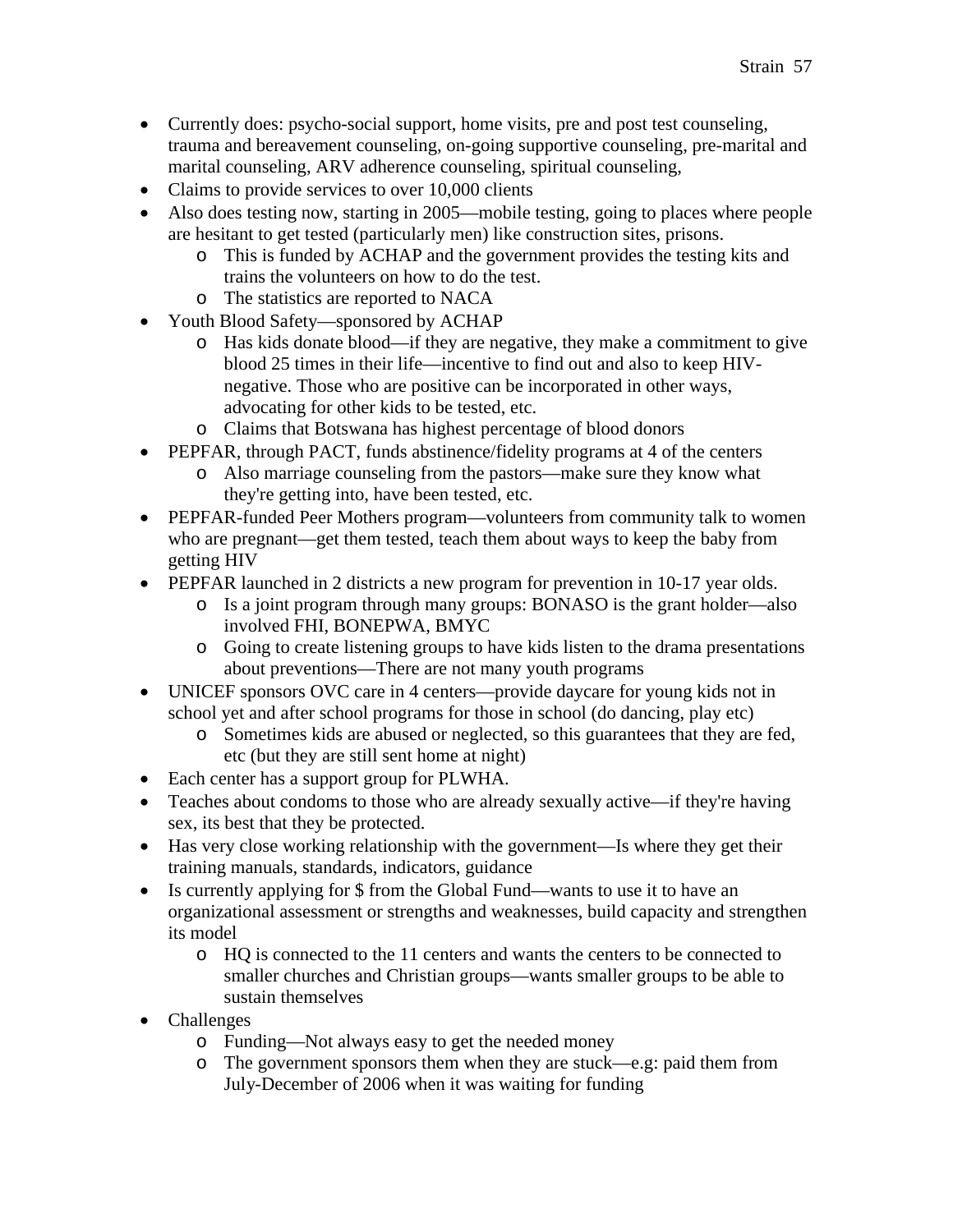# **ii. Botswana Council of Non-Governmental Organizations (BOCONGO)**

*Interview with Shandya Kenabatho, Communications and Information Officer* July, 13 2007

- o BOCONGO was established in 1995—Government had sponsored a meeting of different up-and-coming organizations. Decided that an umbrella organization was needed to look over budding organizations
- o BOCONGO staff is about 10 people located in Gaborone
- o Looks over about 120 NGOs (and growing) that are located throughout country.
- o To become an NGO, organization must register with the Register of Society, which isn't necessarily a hard process but some complain that it takes awhile
- o HIV/AIDS are large part of NGOs, though largest sector in BOCONGO is Science, Technology, Training
	- o Possible reason—smaller AIDS organizations would likely just register with BOCOBONET or BONASO (BONASO provides grants to its member, BOCONGO does not
- o Capacity Building is primary focus—Training on finances, accountability, NGO leadership, etc.
- o Lobbying—sometimes outside organizations come wanting civil society in Botswana to get involved—BOCONGO will refer them to appropriate organizations and can help to spearhead the movement.
	- o Ie. Freedom of Information Act to be implemented in Botswana
- o NGOs are split into sectors—each sector has various sector forums quarterly
	- o Each must give a presentation on their sector at the Annual General Meeting held every October
- o Organizations pay about 250 pula for membership
- o Funding comes from various places including Oxfam and also the Government of Botswana (Ministry of Labor and Home Affairs)
- o Works with the government closely—wants to "coexist with government"
	- o Message is: "we're not enemies...government can't govern alone."
	- o Instead of picketing, they try to get state involved in the projects—invite to forums, etc.
	- o Government can "outsource" some of the projects to civil society
	- o Civil society is closer to the people, so to implement 2016 plan, government needs to involve them to understand what's happening.
- o Government wasn't initially receptive to NGOs—thought that NGOs were always going to be critics—NGOS have made their niche clearer and government has started to understand their mandate and utilize them.
- o The fact that NGOs are increasingly invited to forums can be seen as sign that their becoming more respected/stronger. However NGOs often complain that they're asked to speak after decisions have been made
- o Amount of awareness of NGOs varies—BOCONGO tries to help with community mobilization. NGOs in regions should talk to local chief to let him know what they're doing, go to a kgotla meeting.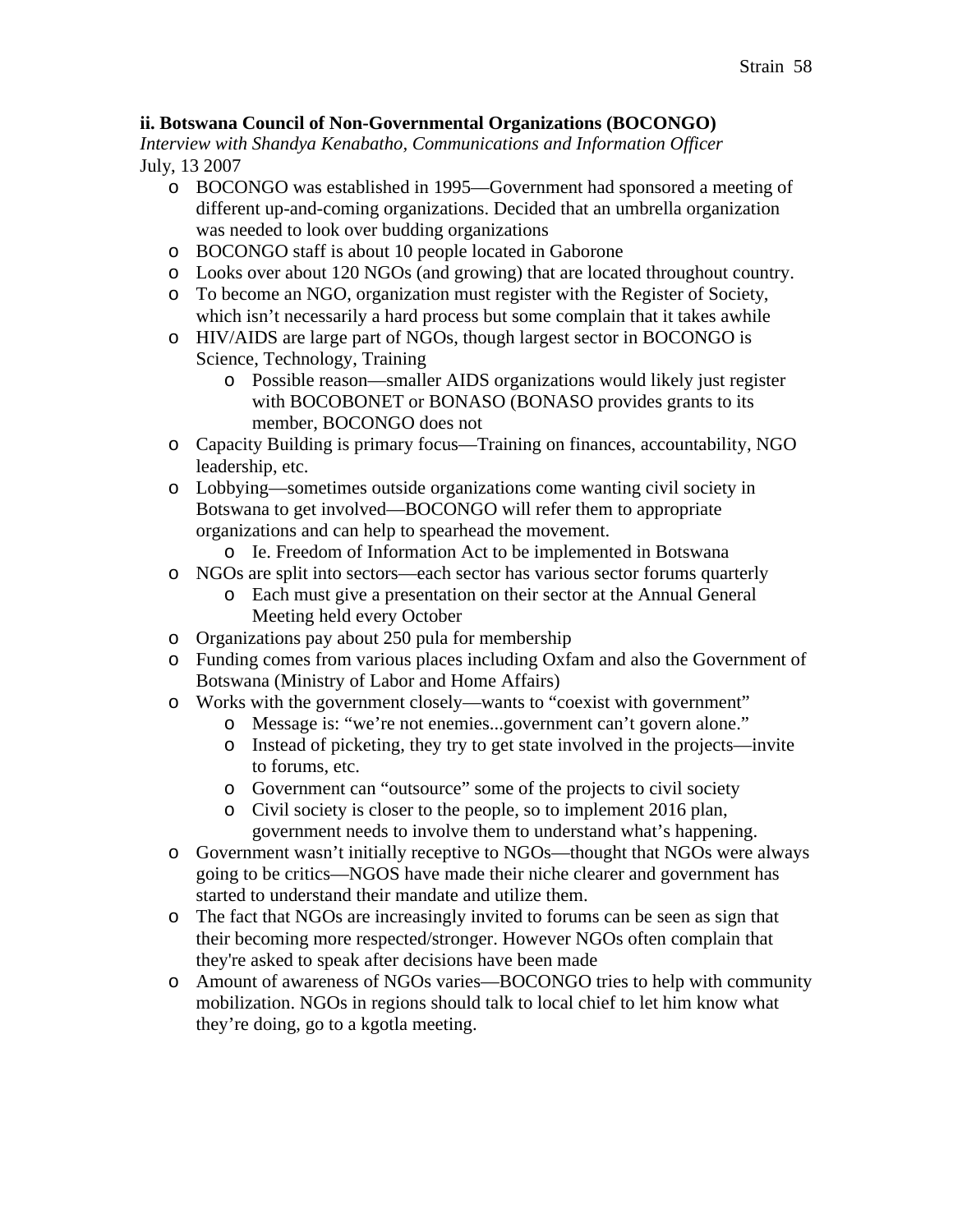# **iii. Botswana Network on Ethics, Law and HIV/AIDS (BONELA)**

*Interview with Oratile C. Moseki* 7/19/07

- Created to deal with the AIDS epidemic from a human rights perspective and to make sure the other stakeholders are also doing so.
	- o HIV/AIDS obviously has human rights implications but not everyone recognized that the *response* would also have human rights implications.
	- o Claims to be advocacy oriented—trying to change policy in the long term
- Started in 2001 after meeting called "Shared Rights and Responsibilities"
- Started with one staff member—currently has about 20 staff
- 7 program areas: Education and Training, Legal Assistance, Media Coverage, Advocacy, Research, NAC Sector, Legagibo, Treatment Literacy and Advocacy
- Is the secretariat for the Human Rights Council—had to hire a coordinator for that purpose.
- Issues at Stake:
	- o Non-discriminatory employment—longest running issue. Has succeeded in getting bill pushed through. Is a draft bill now. Hopefully something will happen in next two years.
	- o Routine HIV Testing—Was ruled out but was but no study was done to see the implications. Consent, Counseling, and Confidentiality.
	- o Sexual Reproduction Rights—starting in 2006 with community dialogues,
		- Government officials were blaming women for passing AIDS on to their children and continuing to have children
		- After interviewing women, discovered that many didn't have agency to make decisions about having kids (men wont wear condoms, want them to have children to prove their health)
		- No contraceptives beyond condoms—stigma with the pill, no morning after pill without police report of rape (marital rape does not exist).
		- Shared confidentiality—Currently doctors can tell other people who "need to know." Was supposed to lessen the burden of doctors to take care of community but just creates new problems
- Legal Assistance:
	- o Mostly works on employment issues—builds case law
	- o Most success in mandatory employee testing—using constitutional autonomy rights
- Research—Issues start as research question, then move on to advocacy and education divisions to help publicize and fix the problem.
	- o Try to work from ground up—not to advocate for themselves but to listen to what the people say the problem is.
	- o Government employees are not able to talk very freely
- DONORS: longer running donors cover more administrative costs whereas short term donors tend to fund specific projects
	- o HIVOS—Scandinavian organization $\rightarrow$ fund administration
	- o SIDA—gives money through FORUMSYD, which gives it to BONELA.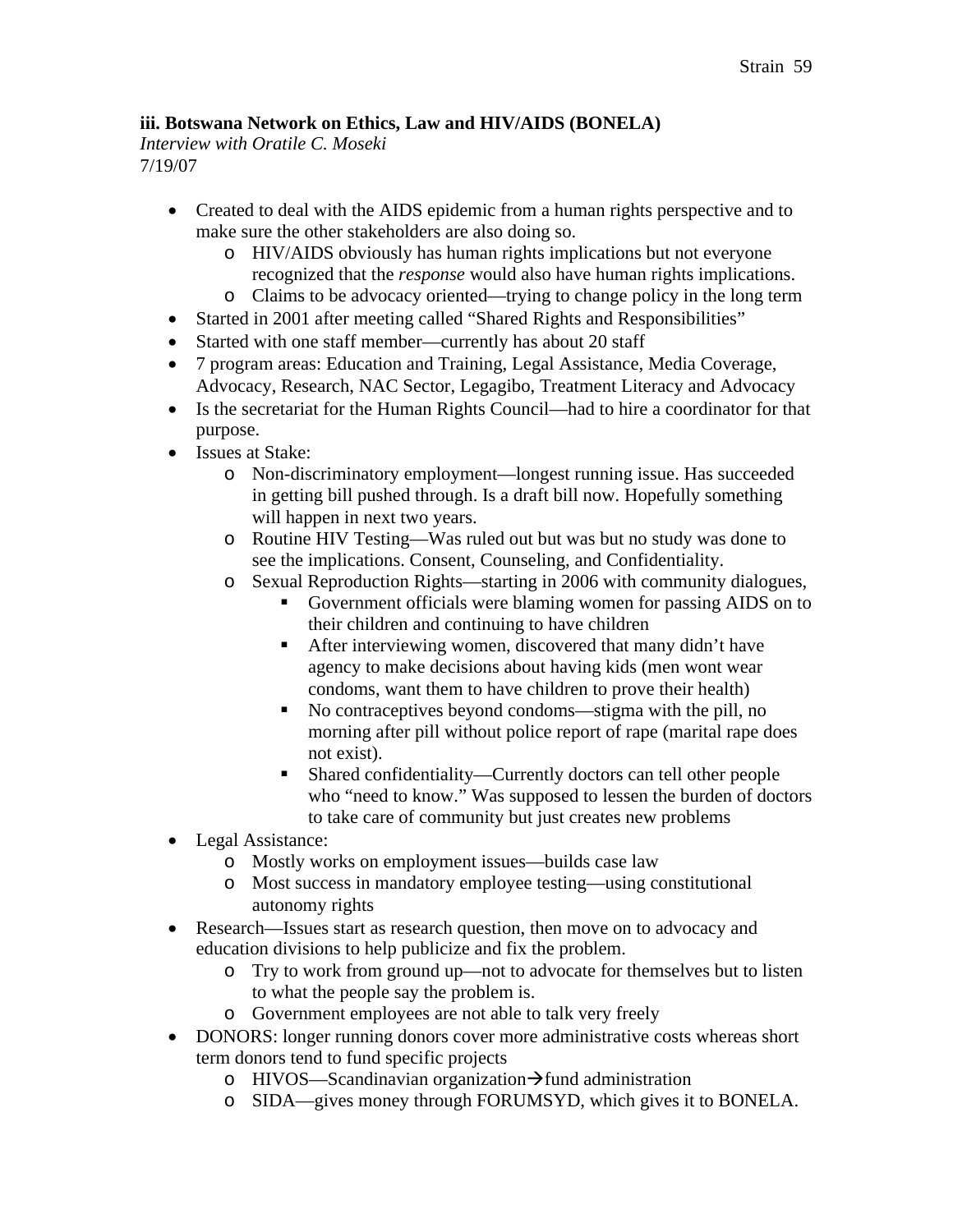- o NACA—sometimes will give some money but rarely
- o Global Fund—gave a substantial amount in the last round—BONELA did not have issue reporting for money but when Global Fund was going to pull out, it protested that
- Relationship with Government
	- o Do request input in developing goals and framework
	- o Have the ethical mandate in the framework, so help fulfill that goal
	- o CCM—policy branch of the Global Fund—this year, BONASO is the new chairperson.
		- Minister of finance used to be the chairperson—was also the recipient of the money. Decided to hand it over to civil society
		- Govt didn't really follow the guidelines of global fund for reporting—mostly took money and passed it on—didn't have capacity or didn't understand the reporting obligations
			- Global fund also did not follow up at all
- BONELA sits on BOCONGO, not BONASO
- Different type of advocacy than in other countries:
	- o Treatment Action Campaign in South Africa (does very different type of adversarial advocacy) asked them to do treatment literacy campaign. BONELA thought it was a good idea so decided to do it but had to adopt it to Botswana culture/methods
	- o Can't isolate themselves—are not independent ways to find out about whats going on, so cant alienate themselves.
	- o Works through negotiations within the current system.
	- o At AIDS conference in Toronto, had some serious disagreements with govt officials—over percent of coverage of ARVs (govt says 80% but Oratile says closer probably to 30%)
		- Quality of treatment is sometimes not good enough either—not dealing with all of the side effects
- Challenges
	- o Recognition by state—silenced here and there but getting better
	- o Government wont deal with some questions—ie homosexuals, sex workers, etc.
	- o Need more sophisticated strategies—have already figured out they need to focus on 5 or so topics so as to not spread themselves too far.

# **iv. Ditshwanelo**

*Interview with Oteng M. Majuta, Information and Activism Programme Assistant* July 23, 2007

- Created in 1993 to promote and protect human rights
- Activism Program—adjunct basis depending on what issues need to be discussed
	- o CKGR—the san people being relocated
	- o Zimbabwe Coalition—group of different NGOs (BOCONGO, Council of Churches, WIMSA, etc) that tries to mobilize Zimbabweans in Botswana and politicians to try to affect change in Zimbabwe
- Information Program—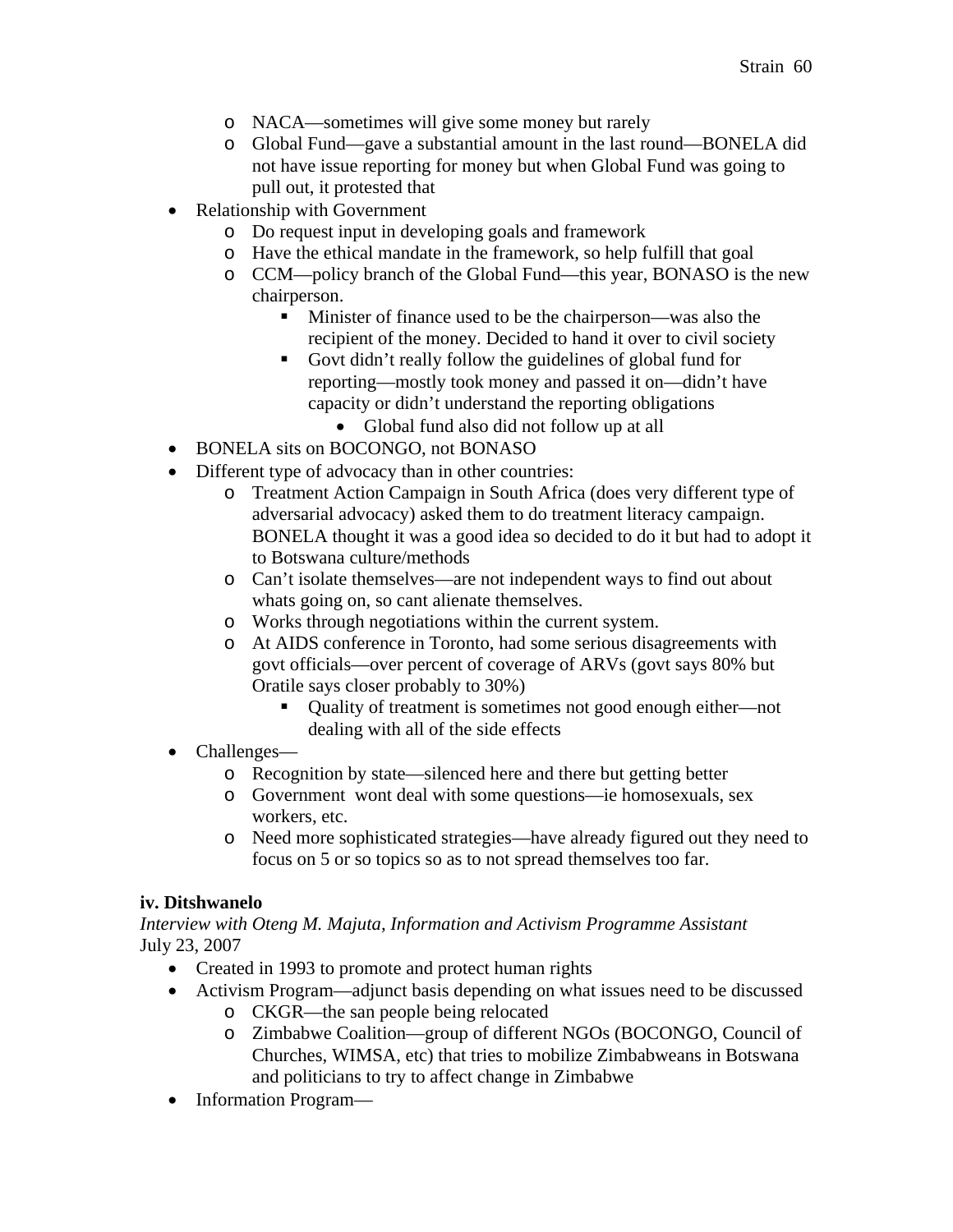- o Public Education campaign—educate media, conferences for civil servants, law enforcement, etc.
- o Focus on key actors and hope that the "spinoff" reaches others
- Staff of about 20 people and interns in Gaborone, 5 in outreach office in Kasane.
- Paralegal Programme—only take test cases that might change law—would be overwhelmed if offered free legal assistance
- Funding—comes from different private donors
- Relationship with government—has a "good working relationship"
	- o Never very confrontational—culture goes against it
- Challenges
	- o Funding
	- o Nature of human rights work—takes a long time to unlearn what they have learned
	- o Behavior of government—not here nor there on some issues,
		- Not in line with some liberal democracies
		- Control other institutions that they need to reach
	- o Compete for space with state—see things differently and want to do things differently
		- CKGR example-have a different conception of development want it to be rights based
- Botswana is a small population with weak civil society, weak opposition party
	- o Confrontation is out of question—too small of a society
		- o Weak system of checks and balances
- Positions you take depend on where the money comes from
- State—figuring out of civil society can play role in development.
- Being in a developmental state, primary problems are AIDS, gender issues demand influence of civil society
- Constitution—gives more power to the executive to begin with, power is skewed
	- o Closes space for alternate voices
	- o Ombudsman reports to president—shows center of power
	- o People don't see government as trustee but as guardian—a problem

# **v. LIFELINE Botswana**

*Interview with Vicky Musau* June 28, 2007

- Established in 1999
- Lifeline Botswana is more focused on HIV/AIDS than others
- Staff: 5 in the office—1 national director, 1 to work on finances, 3 support staff o Works primarily off of its 150 volunteers that they have trained
- Lifeline Botswana has 4 centers
- Johannesburg office received about 2 million calls last year—Botswana receives far fewer, does more face-to-face
- Botswana office has an average of about 150 counseling sessions a month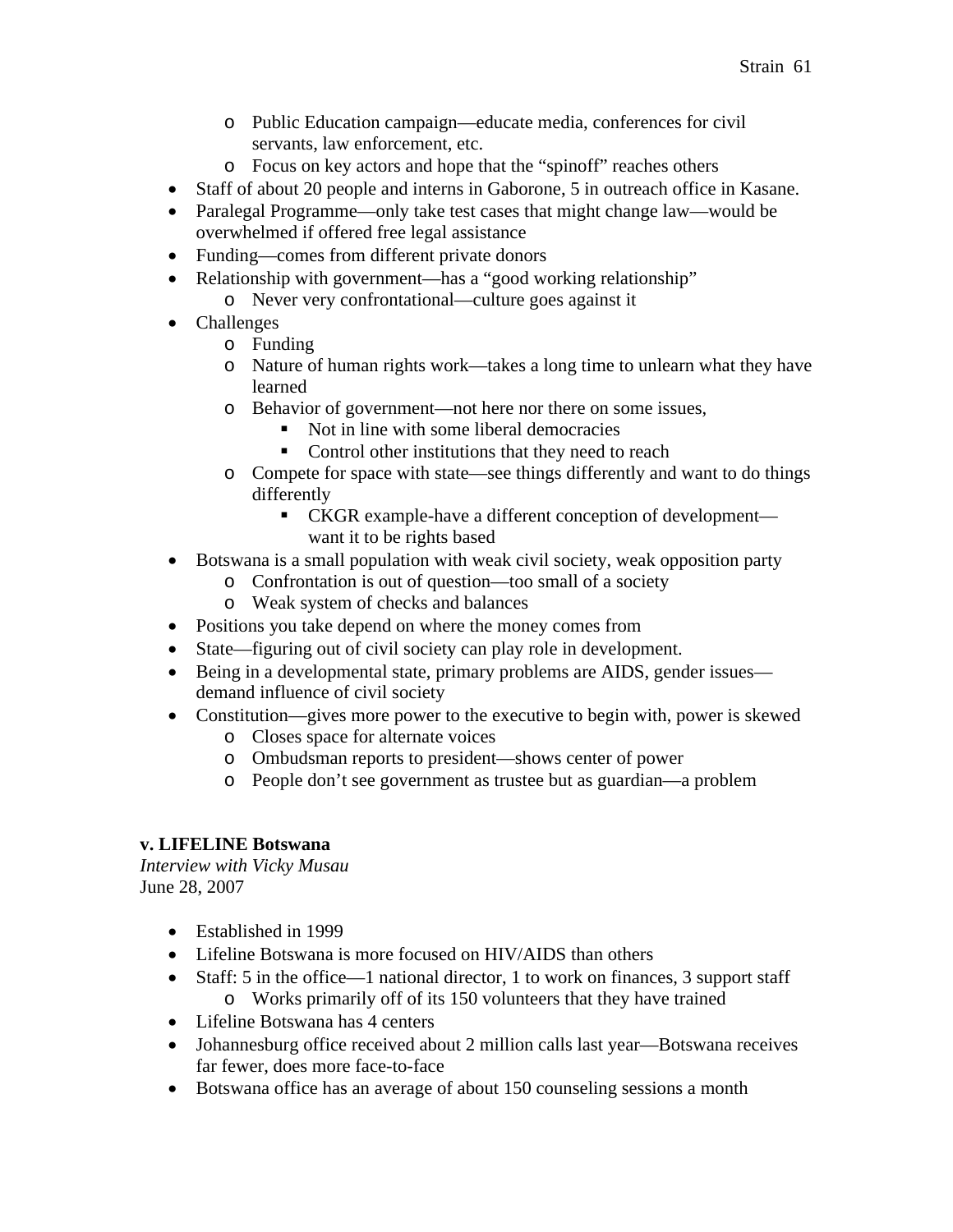- Government Relationship is good—NGOs in Botswana seem to pick up where the government leaves off—they can provide medical services well, but definitely don't do enough in terms of counseling. Government has already overstretched personnel
- Funding—doesn't really receive much funding besides for specific projects  $\rightarrow$  ie Dept of Social services is paying for them to train 150 NGOs that work with orphans (financed by Govt and UNICEF)
- Provide counseling training to individuals, employers of corporations, short workshops, and provides direct counseling to individuals
- Works to develop relationships with other NGOs
	- o Part of BOCONGO and BONASO—they both provide training and management, leadership workshops etc

# **vi. PACT**

*Interview with Allison Campbell* July 5, 2007

- PACT serves as the civil society outreach for PEPFAR
- PACT Botswana is fully funded by PEPFAR (which incorporates money coming from all kinds of services, Dept of Defense, Dept. of Ed, CDC, etc). PACT's money comes from USAID
- Technically started AIDS work in region in April of 2005 but it took several months to get the money and get set up.
- Staff: 11 employees in total—two positions are not filled because they aren't sure how long they'll be there (there are a few individuals who have a problems with PACT, but even if a new organization comes, they'll run into same problems)
- Supports 30 different programs—26 local, 4 international (must be registered NGO in Botswana)
	- o Is not in the business of setting up NGOs—only funds already established groups. Wants them to be organic and have the desire to do what they're doing. Starting organizations to receive money is dangerous
	- o Palliative Care—mostly run by nurses—major problem is that they don't have prescriptive powers—all the drugs run through government or doctors.
	- o Orphan Relief—the weakest sector of civil society here—they play with the kids and feed them but don't do good psychosocial work
	- o Prevention—the most developed of the NGOs but still lacking
		- Doesn't necessarily facilitate behavior change.
		- Includes faith based approaches
	- o PLWA (People living with AIDS) groups are weak—set up as welfare groups, not groups that can implement programs, which makes them hard to give grants.
	- o No medical work done by NGOs—all of this is organized by the government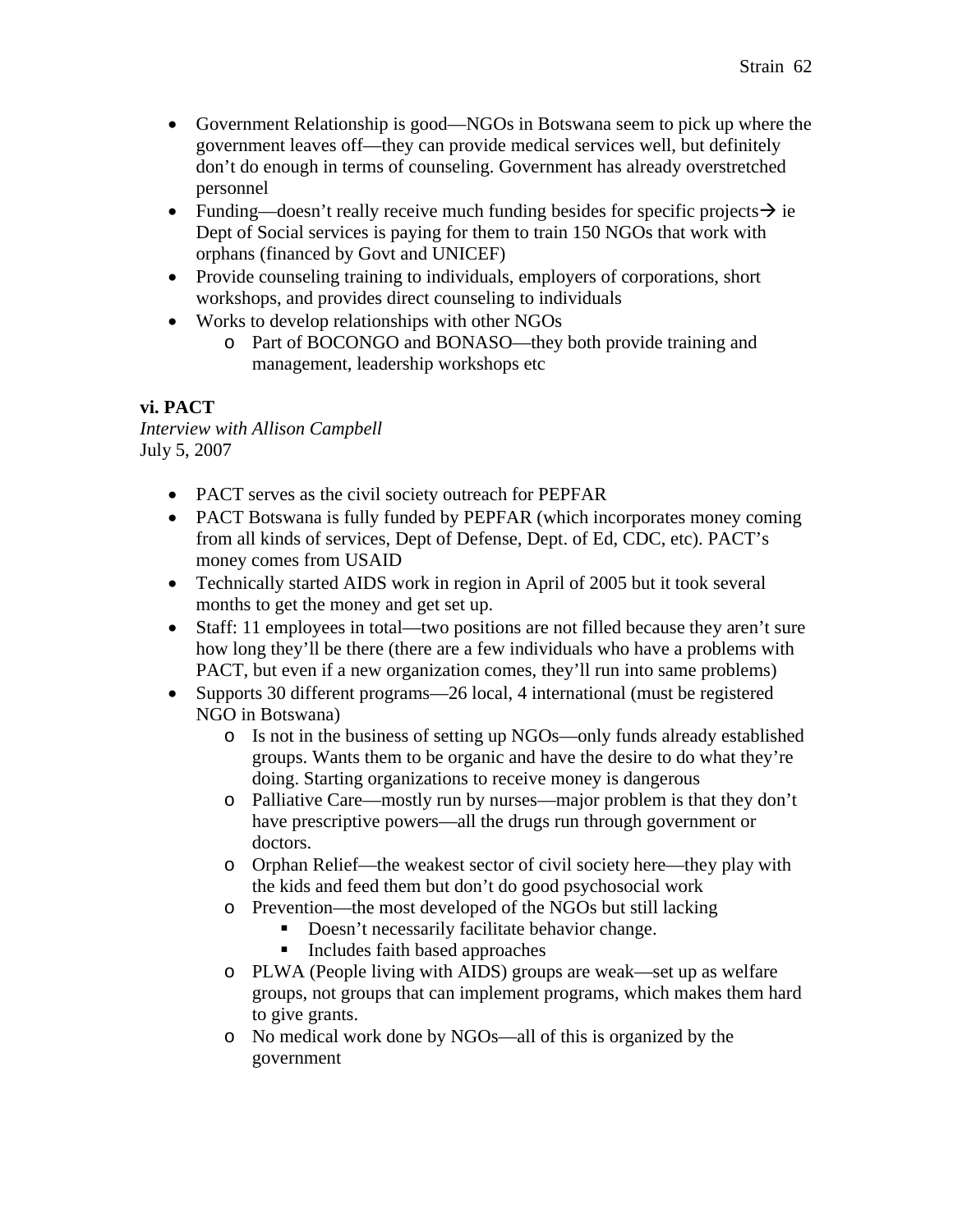- Government of Botswana thinks that it has a comprehensive HIV/AIDS Program, but it doesn't really—is clinical but doesn't necessarily help with counseling, jobs, etc
	- o Civil Society is important because it fills in the cracks—is more flexible
	- o Essential for monitoring the response—has closer ties with the local communities, which means they know who is not receiving the necessary care.
	- o Provide the psycho-social approach
- Problems with NGOS
	- o Didn't necessarily tailor their message to their audiences—had one big message, which didn't work with everyone.
	- o Not good at reporting on time or being accountable for the money that they get
- 3 main things PACT thinks needs to be emphasized: increase technical skills, monitoring and evaluation, institutional strengthening
- PACT has generally acknowledged that Botswana has the weakest civil society of any country that it works with.
	- o Advocacy NGOs don't really exist—goes against the culture, which discourages conflict (no real opposition party in govt., PACT employees even would score NGOs too high on evaluations)
	- o Government is so strong so perhaps less organic pull to have NGOs develop
- Supports BONASO—BONASO has 330 NGOs
	- o Has a lot of issues:
		- Wants to be a grant giving organization but does not want to change and adopt the measures to best account for money and require accountability. Also, it is a membership organization (orgs pay to be part of BONASO) and those are usually advocates for their members. Grant givers need to be objective, and sometimes the "bad guy"
- Many NGOs were established by the government—essentially created to receive money (not organic)
- Global Fund and ACHAP used to fund them but both have pulled out a bit
	- o Global Fund was frustrated by lack of accountability, didn't know where money was going, poor reporting.
		- o ACHAP decided to start spending money on the clinical side, doing ARVs, etc.
- PACTs relationship with government is not extensive—does not answer to them
	- o Some of the NGOs need to get approval from the government for various activities
	- o Relationship with BOTUSA is somewhat strained—wants the approach with NGOs to be very clinical/medical but PACT doesn't take that approach—really focuses on institution building. USAID better understands that approach, and others will come around and slowly are.
- Success rate: About half of the organizations are showing real promise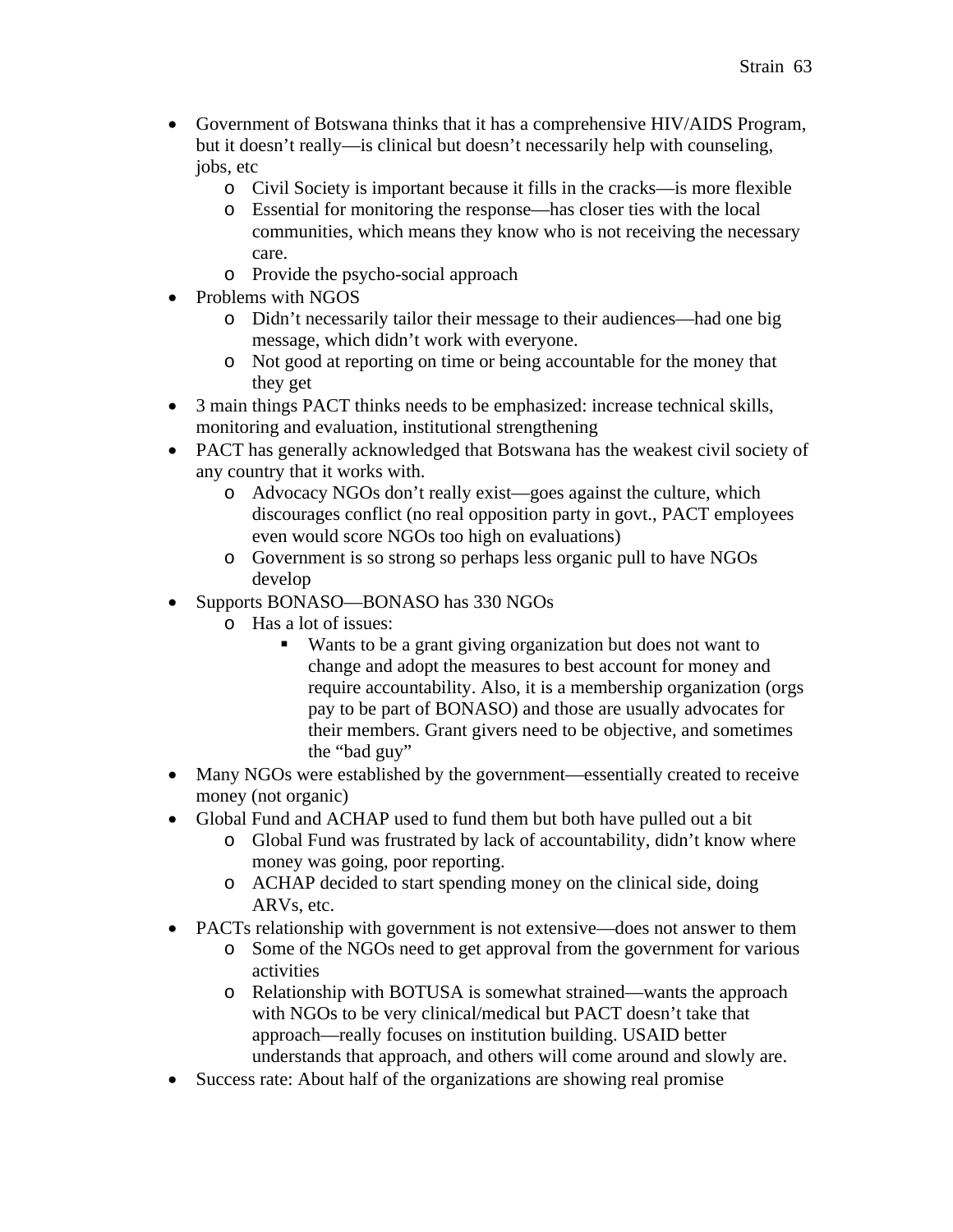o What normally would take 1 year in most countries, takes 2 years in Botswana.

# **vii. Population Services International (PSI)**

*Interview with Dick Jabulani* July 4, 2007

- Staff Size-30 people full time, somewhere around 12 part time
- Pillar of work is HIV/AIDS specific—for obvious reasons in Botswana
- Lovers Plus Condoms—their number one effort
	- o Government buys the condoms, PSI did the market research on it—old package was black, white and red but it was associated with death. New one is beige and has pictures of happy young people
	- o GOB buys 6 million condoms per year, which PSI is responsible for distributing to traditional locales (pharmacies, etc) and non-traditional (clubs, bars, etc)
	- o #1 donor for this program is the Dutch Government
- "edutainment"—mixing music, fun, celebrities with educational programs.
- ACHAP used to fund condoms program but in 2005, switched to focusing on ARVs
- BOTUSA—funds the effort to do AIDS work with Botswana Defense Force—testing the military, who have a disproportionate incidence of the disease
	- o Also hired PSI to launch Tebelopele programs for testing—has since spun off to be independent NGO
- PEPFAR:
	- o Funds the Alcohol and HIV AIDS program—messages about the bad combination of those two—22 DJs work for them, go to bars, play jingles, have competitions on how to correctly use a condoms, etc.
	- o Partner Reduction Programs
- Does do work with mosquito nets in the north but malaria is not as big of a problem here as other places
- Baby Active—new initiative—nutrition for kids/babies
- Very close relationship with government--"we are working for them", see them as customers in many ways

# **viii. UNAIDS**

*Interview with Irene Maina, Civil Society coordinator* July 10, 2007

- Right now, NGOs are at the margins, trying to mature.
- Most NGOs focus on service delivery—ie counseling.
- She would like to see them focus more on advocacy since it is lacking
	- o BONELA succeeds in doing advocacy, even though it was partially created by the government (the extent of how independent these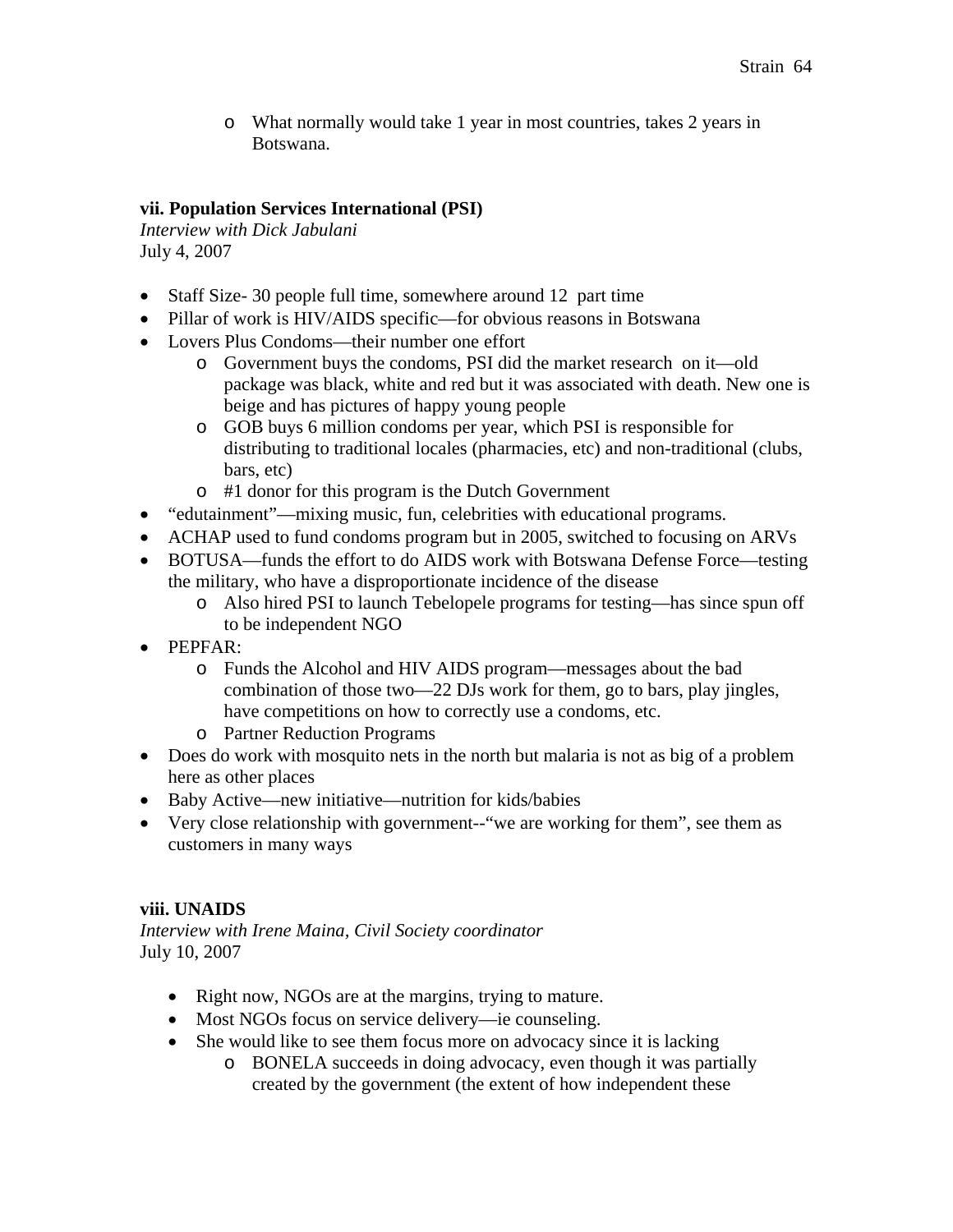organizations become really depends on the leadership—just because it was created by the govt doesn't necessarily mean that it is compromised.)

- o Many people don't understand what advocacy can mean—doesn't always mean fighting the govt—can also be mobilizing the community and swaying community leaders, etc. (doesn't have to go against culture)
- There is a hiccup between national and subnational NGOs—big gap between networks and smaller regional CBOs
- Large amount of money is spent on overhead for networks
- Networks are in charge of granting and implementing which is a problem—these networks give out money to lots of organizations but rarely provide the necessary technical capacity to really strengthen the organizations and follow up on investment.
- BONEPWA needs to change/reorient its focus—money goes through these networks but they don't help NGOs to really grow
- BONASO—made up of 120 organizations
	- o Really needs to nurture just a few until they grow—having lots of them isn't necessarily helpful
- BONASO and BONEPWA good because they make it easier for government to coordinate the NGOs. UNAIDS also works through those networks as opposed to directly going to the organizations.
- If organizations feel like they're compromising their mission bc of the funders directions, can always seek new funding (though she acknowledges lack of funding options)
	- o Focus on abstinence—maybe because of where money is coming from but not always bad to encourage people to try different strategies. Before it was all just condoms but now you see abstinence, partner reduction—need a variable approach. The different strategies were always in national plan, just not always implemented.
- The fact that work ends as soon as money stops coming in makes her question the motivations behind all this work. (NGO-industry really becoming a business)
	- o Spirit of volunteerism eroding
	- o Change toward nuclear family partly to blame—before you could always count on someone being able to take care of you financially—now you need to bring home money to your immediate family.
	- o The amount that people know about NGOs depends on district
- DMSACs in charge of coordination—often listen to the NGOs and report back
- Relationship goes both ways—govt directs NGOs but NGOs also try to provide advice in creating policy.
	- o Problem is sometimes that NGOs don't have the staff or capabilities to feel comfortable giving policy direction, but they sometimes have the opportunities to speak out at least.
- Here in Botswana, NGOs might be more cautious about making enemies with the government—realize that funding from external donors is fickle and don't want to alienate the government